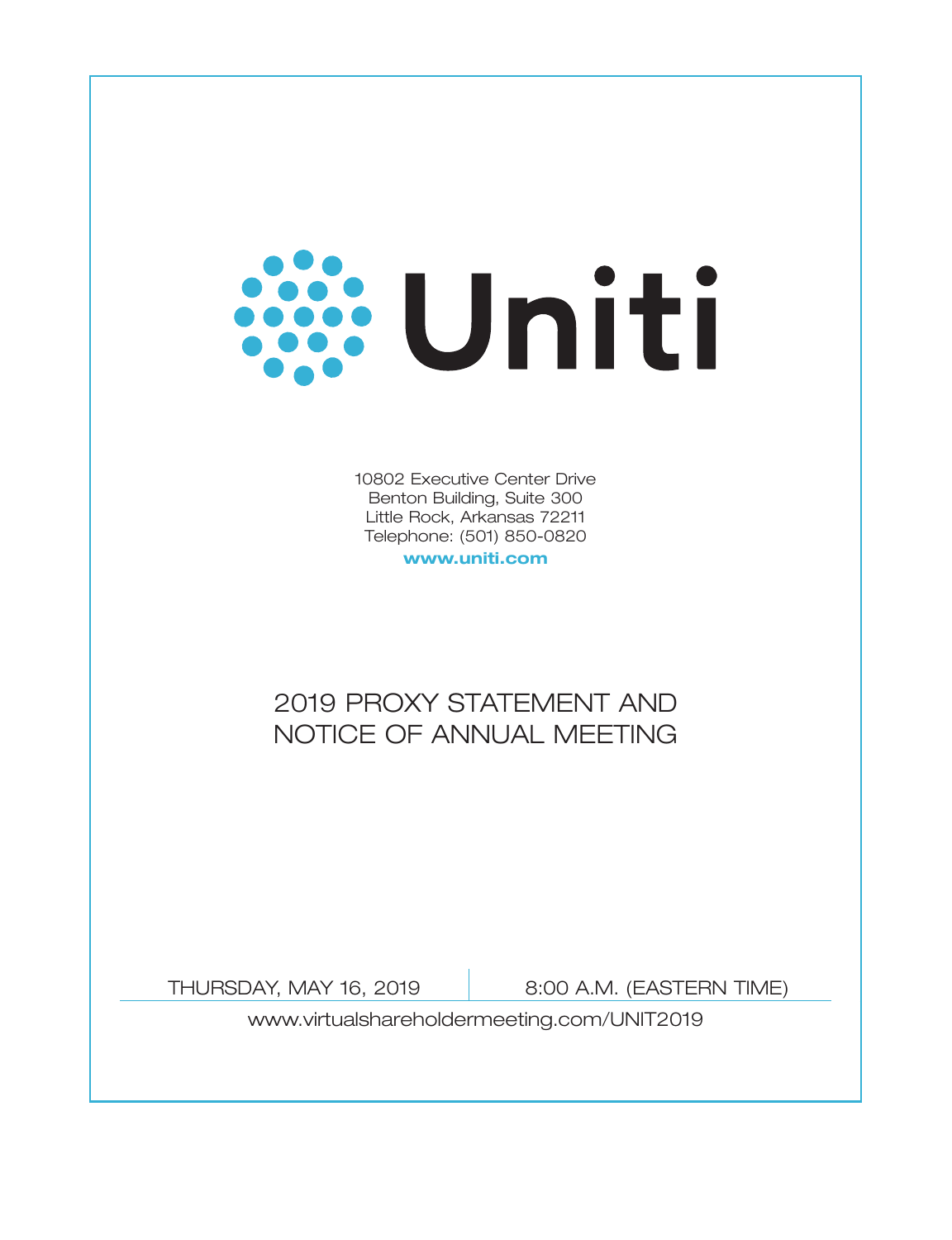# **NOTICE OF ANNUAL MEETING OF STOCKHOLDERS**

NOTICE IS HEREBY GIVEN that the Annual Meeting of Stockholders (the ''Annual Meeting'') of Uniti Group Inc., a Maryland corporation (the ''Company''), will be held on Thursday, May 16, 2019, at 8:00 a.m. (Eastern time). The Annual Meeting will be completely virtual, which means stockholders will be able to attend the Annual Meeting, vote and submit questions during the live webcast of the Annual Meeting by visiting . **www.virtualshareholdermeeting.com/UNIT2019**

## **Items of Business**

At the Annual Meeting, holders of our common stock will be asked to consider and vote upon the following proposals, all of which are discussed in greater detail in the accompanying proxy statement:

- 1. To elect the five director nominees named in the attached proxy statement to serve until the 2020 annual meeting of stockholders and until successors are duly elected or until the earliest of their removal, resignation or death;
- 2. To approve, on an advisory basis, the compensation of the Company's named executive officers;
- 3. To ratify the appointment of PricewaterhouseCoopers LLP as the Company's independent registered public accountant for the year ending December 31, 2019; and
- 4. To transact such other business as may properly come before the Annual Meeting or any postponement or adjournment thereof.

Only stockholders of record at the close of business on March 15, 2019, the record date for the Annual Meeting, will be entitled to vote at the Annual Meeting and any adjournments or postponements thereof.

We are pleased to take advantage of the rules of the U.S. Securities and Exchange Commission that allow companies to furnish their proxy materials over the Internet. As a result, beginning on April 4, 2019, we began mailing a Notice of Internet Availability of Proxy Materials to our stockholders rather than a full paper set of the proxy materials. The Notice of Internet Availability of Proxy Materials contains instructions on how to access our proxy materials over the Internet, as well as instructions on how stockholders may obtain a paper copy of our proxy materials.

To make it easier for you to vote, both Internet and telephone voting are available. The instructions on the Notice of Internet Availability of Proxy Materials or, if you received a paper copy of the proxy materials, the proxy card describe how to use these convenient services.

Your vote is important to us and to our business. Whether or not you plan to participate in the Annual Meeting, we encourage you to read the accompanying proxy statement and submit your proxy or voting instructions as soon as possible.

By Order of the Board of Directors,

Executive Vice President—General Counsel and **Secretary** Daniel L. Heard

Little Rock, Arkansas April 4, 2019

**Important notice regarding the availability of proxy materials for the 2019 Annual Meeting of Stockholders to be held on May 16, 2019: The Company's Proxy Statement and Annual Report on Form 10-K for the fiscal year ended December 31, 2018 are available electronically at http://investor.uniti.com and www.proxyvote.com.**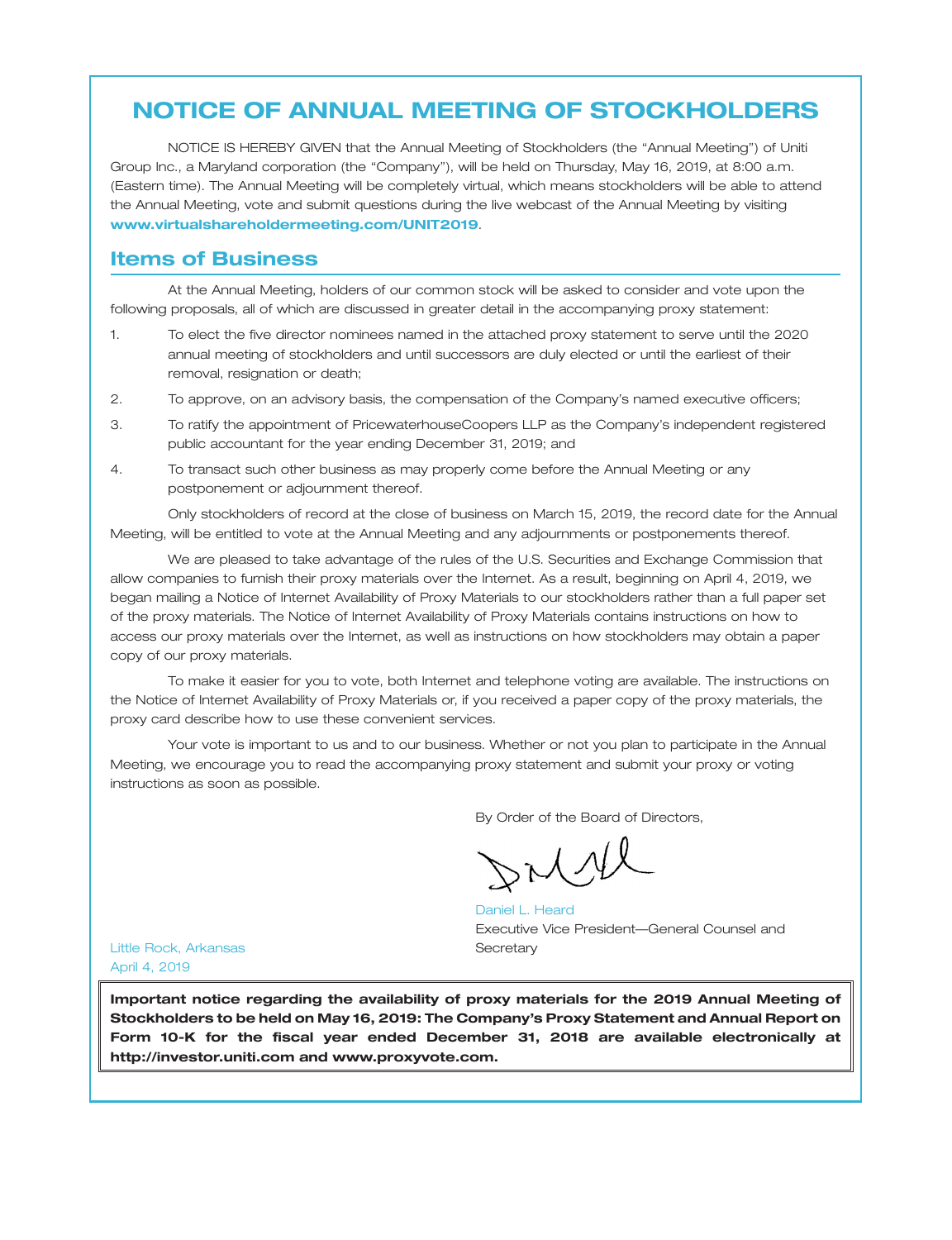# **PROXY SUMMARY**

This summary highlights certain information contained elsewhere in the accompanying proxy statement, but does not contain all of the information you should consider before voting your shares. For more complete information regarding the proposals to be voted upon at the Annual Meeting and our fiscal year 2018 performance, please review the entire proxy statement and our Annual Report on Form 10-K for the fiscal year ended December 31, 2018. We use the terms "Uniti," "the Company," "we," "our" and "us" in this summary to refer to Uniti Group Inc.

## **Annual Meeting**

| Date:               | May 16, 2019                                            |
|---------------------|---------------------------------------------------------|
| Time:               | 8:00 a.m. (Eastern time)                                |
| Location:           | Via the Internet:                                       |
|                     | www.virtualshareholdermeeting.com/UNIT2019              |
| <b>Record Date:</b> | Holders of our common stock at the close of business on |
|                     | March 15, 2019                                          |

## **Voting Matters**

| <b>Proposals</b>                                         | <b>Required</b><br><b>Approval</b>         | <b>Board</b><br><b>Recommendation Reference</b> | Page |
|----------------------------------------------------------|--------------------------------------------|-------------------------------------------------|------|
| 1. Election of directors                                 | Majority of Votes Cast<br>for Each Nominee | FOR each<br>nominee                             | 13   |
| Advisory vote to<br>2. approve executive<br>compensation | Majority of Votes Cast                     | FOR                                             | 47   |
| 3. Ratification of auditors                              | Majority of Votes Cast                     | FOR                                             | 48   |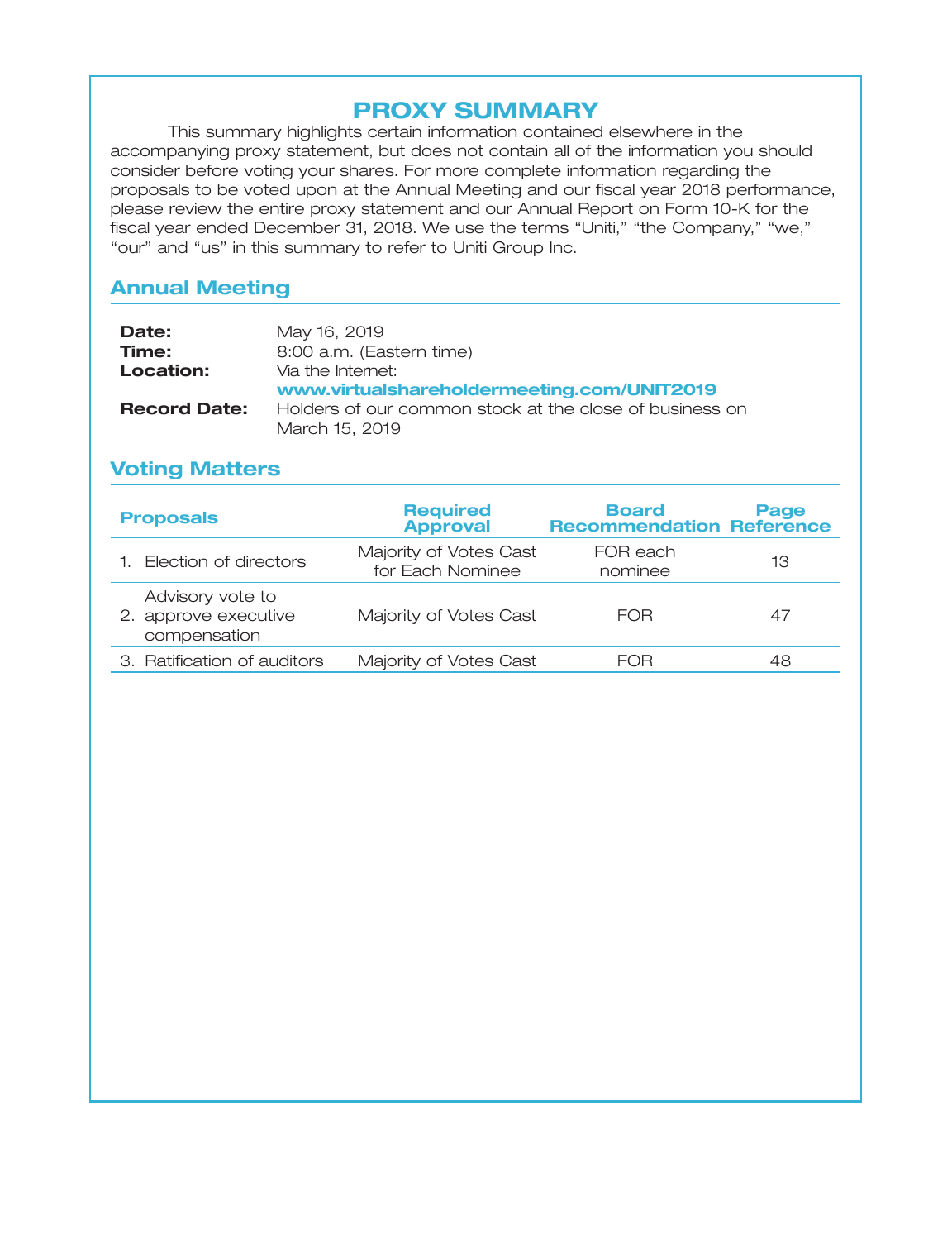## **Corporate Governance Highlights (see page 7)**

Uniti is committed to strong corporate governance practices and policies, which promote both the long-term interests of our stockholders and the accountability of the Board of Directors and management. The following table summarizes certain of our corporate governance practices and policies:

|  | Annual election of directors                                                                | Active stockholder engagement                                 |
|--|---------------------------------------------------------------------------------------------|---------------------------------------------------------------|
|  | Majority voting and resignation policy<br>for director elections                            | Policies prohibiting hedging of<br>Company shares             |
|  | Independent directors regularly meet<br>without management present                          | Board is 83% independent (CEO is<br>only management director) |
|  | Board regularly assesses its<br>performance through board and<br>committee self-evaluations | No poison pill                                                |
|  | Independent Chairman                                                                        | Robust stock ownership guidelines                             |

We value an open and active dialogue with our stockholders and we believe that regular communication with our stockholders is vital to our long-term success. We strive to foster strong stockholder relationships that lead to a mutual understanding of issues and approaches. During 2018, members of our management team met and communicated with many of our stockholders to ensure that we fully understand our stockholders' concerns with respect to governance and compensation-related matters.

## **Director Nominees (see page 13)**

The following table contains information about the five candidates who have been nominated for election to the Board of Directors of Uniti. Each nominee is currently a director of Uniti.

|                               |            |                                 |                                                              |                                   |    | <b>Committee Memberships</b>         |  |
|-------------------------------|------------|---------------------------------|--------------------------------------------------------------|-----------------------------------|----|--------------------------------------|--|
| <b>Name</b>                   | <b>Age</b> | <b>Director</b><br><b>Since</b> | <b>Principal</b><br><b>Occupation</b>                        | <b>Financial</b><br><b>Expert</b> |    | <b>Audit Compensation Governance</b> |  |
| Jennifer S.<br>Banner         | 59         | 2015                            | CEO of Schaad<br>Companies, LLC                              | <b>HE</b>                         | A  |                                      |  |
| Scott G. Bruce                | 57         | 2016                            | Managing Director of<br>Associated Partners, LP              | <b>HE</b>                         | II |                                      |  |
| Francis X. ("Skip")<br>Frantz | 65         | 2015                            | Chairman of the Board<br>of Uniti                            |                                   |    |                                      |  |
| Kenneth A.<br>Gunderman       | 48         | 2015                            | President and CEO<br>of Uniti                                |                                   |    |                                      |  |
| David L. Solomon              | 59         | 2015                            | Founder and Managing<br>Director of Meritage<br><b>Funds</b> | E                                 |    |                                      |  |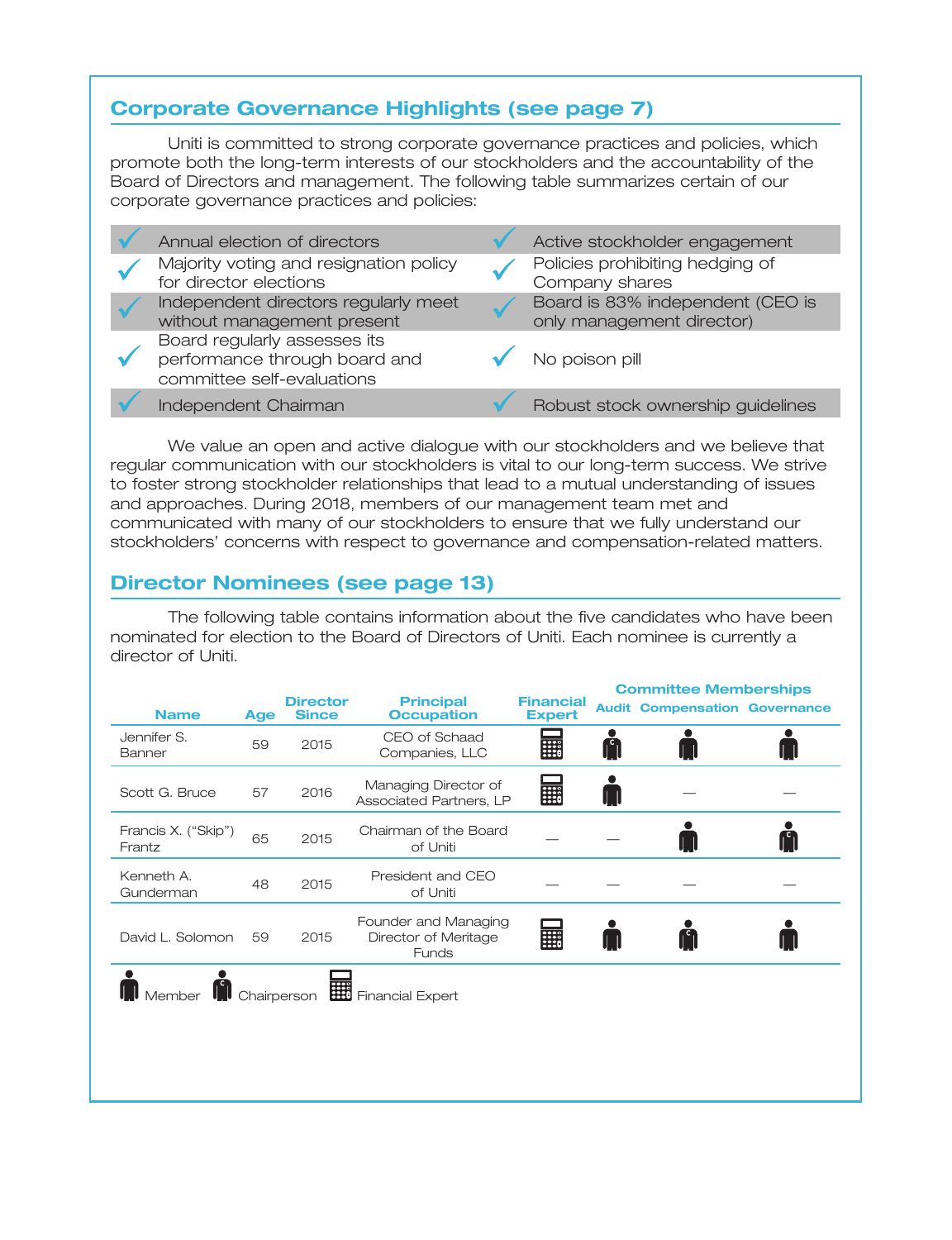Andrew Frey will not stand for re-election at, and his current term as a director will end as of, the Annual Meeting. We acknowledge with gratitude Mr. Frey's service on the Board and his contributions to Uniti and its management team. Searchlight II CLS, L.P., an affiliate of Searchlight Capital Partners, L.P. ('Searchlight'), had previously designated Mr. Frey as a director candidate for election to the Board pursuant to the letter agreement dated June 15, 2016, between the Company and Searchlight which provided Searchlight with the right to annually designate a director candidate for election to the Board, provided that Searchlight maintained ownership of at least 5% of our common stock through June 15, 2019 and 8% thereafter. On June 27, 2018, Searchlight ceased to maintain ownership of 5% of our common stock and its right to designate a director terminated.

## **2018 Executive Compensation (see page 21)**

Compensation decisions regarding executive compensation are made by the Compensation Committee. The Compensation Committee believes that a sensiblystructured, incentive-aligning compensation program is critical to the creation of long-term stockholder value. The following table summarizes certain highlights of our compensation practices:

| <b>What We Do:</b>                                                                                                                        | <b>What We Don't Do:</b>                                                                                                       |
|-------------------------------------------------------------------------------------------------------------------------------------------|--------------------------------------------------------------------------------------------------------------------------------|
| Align pay with performance by linking<br>a substantial portion of compensation<br>to the achievement of predefined<br>performance metrics | Do NOT provide tax gross-ups in any<br>circumstance                                                                            |
| Retain an independent compensation<br>consultant                                                                                          | Do NOT provide excessive<br>perquisites for executives                                                                         |
| Require compliance with stock<br>ownership guidelines for executives<br>and non-employee directors                                        | Do NOT provide guaranteed bonuses                                                                                              |
| Include double-trigger<br>change-in-control provisions in equity<br>awards                                                                | Do NOT provide discount stock<br>options or stock appreciation rights                                                          |
| Place caps on incentive award<br>opportunities and conduct annual risk<br>assessment                                                      | Do NOT pay dividends on<br>performance-based restricted stock<br>units prior to vesting                                        |
| Maintain a clawback policy                                                                                                                | Do NOT permit unapproved pledging<br>of our common stock                                                                       |
| Prohibit hedging of Company shares<br>and option trading                                                                                  | Do NOT add back to our equity<br>compensation plan reserves any<br>shares tendered as payment for<br>shares withheld for taxes |

At the 2018 annual meeting of stockholders, approximately 93% of votes cast in the annual ''say-on-pay'' vote were in favor of the compensation of the Company's named executive officers (''NEOs''). In light of this strong support, the Compensation Committee decided to maintain the core design of our compensation program for 2019.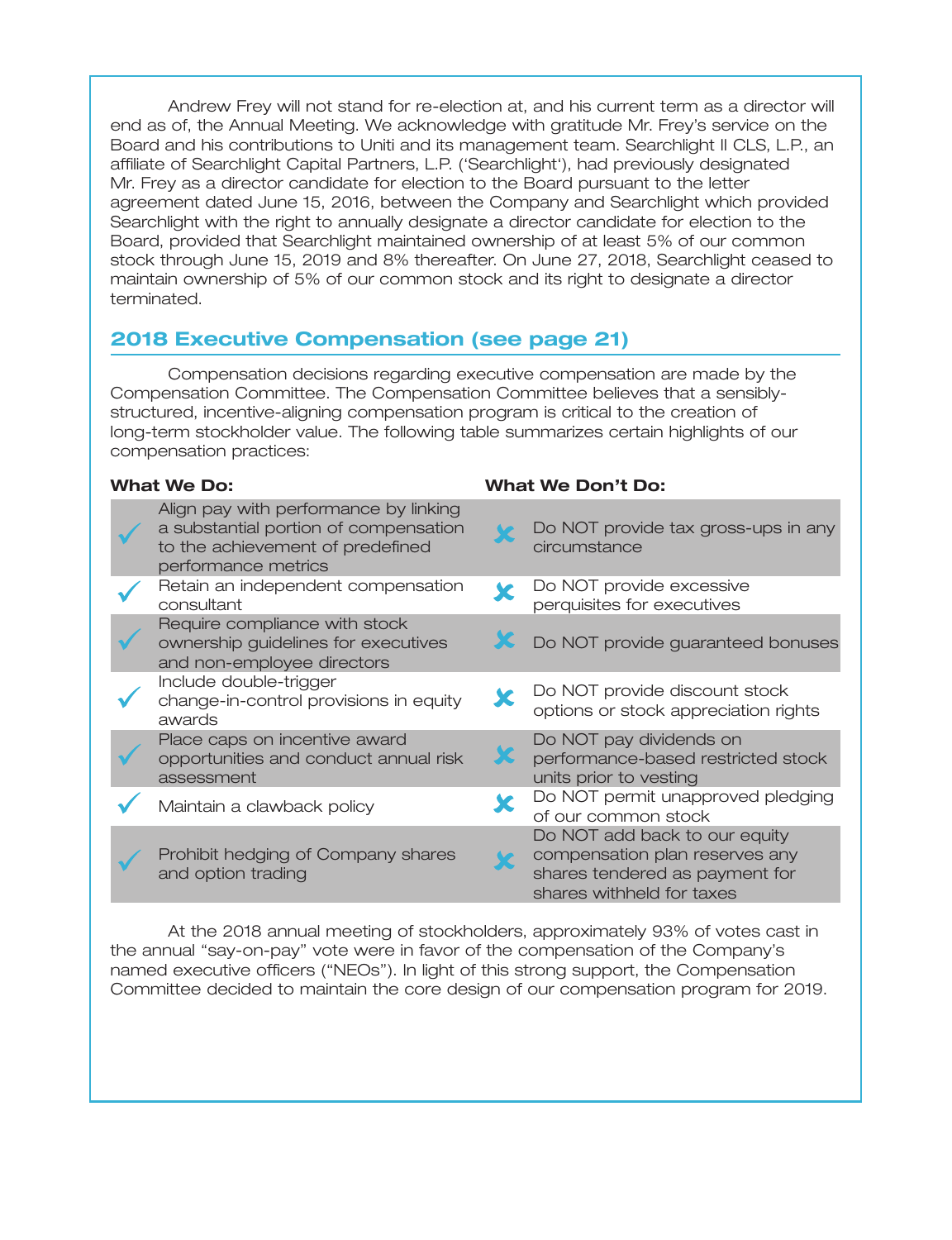## TABLE OF CONTENTS

| BOARD AND BOARD COMMITTEE MATTERS<br>7<br>$\overline{7}$<br>$\overline{7}$<br>$\overline{7}$<br>9<br>10 |
|---------------------------------------------------------------------------------------------------------|
|                                                                                                         |
|                                                                                                         |
|                                                                                                         |
|                                                                                                         |
|                                                                                                         |
|                                                                                                         |
| 10                                                                                                      |
| 11                                                                                                      |
| 11                                                                                                      |
| 11<br>Code of Business Conduct and Ethics & Whistleblower Policy                                        |
| 12                                                                                                      |
| 13                                                                                                      |
| SECURITY OWNERSHIP OF CERTAIN BENEFICIAL OWNERS AND MANAGEMENT<br>17                                    |
| 19                                                                                                      |
| 20                                                                                                      |
| 21                                                                                                      |
| 21                                                                                                      |
| 33<br>Compensation Committee Report on Executive Compensation                                           |
| 34                                                                                                      |
| 36                                                                                                      |
| 37<br>Outstanding Equity Awards at Fiscal Year-End                                                      |
| 38                                                                                                      |
| 39                                                                                                      |
| 40                                                                                                      |
| Potential Payments upon Termination or Change in Control<br>42                                          |
| PROPOSAL NO. 2 Advisory Vote to Approve Compensation of the Company's<br>47                             |
| PROPOSAL NO. 3 Ratification of Selection of Independent Registered Public<br>48                         |
| 50                                                                                                      |
| Stockholder Proposals for the 2020 Annual Meeting<br>50                                                 |
| Stockholder Communications with the Board of Directors<br>50                                            |
| Relationships and Certain Related Transactions<br>50                                                    |
| 51<br>Section 16(a) Beneficial Ownership Reporting Compliance                                           |
| 51                                                                                                      |
| 52                                                                                                      |

Appendix A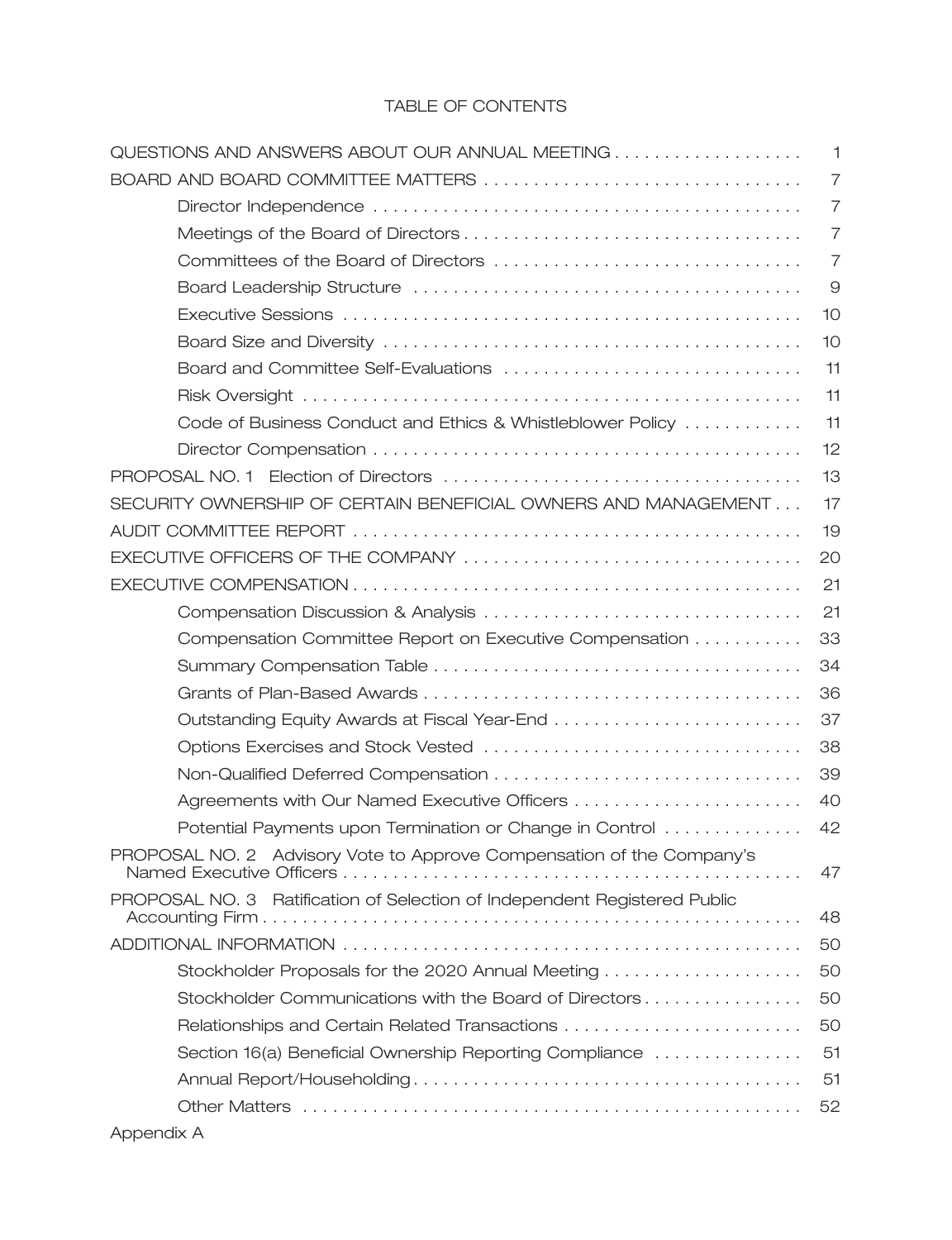

10802 Executive Center Drive Benton Building, Suite 300 Little Rock, Arkansas 72211 Telephone: (501) 850-0820 **www.uniti.com**

## **PROXY STATEMENT**

This proxy statement (this ''Proxy Statement'') is being furnished to stockholders beginning on April 4, 2019 in connection with the solicitation of proxies by the Board of Directors of Uniti Group Inc. ("Uniti," "the Company," "we," "our" and "us") to be used at its 2019 annual meeting of stockholders (the ''Annual Meeting'') to be held on May 16, 2019 at 8:00 a.m. (Eastern time), and at any postponement or adjournment thereof.

We are excited to once again offer our stockholders a completely ''virtual'' Annual Meeting. We believe a virtual Annual Meeting provides our stockholders expanded access to participate in the meeting, improves communication between stockholders and management and results in cost savings for the Company and our stockholders. Hosting a virtual meeting enables increased stockholder attendance and participation, because more stockholders can attend and participate in the Annual Meeting, including the ability to vote and ask questions, from almost any location around the world. You will be able to attend the Annual Meeting as well as vote and submit your questions during the live webcast of the meeting by visiting **www.virtualshareholdermeeting.com/UNIT2019** and entering the control number included in your Notice of Internet Availability of Proxy Materials, on your proxy card or in the instructions that accompanied your proxy materials. **Because the Annual Meeting is entirely virtual and being webcast live over the Internet, stockholders will not be able to attend the Annual Meeting in person.**

Please read this Proxy Statement carefully and then vote your shares promptly by telephone, by Internet or by signing, dating and returning your proxy card.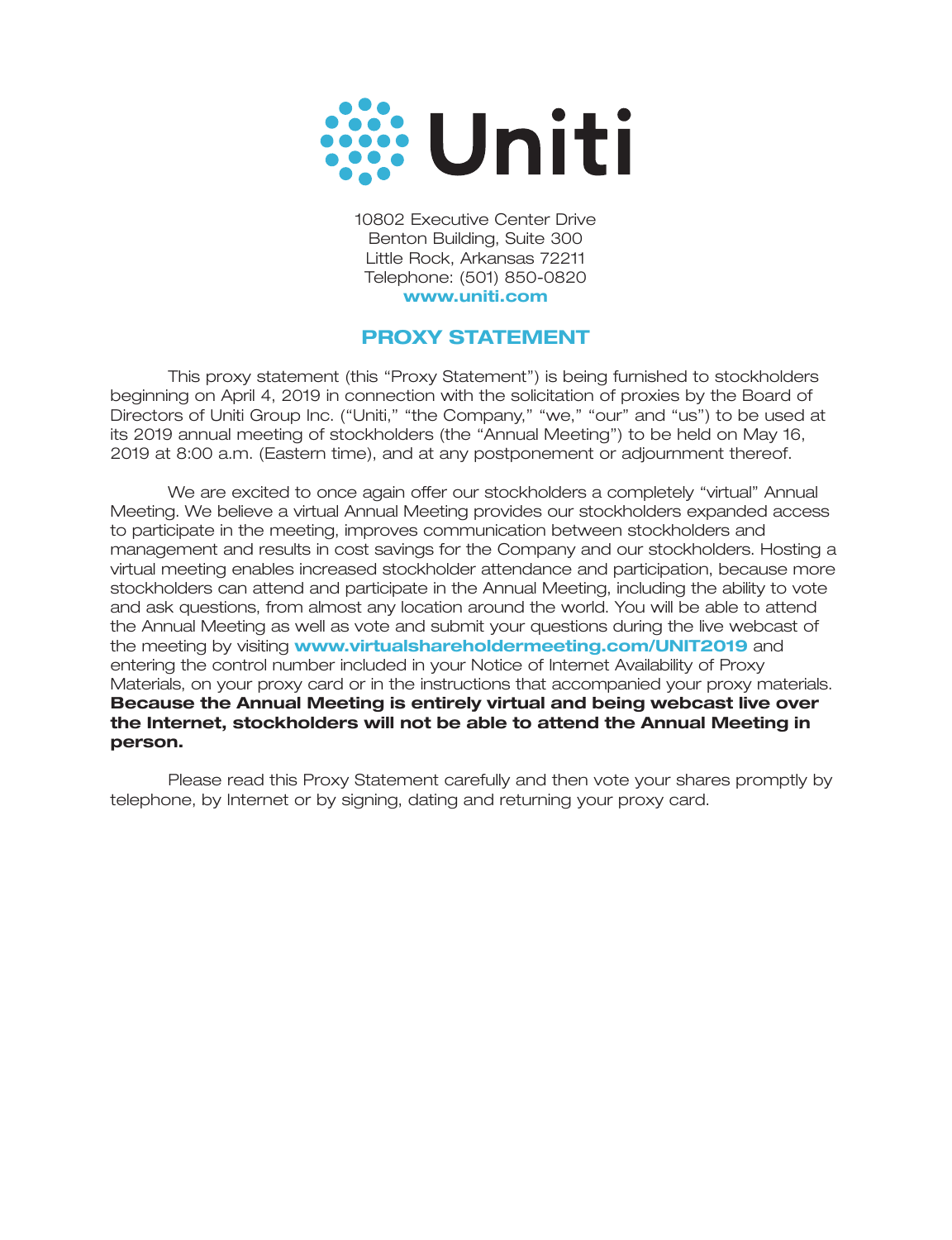## **QUESTIONS AND ANSWERS ABOUT OUR ANNUAL MEETING**

## **Q: What is included in the proxy materials?**

- A: The internet version of the proxy materials includes:
	- This Proxy Statement for the Annual Meeting; and
	- Our 2018 annual report to stockholders, which includes our Annual Report on Form 10-K for the fiscal year ended December 31, 2018 (the "Annual Report").

If you received a printed copy of these materials by mail, the proxy materials also include a proxy card or a voting instruction form for the Annual Meeting.

## **Q: What items of business will be conducted at the Annual Meeting?**

- A: The following matters will be presented for stockholder consideration and voting at the Annual Meeting:
	- The election of five nominees to serve as directors of the Company until the 2020 annual meeting of stockholders and until their successors are duly elected and qualified (Proposal No. 1);
	- An advisory vote to approve the compensation of the Company's NEOs (Proposal No. 2); and
	- The ratification of the appointment of PricewaterhouseCoopers LLP (''PwC'') as our independent public accounting firm for the year ending December 31, 2019 (Proposal No. 3).

## **Q: How does the Board of Directors recommend that I vote?**

- A: The Board of Directors of Uniti recommends you vote:
	- "FOR" the election of each of the five nominees to serve as directors of the Company (Proposal No. 1);
	- "FOR" approval of the resolution regarding compensation of the Company's NEOs (Proposal No. 2); and
	- "FOR" the ratification of the appointment of PwC as our independent public accounting firm for the year ending December 31, 2019 (Proposal No. 3).

#### **Q: Who is entitled to vote at the Annual Meeting?**

A: Each share of Uniti common stock is entitled to one vote on each proposal presented at the Annual Meeting. Holders of record of our common stock at the close of business on March 15, 2019 (the ''Record Date'' for the Annual Meeting) are entitled to receive notice of the Annual Meeting and to vote their shares of common stock held on that date at the Annual Meeting or any postponements or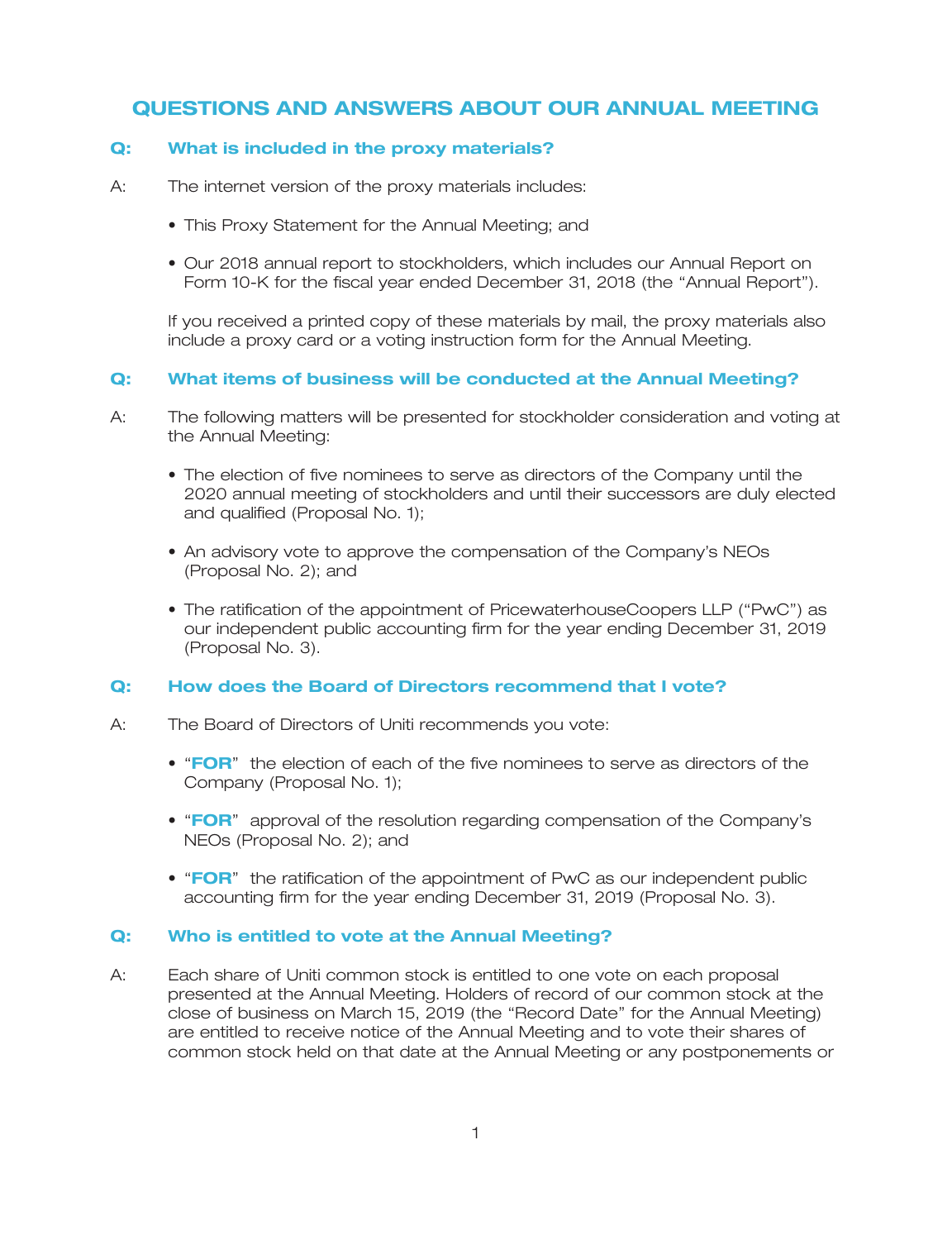adjournments of the Annual Meeting. On the Record Date, 183,121,438 shares of common stock of Uniti were outstanding.

### **Q: How can I attend and participate in the Annual Meeting?**

A: Stockholders may attend and participate in the Annual Meeting online by visiting www.virtualshareholdermeeting.com/UNIT2019. The Annual Meeting will begin promptly at 8:00 a.m. (Eastern time). We encourage you to access the Annual Meeting prior to the start time. Online check-in will begin at 7:50 a.m. (Eastern time), and you should allow ample time for the check-in procedures.

While all Uniti stockholders will be permitted to attend the Annual Meeting, only stockholders of record and beneficial owners as of the close of business on the Record Date, March 15, 2019, may vote and ask questions during the Annual Meeting. In order to vote or submit a question during the meeting, you will need to follow the instructions posted at

www.virtualshareholdermeeting.com/UNIT2019 and will also need the control number included on your Notice of Internet Availability of Proxy Materials or proxy card.

Broadridge Financial Solutions, Inc. is hosting the Annual Meeting and, on the date of the Annual Meeting, will be available via telephone at 1-855-449-0991 to answer your questions regarding how to attend and participate in the Annual Meeting virtually via the Internet.

## **Q: What is the difference between a stockholder of record and a beneficial owner of shares held in street name?**

## A: *Stockholder of record.*

If your shares are registered directly in your name with our transfer agent, EQ Shareowner Services, you are considered the stockholder of record with respect to those shares, and we sent a Notice of Internet Availability of Proxy Materials or a printed set of the proxy materials, together with a proxy card, directly to you.

## *Beneficial owner of shares held in street name.*

If your shares are held in an account at a broker, bank or other nominee, then you are the beneficial owner of those shares held in ''street name,'' and a Notice of Internet Availability of Proxy Materials or a printed set of the proxy materials, together with a voting instruction form, was forwarded to you by your broker, bank or other nominee who is considered the stockholder of record with respect to those shares. As a beneficial owner, you have the right to instruct your broker, bank or other nominee on how to vote the shares held in your account by following the instructions in the Notice of Internet Availability of Proxy Materials or on the voting instruction form you received.

#### **Q: How can I vote my shares?**

A: The process for voting your shares depends on how your shares are held. Generally, as discussed above, you may hold shares as a ''record holder'' (that is,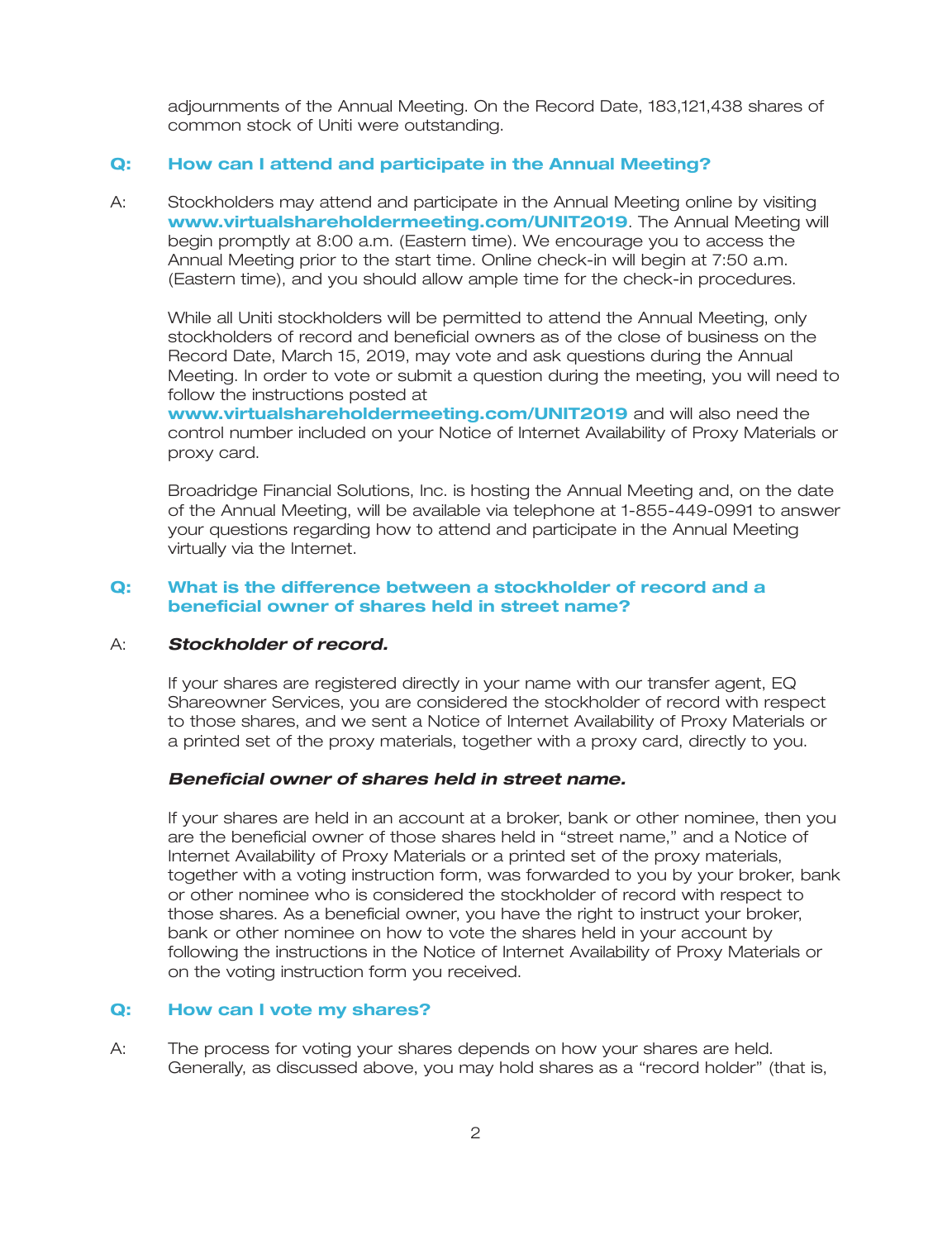in your own name) or in ''street name'' (that is, through a nominee, such as a broker or bank). As explained above, if you hold shares in ''street name,'' you are considered to be the ''beneficial owner'' of those shares.

**Voting by record holders.** If you are a record holder, you may vote by proxy prior to the Annual Meeting or you may vote during the Annual Meeting by joining the live webcast and following the instructions at

www.virtualshareholdermeeting.com/UNIT2019. If you are a record holder and would like to vote your shares by proxy prior to the Annual Meeting, you have three ways to vote:



go to the website **www.proxyvote.com** and follow the instructions at that website;



call 1-800-690-6903 and follow the instructions provided on the call; or



if you received a proxy card in the mail, complete, sign, date, and mail the proxy card in the return envelope provided to you.

Please note that telephone and internet proxy voting will close at 11:59 p.m. (Eastern time) on May 15, 2019. If you received a proxy card in the mail and wish to vote by completing and returning the proxy card via mail, please note that your completed proxy card must be received before the polls close for voting at the Annual Meeting.

**Voting by beneficial owners of shares held in "street name."** If your shares are held in the name of a broker, bank, or other nominee (that is, your shares are held in ''street name''), you should receive separate instructions from your broker, bank or other nominee describing how to vote.

## **Q: What constitutes a quorum?**

A: The presence at the Annual Meeting, virtually or by proxy, of stockholders entitled to cast a majority of all the votes entitled to be cast at the Annual Meeting constitutes a quorum. If a quorum is established, each holder of common stock will be entitled to one vote on each matter to be voted on at the Annual Meeting for each issued and outstanding share of common stock owned on the Record Date. Proxies received but marked as abstentions and broker ''non-votes'' will be included in the calculation of the number of votes considered to be present at the Annual Meeting and will be counted for quorum purposes. If a quorum is not present, the Annual Meeting may be adjourned until a quorum is obtained.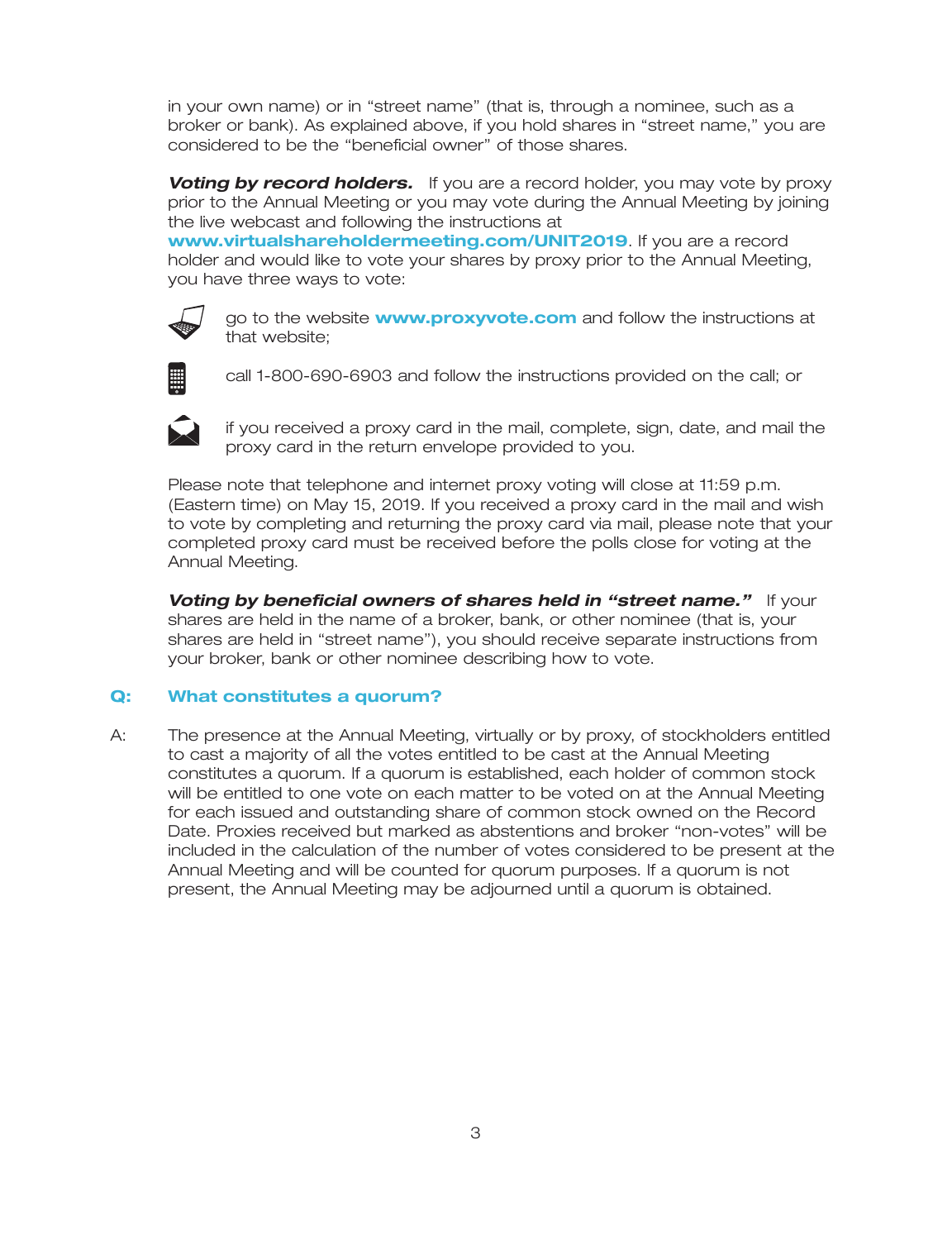### **Q: How many votes are needed to approve each proposal?**

A: The stockholder vote required to approve each proposal is set forth below:

| <b>Proposals</b>                                   | <b>Required</b><br><b>Approval</b>         |
|----------------------------------------------------|--------------------------------------------|
| Election of directors                              | Majority of Votes Cast<br>for Each Nominee |
| Advisory vote to approve executive<br>compensation | Majority of Votes Cast                     |
| 5. Ratification of auditors                        | Majority of Votes Cast                     |

**Director Resignation Policy.** In accordance with our bylaws with respect to an uncontested election of directors, a director nominee must receive more votes cast ''for'' than ''against'' his or her election in order to be elected to the Board. Pursuant to our bylaws and Corporate Governance Guidelines, each director promptly following his or her failure to receive a majority of votes cast for his or her election is required to tender a contingent, irrevocable resignation. If this occurs, the Governance Committee will consider such resignation and make a recommendation to the Board regarding whether to accept or reject such resignation. The Board will act on the Governance Committee's recommendation within 90 days of the date the election results are certified and publicly disclose its decision.

*Advisory Vote on Executive Compensation.* As noted above, approval of the compensation of our NEOs (Proposal No. 2) requires the affirmative vote of a majority of votes cast. This proposal, however, is merely advisory and is not binding on the Company, the Board or its Compensation Committee. Despite the fact it is non-binding, the Board and the Compensation Committee will take the proposal's voting results under advisement when making future decisions regarding the Company's executive compensation program.

#### **Q: How are proxies voted?**

A: All shares represented by valid proxies received prior to the Annual Meeting will be voted, and where a stockholder specifies by means of the proxy a choice with respect to any matter to be acted upon, the shares will be voted in accordance with the stockholder's instructions.

## **Q: What happens if I do not give specific voting instructions?**

## *A: Stockholders of record.*

If you are a stockholder of record and you sign and return a proxy card without giving specific voting instructions or you indicate when voting on the Internet or by telephone that you wish to vote as recommended by the Board, then the proxy holders will vote your shares in the manner recommended by the Board on all matters presented in this Proxy Statement and as the proxy holders may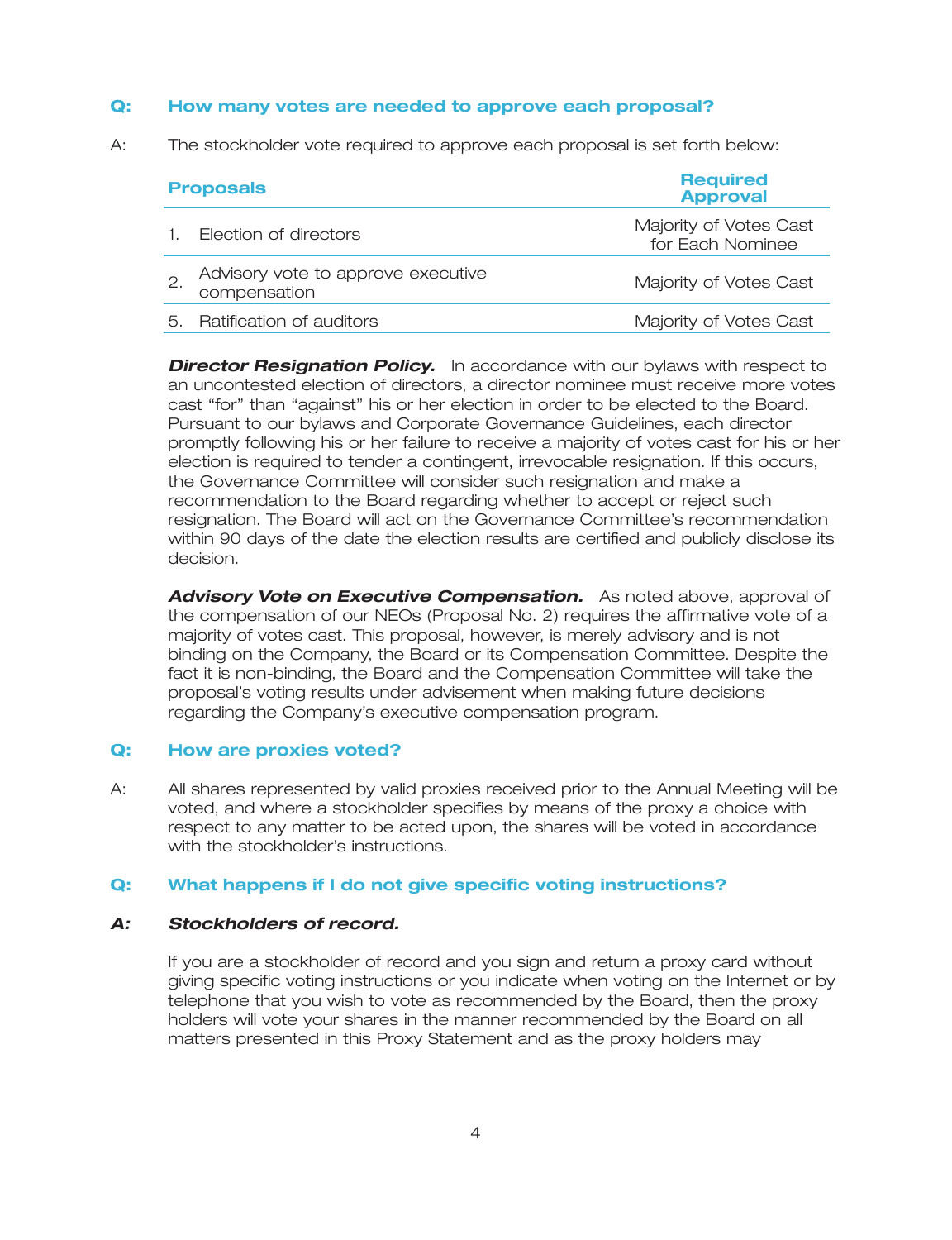determine in their discretion with respect to any other matters properly presented for a vote at the Annual Meeting.

## *Beneficial owners of shares held in street name.*

If you are a beneficial owner of shares held in street name and do not join and vote at the Annual Meeting or provide the broker, bank or other nominee that holds your shares with specific voting instructions, under the rules of various national and regional securities exchanges, the broker, bank or other nominee that holds your shares may generally vote on routine matters but cannot vote on non-routine matters. If the broker, bank or other nominee that holds your shares does not receive instructions from you on how to vote your shares on a non-routine matter, the broker, bank or other nominee that holds your shares will inform the inspector of election that it does not have the authority to vote on such matter with respect to your shares. This is generally referred to as a ''broker non-vote.''

## **Q: Which ballot measures are considered ''routine'' or ''non-routine''?**

A: The ratification of PwC as our independent registered public accounting firm for the year ending December 31, 2019 (Proposal No. 3) is considered a routine matter under applicable rules, and no broker non-votes will occur in connection with Proposal No. 3. The election of directors (Proposal No. 1) and the approval of the compensation of our NEOs (Proposal No. 2) are considered non-routine matters under applicable rules, and therefore broker non-votes may exist in connection with these proposals.

### **Q: How are abstentions and broker non-votes counted?**

A: Abstentions and broker non-votes will be counted to determine whether there is a quorum present at the Annual Meeting. With respect to each of the proposals presented in this Proxy Statement, abstentions and broker non-votes will not be considered votes cast for voting purposes and will have no effect on such proposals. The effect of abstentions and broker non-votes on each of the proposals presented in this Proxy Statement is as follows:

| <b>Proposals</b> |                                                    | <b>Abstentions</b> | <b>Broker Non-Votes</b> |
|------------------|----------------------------------------------------|--------------------|-------------------------|
|                  | Election of directors                              | No Effect          | No Effect               |
|                  | Advisory vote to approve<br>executive compensation | No Effect          | No Effect               |
|                  | 3. Ratification of auditors                        | No Effect          | Not Applicable          |

## **Q: Can I change my vote after I have voted?**

A: Yes. You may revoke your proxy and change your vote at any time before the final vote at the Annual Meeting. After you submit your proxy, you may change your vote via the Internet or by telephone (in which case only your latest Internet or telephone proxy submitted prior to the Annual Meeting will be counted), by signing and returning a new proxy card or voting instruction form with a later date, or by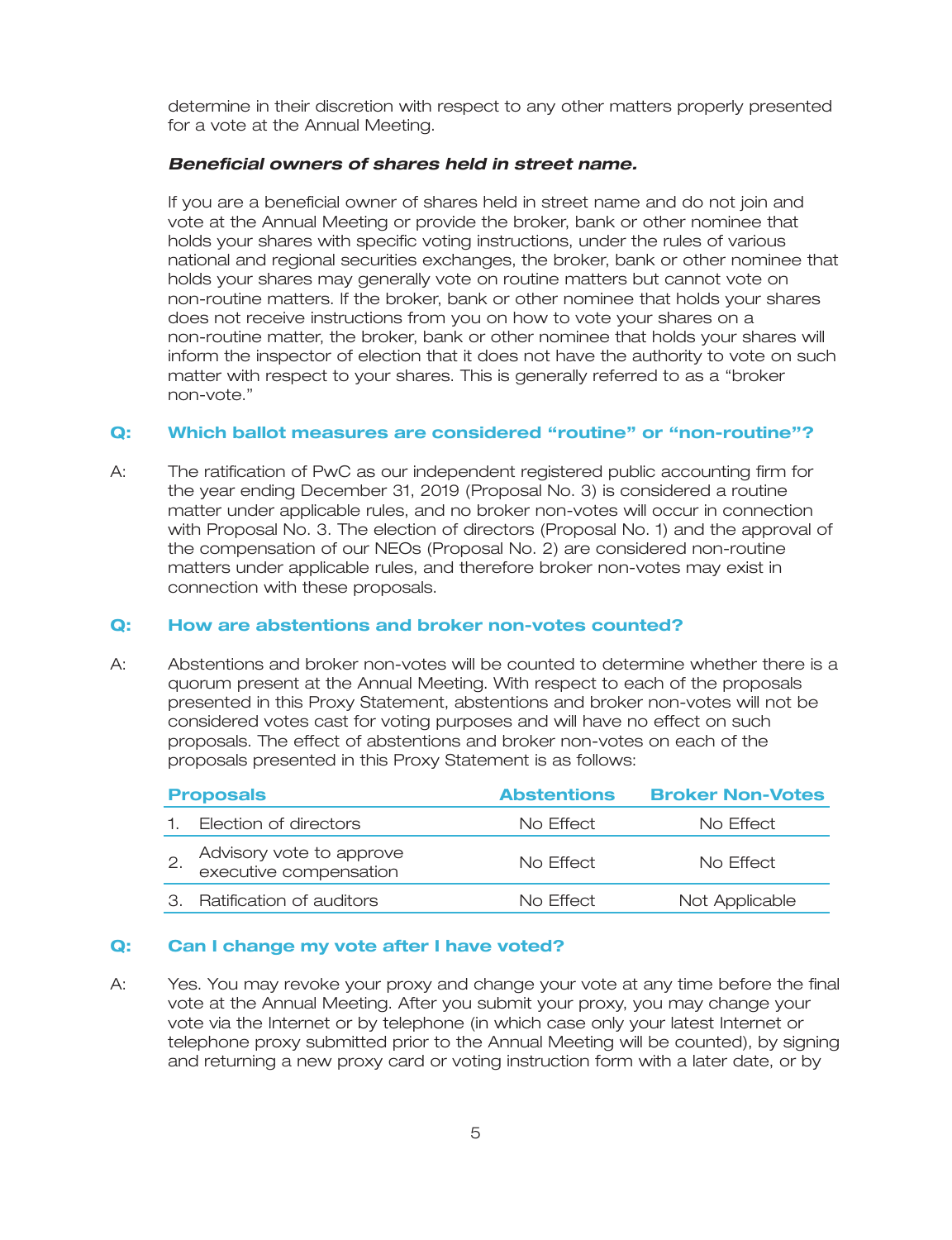attending the Annual Meeting and voting. However, your virtual attendance at the Annual Meeting will not automatically revoke your proxy unless you properly vote during the Annual Meeting or specifically request that your prior proxy be revoked by delivering written notice to Uniti's Secretary prior to the Annual Meeting at 10802 Executive Center Drive, Benton Building, Suite 300, Little Rock, Arkansas 72211.

## **Q: What does it mean if I receive more than one proxy card or voting instruction form?**

A: If your shares are registered differently, or if they are held in more than one account, you will receive more than one proxy card or voting instruction form. Please follow the instructions on each proxy card or voting instruction form to ensure that all of your shares are voted. Please sign each proxy card exactly as your name appears on the card. For joint accounts, each owner must sign the proxy card. When signing as executor, administrator, attorney, trustee, guardian, etc., please print your full title on the proxy card.

## **Q: Where can I find the voting results of the Annual Meeting?**

A: Uniti will announce preliminary voting results at the Annual Meeting and disclose final results in a Current Report on Form 8-K filed with the U.S. Securities and Exchange Commission (the ''SEC'') within four business days after the Annual Meeting.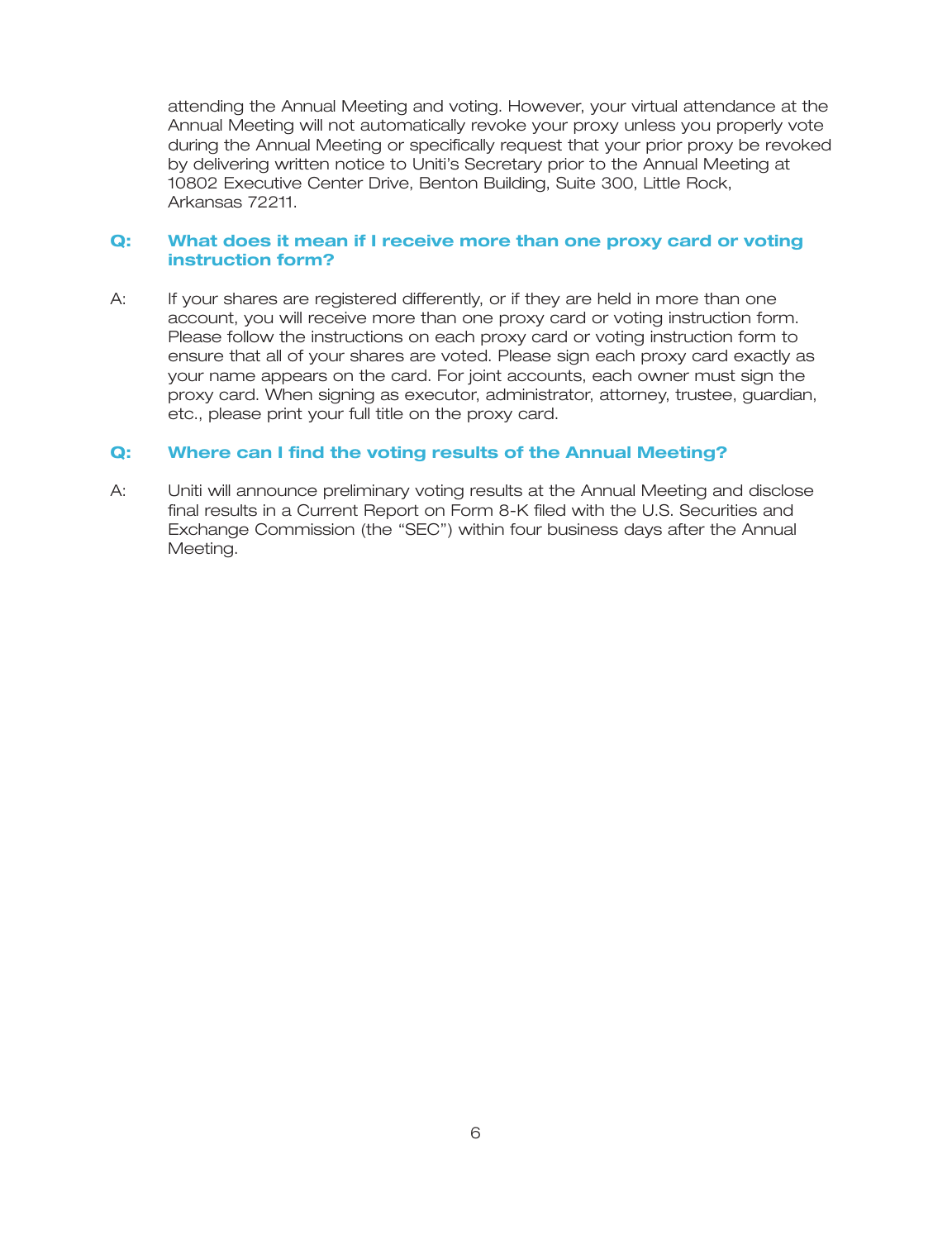## **BOARD AND BOARD COMMITTEE MATTERS**

Our governing documents provide that our Board of Directors must consist of not less than two nor more than nine directors. The number of directors who serve on the Board is currently set at six and may be fixed from time to time by the Board in the manner provided in the Company's bylaws. The current members of our Board are: Jennifer S. Banner, Scott G. Bruce, Francis X. (''Skip'') Frantz (Chairman), Andrew Frey, Kenneth A. Gunderman, and David L. Solomon. Biographical information regarding each of the current directors is available below under ''Proposal No. 1—Election of Directors.'' Andrew Frey will not stand for re-election at, and his current term as a director will end as of, the Annual Meeting. The Board has determined to reduce the number of directors who serve on the Board from six to five members, effective upon the end of Mr. Frey's current term at the Annual Meeting.

### **Director Independence**

Our Board has affirmatively determined that Ms. Banner and Messrs. Bruce, Frantz and Solomon qualify as independent directors under applicable NASDAQ listing standards and SEC rules. In making this determination, the Board reviewed each of the nominee's relationships, if any, with Uniti and determined that there are no relationships that would impair any nominee's ability to exercise independent judgment in carrying out his or her responsibilities as a director.

### **Meetings of the Board of Directors**

During 2018, the Board met 4 times and acted by unanimous written consent 3 times. All of the directors attended at least 75% of the meetings of the Board and Board committees on which they served during the periods in which they served. Directors are expected to attend each annual meeting of stockholders, and all of the directors then serving on the Board joined the 2018 annual meeting of stockholders.

## **Committees of the Board of Directors**

The Board has three standing committees: the Audit Committee, the Compensation Committee and the Governance Committee. Each committee has a written charter that is available on our website at **www.uniti.com** under the "About Us—Corporate Governance'' tab and is comprised entirely of directors whom the Board has determined are independent under applicable NASDAQ listing standards and SEC rules. A brief description of the function of each committee is set forth below. Currently the members of each committee are as follows: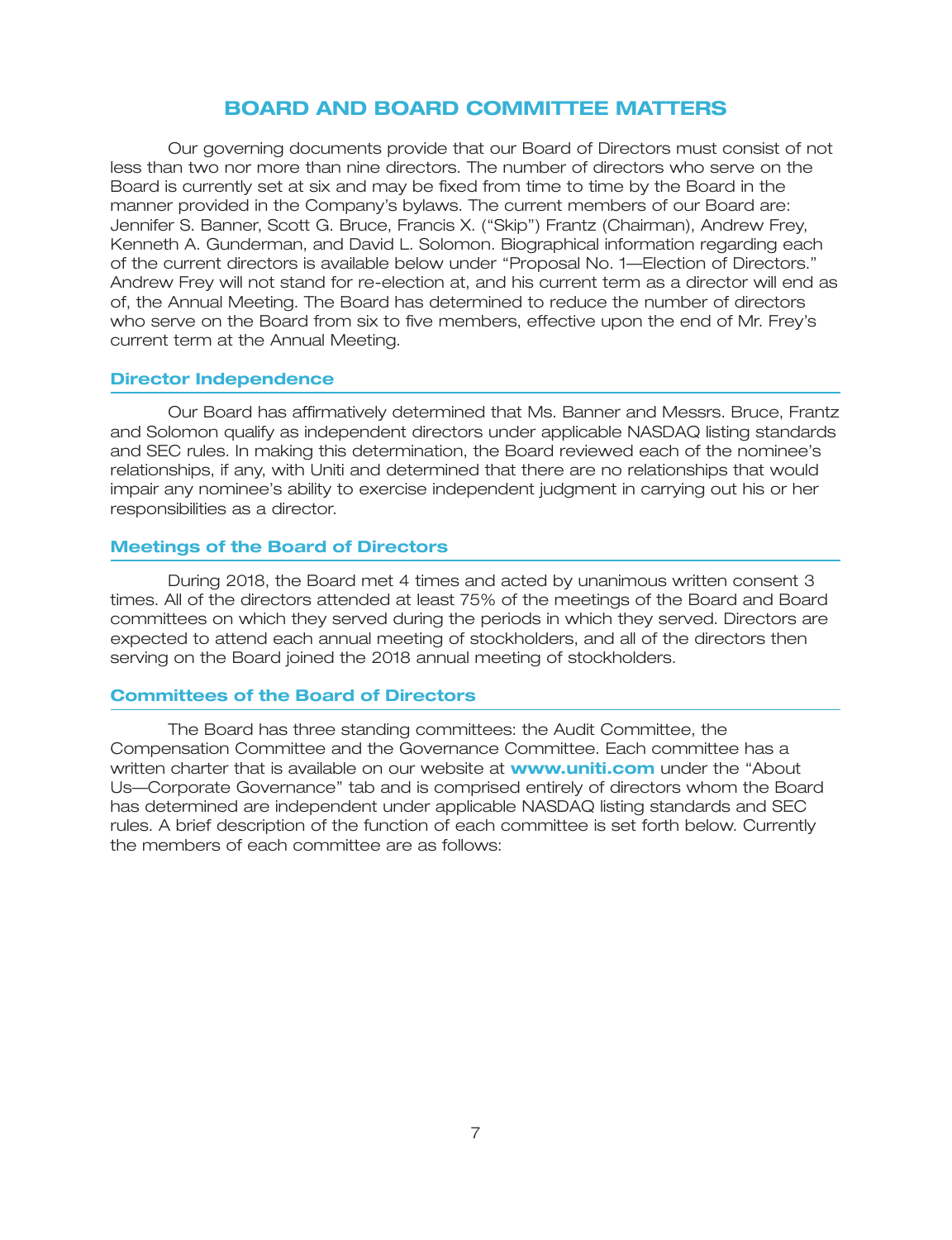|                                        | <b>Committee Memberships</b> |                                |  |  |
|----------------------------------------|------------------------------|--------------------------------|--|--|
| <b>Board Member</b>                    | <b>Audit</b>                 | <b>Compensation Governance</b> |  |  |
| Jennifer S. Banner                     |                              |                                |  |  |
| Scott G. Bruce                         |                              |                                |  |  |
| Francis X. ("Skip") Frantz             |                              |                                |  |  |
| <b>Andrew Frey</b>                     |                              |                                |  |  |
| Kenneth A. Gunderman                   |                              |                                |  |  |
| David L. Solomon                       |                              |                                |  |  |
| Number Of Meetings Held In Fiscal 2018 |                              |                                |  |  |
|                                        |                              |                                |  |  |

#### Audit Committee

 $\blacksquare$  Chairperson

 $\blacksquare$  Member

Our Audit Committee consists of Ms. Banner, as Chair, and Messrs. Bruce, Frey and Solomon. Our Board has determined that each member of the Audit Committee is an ''audit committee financial expert,'' as defined by the rules of the SEC. The primary duties of the Audit Committee include, among other things: (i) overseeing both the external and internal audit processes; (ii) establishing procedures for the receipt of complaints regarding accounting, internal accounting controls or auditing matters; (iii) overseeing and interacting with our independent auditors regarding the auditor's engagement and/or dismissal, duties, compensation, qualifications and performance; (iv) reviewing and discussing with our independent auditors the scope of audits and our accounting principles, policies and practices; (v) reviewing and discussing our financial statements with our independent auditors and management; (vi) monitoring the ongoing review of the Company's systems of disclosure controls and procedures and internal control over financial reporting; and (vii) reviewing and approving (or disapproving) related party transactions. Subject to their election at the Annual Meeting, the members of the Audit Committee will be Ms. Banner, as Chair, and Messrs. Bruce and Solomon.

#### Compensation Committee

Our Compensation Committee consists of Mr. Solomon, as Chair, Ms. Banner and Mr. Frantz. The Compensation Committee assists the Board in fulfilling its oversight responsibility related to the compensation programs, plans and awards for Uniti's directors and executive officers. For more information regarding the Compensation Committee, see ''Compensation Discussion & Analysis'' below in this Proxy Statement.

#### Compensation Committee Interlocks and Insider Participation

No member of the Compensation Committee serving during 2018 had any relationship requiring disclosure under the section titled ''Relationships and Certain Related Transactions'' in this Proxy Statement. During 2018, none of our executive officers served on the compensation committee (or its equivalent) or board of directors of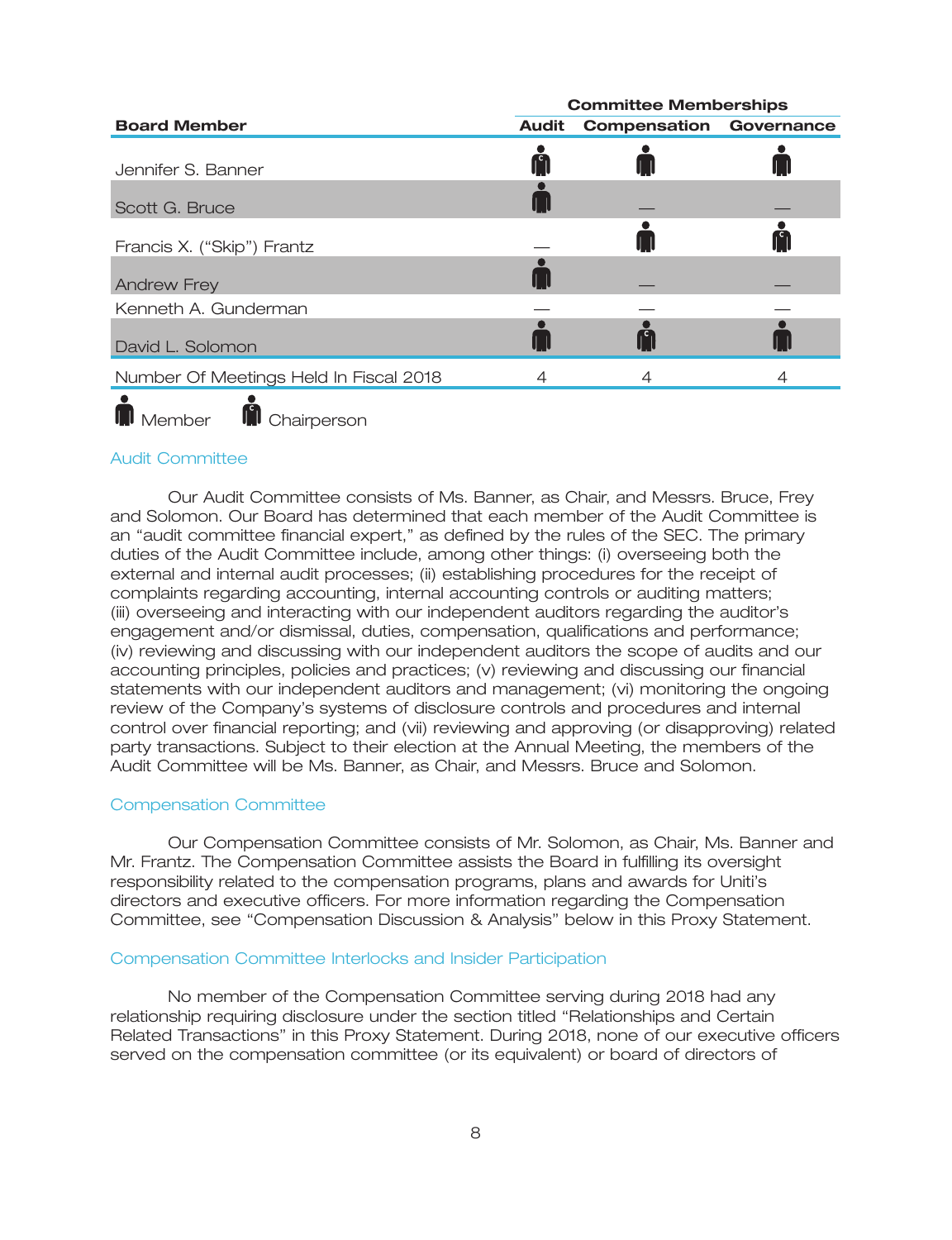another entity whose executive officer served on either our Compensation Committee or our Board of Directors.

## Governance Committee

Our Governance Committee consists of Mr. Frantz, as Chair, Ms. Banner and Mr. Solomon. The Governance Committee's primary duties include, among other things: (i) establishing and reviewing the criteria for the skills and characteristics required of Board members; (ii) identifying individuals qualified to become directors consistent with the Governance Committee's membership criteria; (iii) recommending director nominees to the Board for election at each annual meeting of stockholders and to fill vacancies; (iv) reviewing Uniti's Corporate Governance Guidelines; (v) assisting the Chairman of the Board with an annual evaluation of the Board and its committees; and (vi) annually, in consultation with the Chairman of the Board and our Chief Executive Officer, reviewing management succession plans.

The Governance Committee identifies potential Board candidates through various methods, including recommendations from directors, management and stockholders, and has the sole authority to retain, compensate and terminate search firms to be used to identify director candidates. The Governance Committee periodically reviews, in consultation with our President and Chief Executive Officer, the appropriate skills and characteristics required of Board members in the context of the composition and needs of the Board from time to time. In reviewing potential candidates, the Governance Committee considers applicable Board and Board committee independence requirements imposed by Uniti's Corporate Governance Guidelines, NASDAQ listing standards and applicable law. The Governance Committee actively seeks candidates with an inquisitive and objective perspective, practical wisdom and mature judgment, who possess high personal and professional ethics, character, integrity and values and who will be committed to representing the long-term interests of the Company's stockholders. Among the various criteria for selection as a Board member are the level of a potential candidate's relevant career experience, training and experience at the policy-making level in business, leadership and communication skills, and willingness to devote sufficient time and effort to Board duties. The Governance Committee also seeks candidates who demonstrate a willingness to evaluate management's performance objectively and who have no activities or interests that could conflict with their responsibilities to Uniti.

The Governance Committee will consider director candidates recommended by stockholders. To qualify for such consideration, stockholder recommendations must be submitted to the Governance Committee at the address provided below in the section of this Proxy Statement titled ''Stockholder Communications with the Board of Directors'' and received by the Company's Secretary no later than 120 calendar days prior to the first anniversary of the mailing date of the proxy statement for the preceding year's annual meeting. The Governance Committee does not have a specific policy regarding the consideration of stockholder recommendations for director candidates because the Governance Committee intends to evaluate stockholder recommendations in the same manner as it evaluates director candidates recommended by other sources.

## **Board Leadership Structure**

The roles of the Chairman of the Board of Directors and Chief Executive Officer are performed by separate individuals. The Board of Directors believes this leadership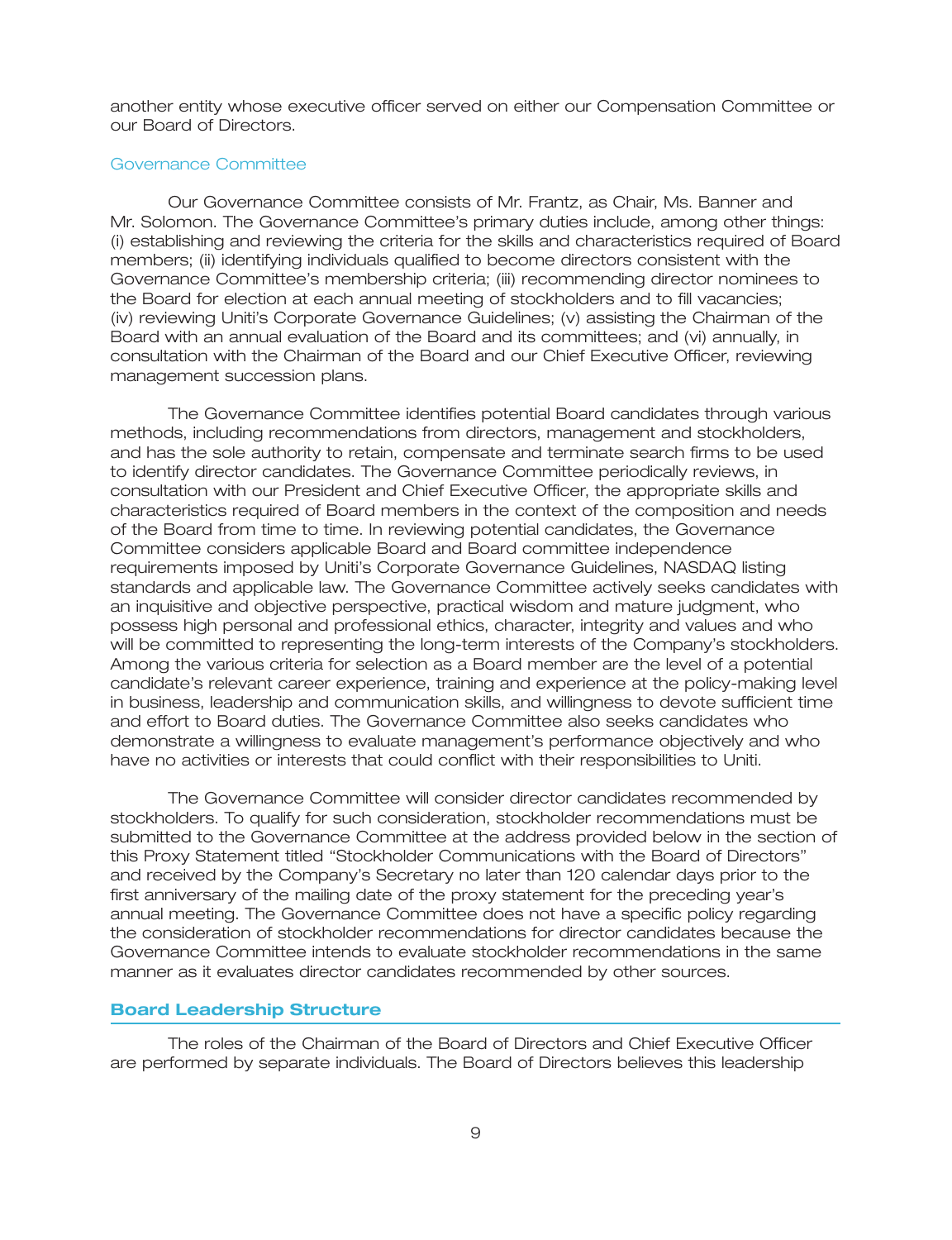structure improves the ability of the Board of Directors to exercise its oversight role over management and ensures a significant role for independent directors in the leadership of Uniti. Having an independent Chairman also strengthens Uniti's corporate governance structure by allowing the Chairman to convene executive sessions with independent directors.

### **Executive Sessions**

Uniti's Corporate Governance Guidelines specify that the independent directors of the Board of Directors must meet at regularly scheduled executive sessions without management and that the Chairman of the Board of Directors shall preside at executive sessions of independent directors. During 2018, executive sessions of the independent directors generally occurred at the end of each regular meeting of the Board.

#### **Board Size and Diversity**

As set forth in Uniti's Corporate Governance Guidelines, the Board believes that our board of directors should be comprised of four to seven members depending upon the relevant circumstances prevailing from time to time. Six directors currently serve on the Board. The number of directors who serve on the Board will be reduced from six to five at the Annual Meeting.

We believe our Board is most effective when it embodies a diverse range of views, backgrounds and experience. Diversity is considered in the broadest sense, including, among other attributes, age, leadership, experience, skills, perspectives, gender, ethnicity and geography. While the Governance Committee does not have a formal policy on diversity with regard to consideration of director nominees, the Governance Committee considers diversity in its selection of nominees and proactively seeks diverse director candidates to ensure a representation of varied perspectives and experience in the boardroom. We are particularly committed to increasing the representation of women on our Board. If and when the Board determines to appoint additional directors, the level of representation by women on the Board will be an important consideration.

We presently have one female director which, given the small size of our board, represents 17% of our full Board and 20% of our non-employee directors. Our current Board members' ages range from 43 to 65. In addition, our current Board members represent a broad range of skills and experience:

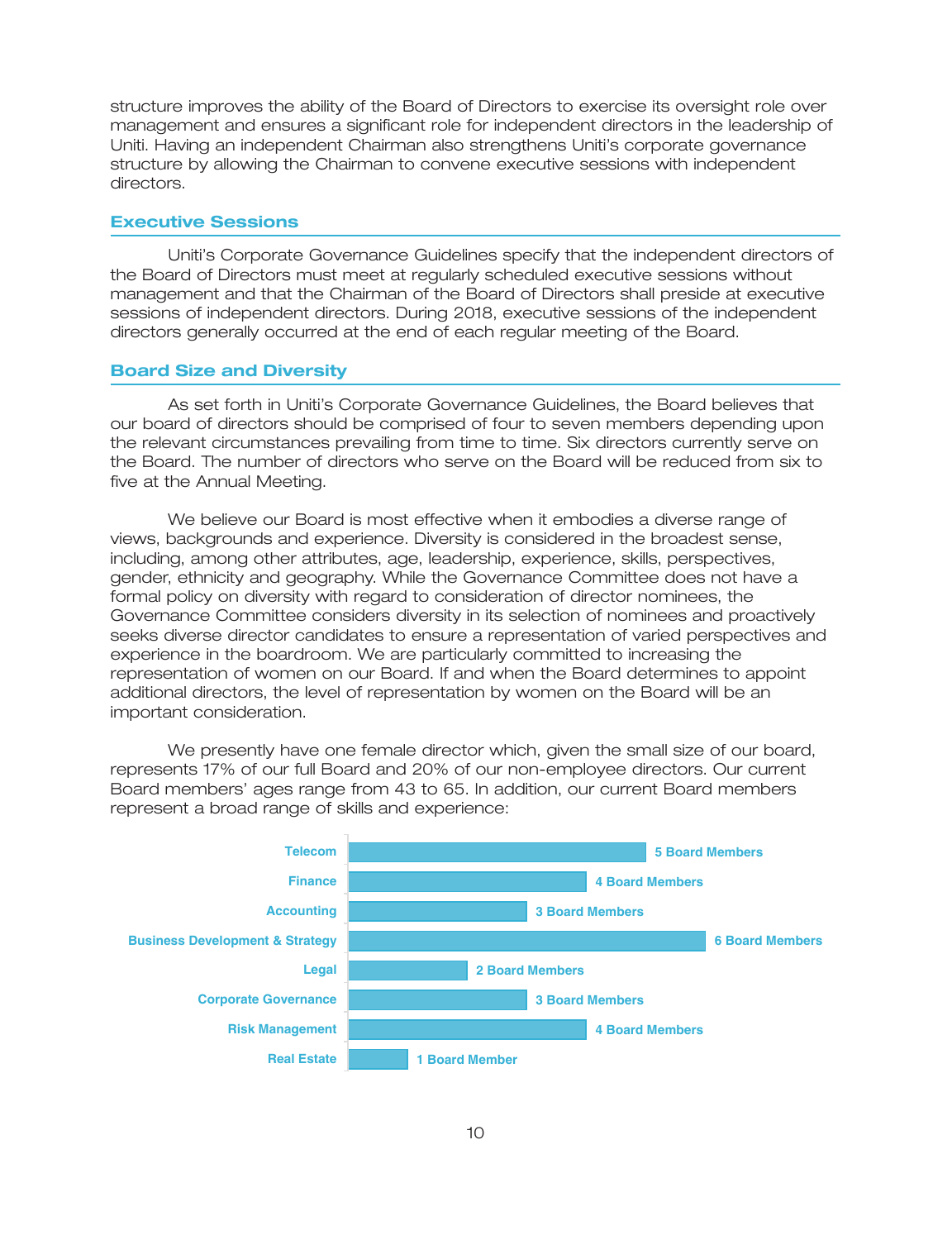Based on the foregoing, the Governance Committee concluded that our current Board members represent a broad range of viewpoints, backgrounds and relevant expertise that aligns with Uniti's long-term strategy.

### **Board and Committee Self-Evaluations**

As set forth in Uniti's Corporate Governance Guidelines, the Board conducts an annual self-evaluation to determine whether the Board and committees are functioning effectively. Each self-evaluation is coordinated by the chairperson of the Board or committee, as applicable, in executive sessions during the last regular meeting of the year. The Board believes that this self-evaluation process is fundamental in supporting continued improvement through thoughtful and comprehensive discussions.

#### **Risk Oversight**

The Board maintains an active role, including at the committee level, in overseeing management of the Company's various risk exposures. While the Board is ultimately responsible for overall risk oversight for the Company, certain of the Board's committees assist the Board of Directors in fulfilling its oversight responsibilities in certain areas of risk. The Audit Committee oversees the Company's enterprise risk management and periodically reviews with management and the Company's auditors major financial and auditing risks. Additionally, the Audit Committee oversees the Company's risks related to cybersecurity and data privacy matters and, for that purpose, regularly receives reports from management regarding those risks and countermeasures being undertaken or considered by the Company The Compensation Committee oversees risks relating to the design and implementation of the Company's compensation policies and procedures.

The Board's discharge of its risk oversight role has not specifically affected its leadership structure discussed above. Rather, in establishing the current leadership structure, risk oversight was one factor among many considered. The Board will regularly review its leadership structure and evaluate whether it, and the Board as a whole, is functioning effectively. If in the future the Board believes that a change in its leadership structure is required to, or potentially could, improve the Board's risk oversight role, it may make any change it deems appropriate.

## **Code of Business Conduct and Ethics & Whistleblower Policy**

Our Code of Business Conduct and Ethics & Whistleblower Policy confirms our commitment to conduct our affairs in compliance with all applicable laws and regulations and observe the highest standards of business ethics and seeks to identify and mitigate conflicts of interest between our directors, officers and employees, on the one hand, and Uniti on the other hand. The Code of Business Conduct and Ethics & Whistleblower Policy applies to ensure compliance with stock exchange requirements and to ensure accountability at a senior management level for that compliance. We intend that the spirit, as well as the letter, of the Code of Business Conduct and Ethics & Whistleblower Policy be followed by all of our directors, officers, employees and subsidiaries. This is communicated to each new officer, director and employee. Any waiver of our Code of Business Conduct and Ethics & Whistleblower Policy with respect to our executive officers and directors may only be authorized by our Board of Directors. Our Code of Business Conduct and Ethics & Whistleblower Policy is available on our website, www.uniti.com, under the "About Us-Corporate Governance" tab.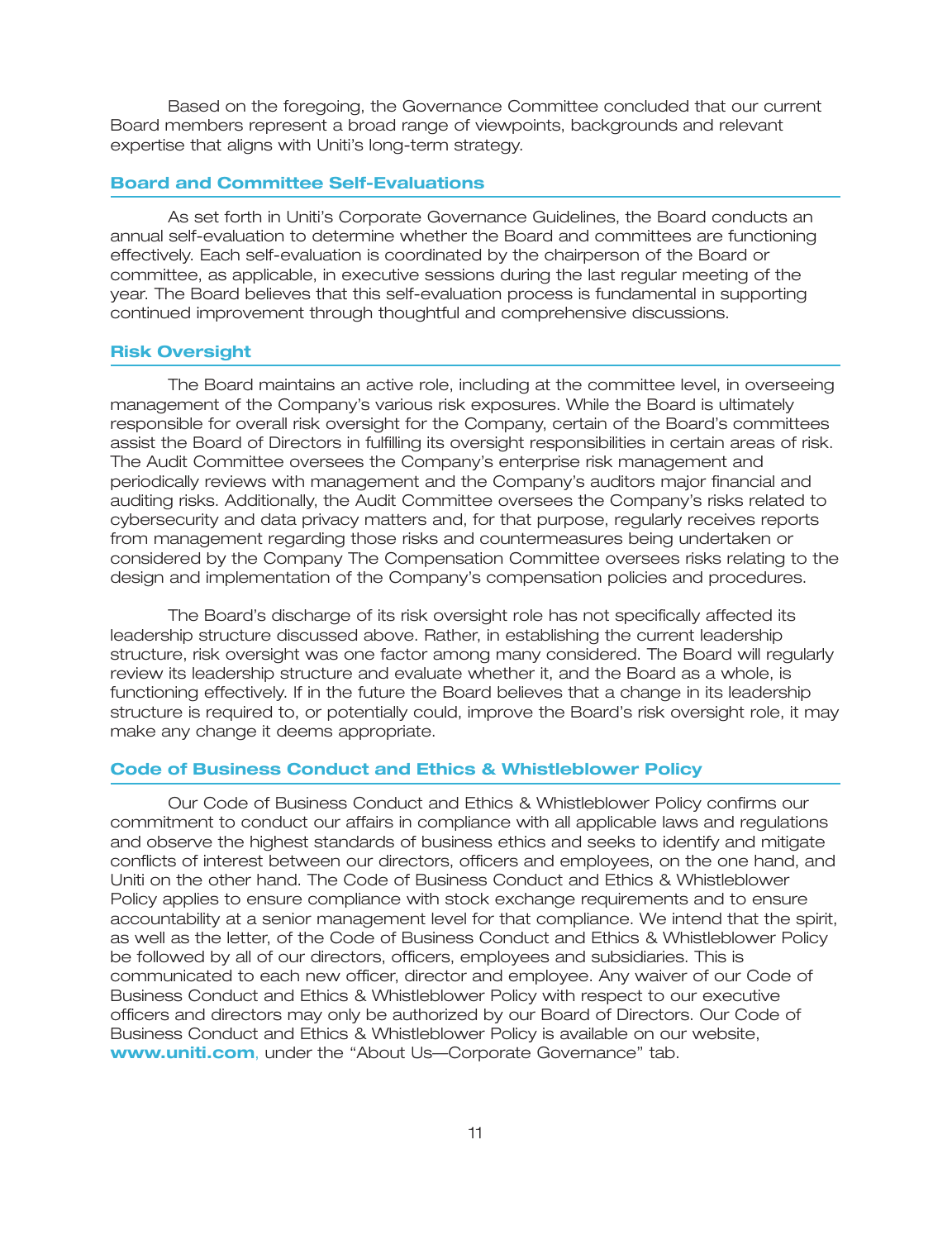### **Director Compensation**

The current non-employee director compensation program consists of: (i) an annual cash retainer of \$75,000; (ii) a one-time restricted stock grant of \$100,000 that vests ratably in equal installments over four years; (iii) an annual restricted stock grant of \$100,000 subject to one-year vesting; (iv) an additional annual cash retainer of \$75,000 for the Chair of the Board of Directors; (v) annual restricted stock grants of \$20,000, \$15,000 and \$10,000 for the Chairs of the Audit, Compensation and Governance Committees, respectively, each subject to one-year vesting; and (vi) annual restricted stock grants of \$10,000, \$7,500 and \$5,000 for non-chair members of the Audit, Compensation and Governance Committees, respectively, each subject to one-year vesting. The number of time-based restricted shares granted to the non-employee directors during 2018 was based on the average closing price of our common stock as reported on NASDAQ for the 20 trading days prior to the grant date.

The following table shows the compensation paid to our non-employee directors during 2018:

| <b>Name</b>                | <b>Fees Earned or</b><br><b>Paid in Cash</b><br>(\$) | <b>Stock</b><br><b>Awards</b><br>$($ \$)(1) | <b>All Other</b><br>Compensation<br>(\$) | Total (\$) |
|----------------------------|------------------------------------------------------|---------------------------------------------|------------------------------------------|------------|
| Jennifer S. Banner         | 75,000                                               | 122.882                                     |                                          | 197,882    |
| Scott G. Bruce             | 75,000                                               | 102,010                                     |                                          | 177,010    |
| Francis X. ("Skip") Frantz | 150,000                                              | 108.972                                     |                                          | 258,972    |
| <b>Andrew Frey</b>         | 75,000                                               | 102,010                                     |                                          | 177,010    |
| David L. Solomon           | 75,000                                               | 120.565                                     |                                          | 195.565    |

(1) All stock award amounts in the table above reflect the aggregate fair value on the grant date based on the closing per share price of the Company's common stock on the date of grant of the restricted stock, computed in accordance with FASB ASC Topic 718. At December 31, 2018, non-employee directors held the following number of unvested shares of restricted stock: Ms. Banner, 9,129; Mr. Bruce, 8,680; Mr. Frantz, 10,908; Mr. Frey, 8,456; and Mr. Solomon, 8,974.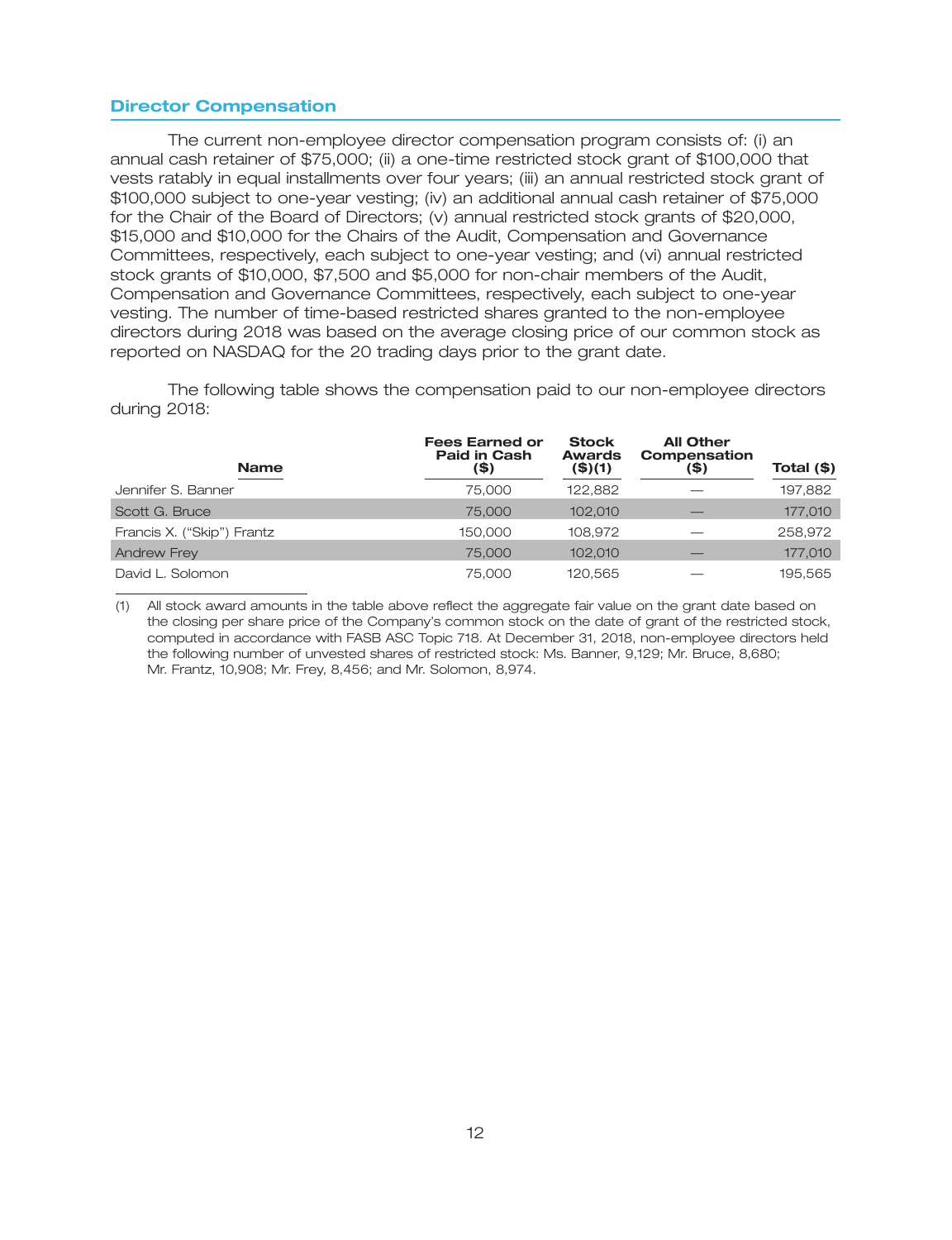## **PROPOSAL NO. 1**

## **Election of Directors**

There are currently six directors serving on the Board, all of whose terms expire at the Annual Meeting. Upon the recommendation of our Governance Committee, the Board has determined to reduce the number of directors who serve on the Board from six to five members effective at the Annual Meeting and has nominated five of the current Board members to stand for election at the Annual Meeting. In accordance with the Company's bylaws and Maryland law, each nominee elected will serve until the 2020 annual meeting of stockholders and until their successors are duly elected and qualified or until the earliest of their removal, resignation or death. Each of the current Board members were elected at the 2018 annual meeting of stockholders.

There is no arrangement or understanding between any of the five nominees and any other person, including officers, pursuant to which the director was nominated for election to the Board.

Holders of proxies solicited by this Proxy Statement will vote the proxies they receive as directed on the proxy card, or, if no direction is made, for the election of the Board's five nominees. If any nominee is unable or declines to serve as a director at the time of the Annual Meeting, the proxy holders will vote for a nominee designated by the present Board to fill the vacancy or, in the event no such designation is made, proxies will be voted for a lesser number of nominees.

Set forth below is biographical information for each nominee, including age, a brief listing of principal occupations for at least the past five years, other major affiliations, and the specific experience, qualifications, attributes and skills that qualify each candidate to serve on the Board.

**Jennifer S. Banner**, age 59, was appointed to the Board of Directors on June 1, 2015. Ms. Banner has served as CEO of SchaadSource, LLC, a strategic and managerial shared services company, since 2006. She served as Chief Executive Officer of Schaad Companies, LLC from 2008 through 2018. Schaad Companies, LLC is a 108-year-old privately held real estate holding company with related businesses in residential and commercial construction, development, property management and leasing, real estate brokerage and land investments. In addition, Ms. Banner served as Chief Executive Officer and Manager of Schaad Family Office, LLC from 2012 through 2018. Previously, she spent 22 years in public accounting, practicing in the tax area with Ernst & Whinney (now Ernst & Young LLP) in Florida and Pershing Yoakley & Associates in Tennessee. Ms. Banner has been a director of BB&T Corporation since 2003, where she is presently serving as member of the executive committee, chair of the nominating & corporate governance committee, member of the compensation committee, and member of a special purpose committee. She has been a member of Branch Banking and Trust Company since 2013 and is a past director of the Federal Reserve Bank of Atlanta (Nashville Branch), First Virginia Banks, Inc., and First Vantage Bank. Ms. Banner maintains an active license as a Certified Public Accountant in the State of Tennessee, and she holds a Master of Accountancy and Bachelor of Science in Business Administration from the University of Tennessee.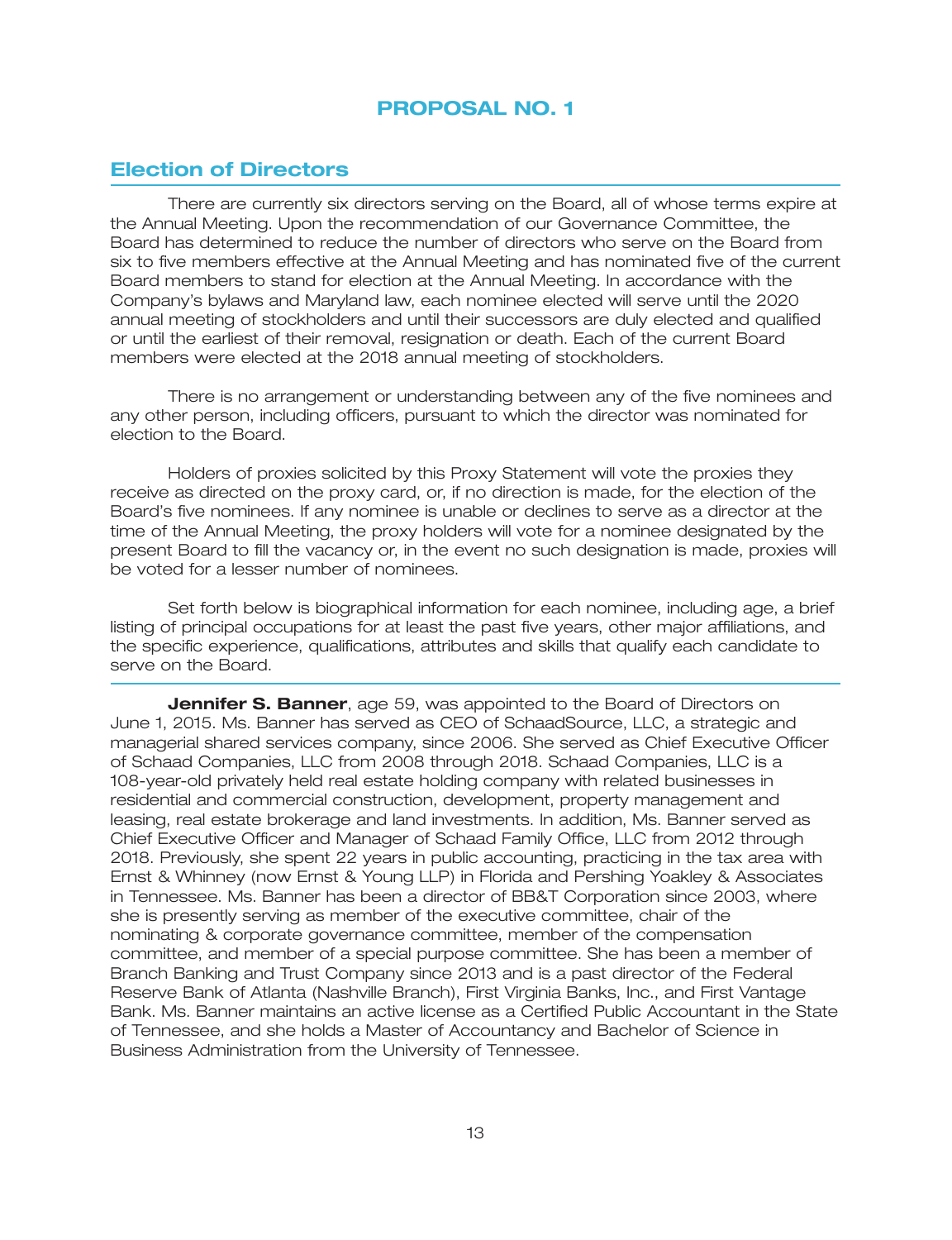Ms. Banner's accounting expertise as a Certified Public Accountant, her management experience as Chief Executive Officer of a diversified real estate holding company and her experience in public company board service in the financial services industry qualify her to serve on our Board of Directors and to serve as Chair of the Audit Committee. As a result of this expertise and experience, Ms. Banner is uniquely qualified to advise not only on general accounting and financial matters but on various technical accounting, corporate governance, risk management and real estate matters that the Board of Directors may address from time to time.

**Scott G. Bruce**, age 57, was appointed to the Board of Directors on June 29, 2016. Mr. Bruce has served as Managing Director of Associated Partners, LP, a private investment partnership focusing on creating, operating and investing in wireless communications companies, since its inception in 2007. He is also the chief executive officer and a director of AP WIP Investments, LLC and AP Tower Investments, LLC, both wireless infrastructure holding companies. Previously, Mr. Bruce was General Counsel and Secretary of Associated Group, Inc., a publicly traded company that owned various communications businesses, from 1994 to 2000, when it was sold to AT&T/Liberty Media. He also served as Vice President and General Counsel of Associated Communications Corporation, a publicly traded predecessor company to Associated Group, from 1992 to 1994, when the company sold its cellular telephone businesses to SBC/AT&T. Prior to joining Associated, Mr. Bruce practiced corporate law at Wolf, Block, Schorr and Solis-Cohen in Philadelphia, Pennsylvania from 1987 to 1992. Prior to that, he worked as an auditor in the New York office of Touche Ross & Co. (predecessor to Deloitte) from 1983 to 1985. In connection with Mr. Bruce's responsibilities at Associated, he has held various board memberships at private companies. Mr. Bruce holds an A.B. in History from Colgate University, an M.S. (Accounting) from the New York University Stern School of Business and a J.D. from the Villanova University School of Law.

Mr. Bruce's operational, management and investment expertise gained through years of experience as both an executive and lawyer in the telecommunications and communications infrastructure industries qualifies him to serve on our Board. The Board believes that Mr. Bruce has a valuable understanding of, and is equipped to assist the Board in navigating, the challenges of the segment of the communications industry in which Uniti competes.

**Francis X. (''Skip'') Frantz**, age 65, has served as Chairman of the Board of Directors since our spin-off from Windstream. He previously served as a director of Windstream from 2006 until the spin-off, serving as Chairman of its Audit Committee at the time of his resignation from the Windstream board of directors. From July 2006 to February 2010, he served as Chairman of the Windstream board. Mr. Frantz served as the 2006 and 2007 Chairman of the Board and of the Executive Committee of the United States Telecom Association. Mr. Frantz served as Chairman of a community bank in Little Rock, Arkansas from February 2007 until May 2014 and serves as a director of a number of other privately held companies. Prior to January 2006, Mr. Frantz was Executive Vice President—External Affairs, General Counsel and Secretary of Alltel Corporation (''Alltel''). Mr. Frantz joined Alltel in 1990 as Senior Vice President and General Counsel and was appointed Secretary in January 1992 and Executive Vice President in July 1998. While with Alltel, he was responsible for Alltel's merger and acquisition negotiations, wholesale services group, federal and state government and external affairs, corporate communications, administrative services and corporate governance, in addition to serving as Alltel's chief legal officer.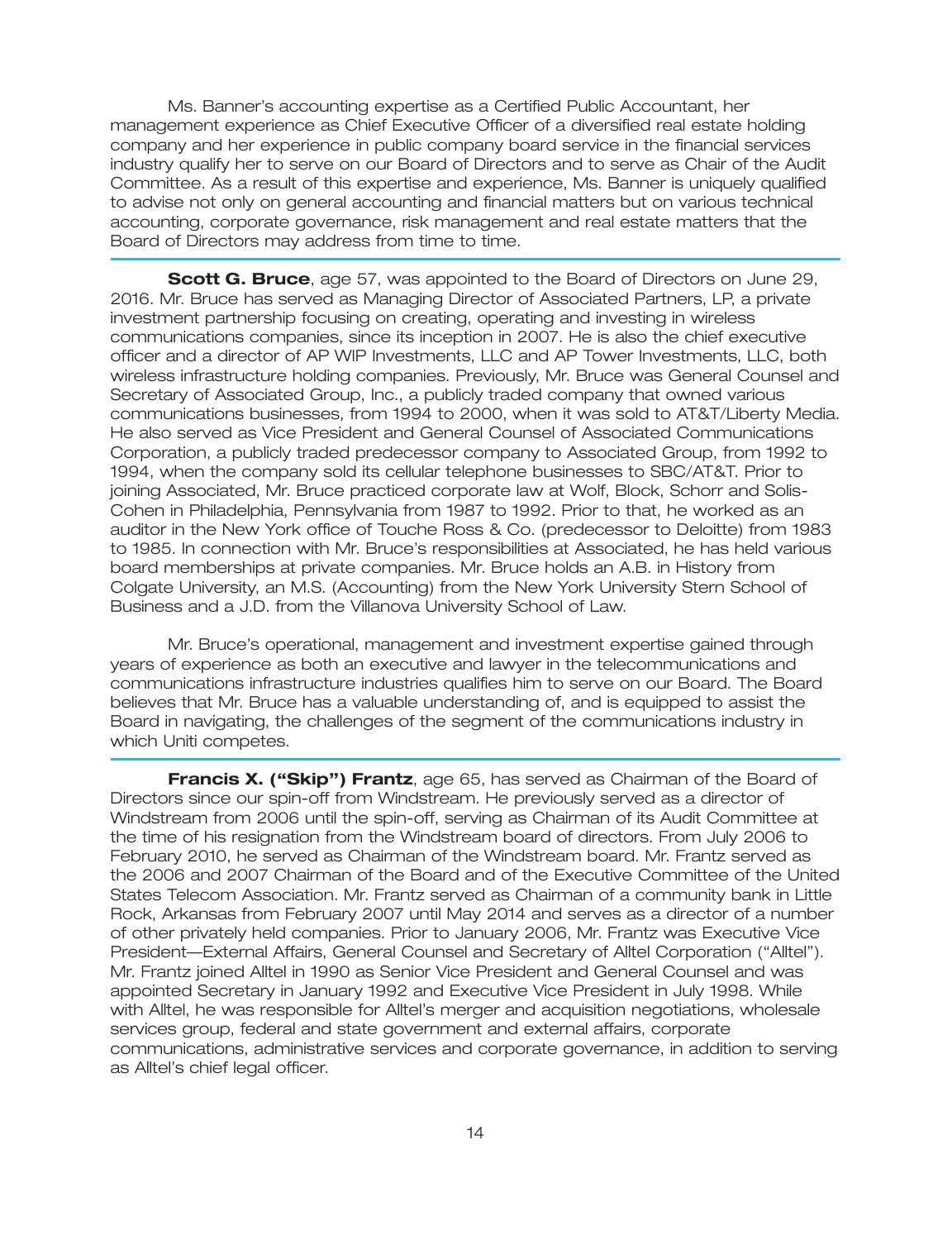Mr. Frantz's qualifications for election to the Board and to serve as Chair of the Governance Committee include his ability to provide insight and perspective on a wide range of issues facing business enterprises based on his long tenure as a senior executive in the telecommunications industry. Mr. Frantz's over-15-year career as a senior telecom executive in various capacities provides him with a thorough understanding of all aspects of Uniti's target market, and his service as a director and chairman of the United States Telecom Association provides Mr. Frantz with additional experience and insight in communications policy and regulation. Through his current involvement with a number of private companies and his prior role as Chairman of Windstream and, before that, as a senior executive of Alltel, Mr. Frantz has extensive experience in corporate governance, mergers and acquisitions, risk management, government policy and regulation, and capital markets transactions, in addition to the specific aspects of the telecommunications industry.

**Kenneth A. Gunderman**, age 48, was appointed to the Board of Directors and has served as President and Chief Executive Officer since March 2, 2015. Mr. Gunderman has 17 years of investment banking experience in the telecommunications industry. Prior to his appointment as President and Chief Executive Officer of Uniti, he served as the co-head of investment banking at Stephens Inc., where he was responsible for the strategic direction of the investment banking department and advised on many of the firm's notable investment banking transactions. From July 2014 to August 2017, Mr. Gunderman served on the board of America's Car-Mart, Inc. Prior to joining Stephens Inc., Mr. Gunderman was a member of the telecom investment banking group at Lehman Brothers, where he advised on various transactions and financings totaling more than \$125 billion. He also worked as a Certified Public Accountant at KPMG and holds an MBA from Yale and a Bachelor of Arts from Hendrix College.

The Board believes it is important that Uniti's Chief Executive Officer serve on the Board of Directors, as the position of Chief Executive Officer puts Mr. Gunderman in a unique position to understand the challenges and issues facing the Company. Mr. Gunderman's qualifications for service on our Board of Directors include the same demonstrated skills and experience that qualify him to serve as Chief Executive Officer of Uniti.

**David L. Solomon**, age 59, was appointed to the Board of Directors on June 1, 2015. Mr. Solomon is a founder and Managing Director of Meritage Funds, a Denverbased manager of private investment funds. Previously, he served as Chief Executive Officer and Executive Chairman of NuVox Communications, Inc. until it was acquired by Windstream in 2010. A Certified Public Accountant (inactive status) with a strong operational and financial background, Mr. Solomon served as Executive Vice President and Chief Financial Officer at Brooks Fiber Properties (''Brooks'') immediately following its formation in 1993 until its sale to MCI/WorldCom in 1998. As Chief Financial Officer at Brooks, Mr. Solomon led numerous private and public debt and equity transactions, including Brooks' initial public offering. Mr. Solomon worked in the audit practice of KPMG from 1981 until he joined Brooks. When Mr. Solomon departed KPMG, he was a Partner in the audit practice. In connection with Mr. Solomon's responsibilities at Meritage Funds, he currently serves as a board member of several private companies. Mr. Solomon is a member of the American Institute and Tennessee Society of CPAs and serves on the board of trustees for his alma mater, Lipscomb University in Nashville, Tennessee.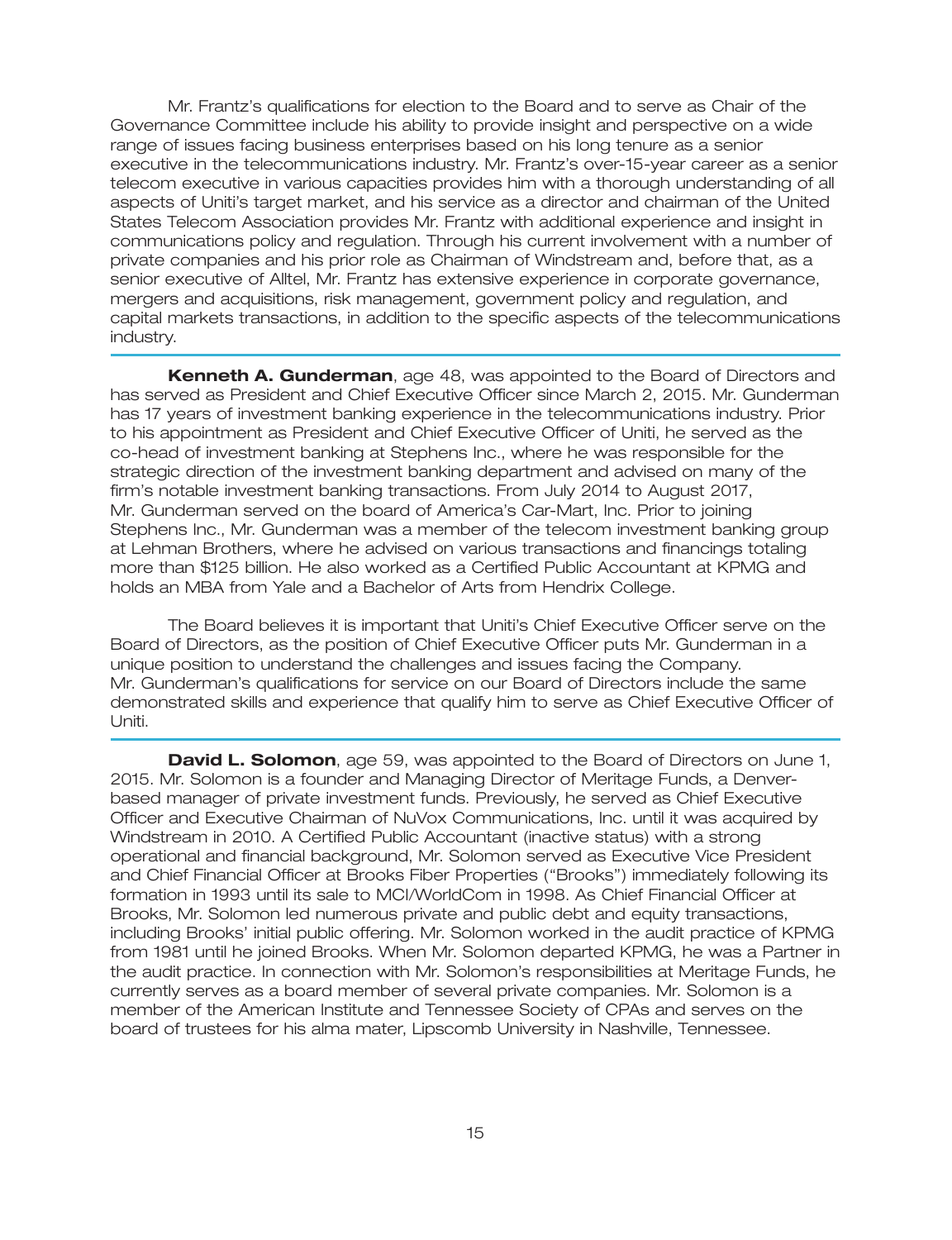Mr. Solomon's financial, accounting and management expertise gained through his long tenure as a senior executive in the telecommunications industry qualifies him to serve on our Board of Directors and to serve as Chair of the Compensation Committee. As a result of his extensive management experience, Mr. Solomon has a deep understanding of corporate planning, risk management, executive compensation and capital markets, which is an invaluable asset to our Board of Directors.

## **BOARD RECOMMENDATION**

THE BOARD OF DIRECTORS UNANIMOUSLY RECOMMENDS THAT STOCKHOLDERS VOTE "**FOR**" EACH OF THE FOREGOING NOMINEES.

PROXIES SOLICITED BY THE BOARD OF DIRECTORS WILL BE VOTED "**FOR**" EACH OF THE FOREGOING NOMINEES UNLESS STOCKHOLDERS SPECIFY A CONTRARY VOTE.

2APR 2019 12APR 2019 12APR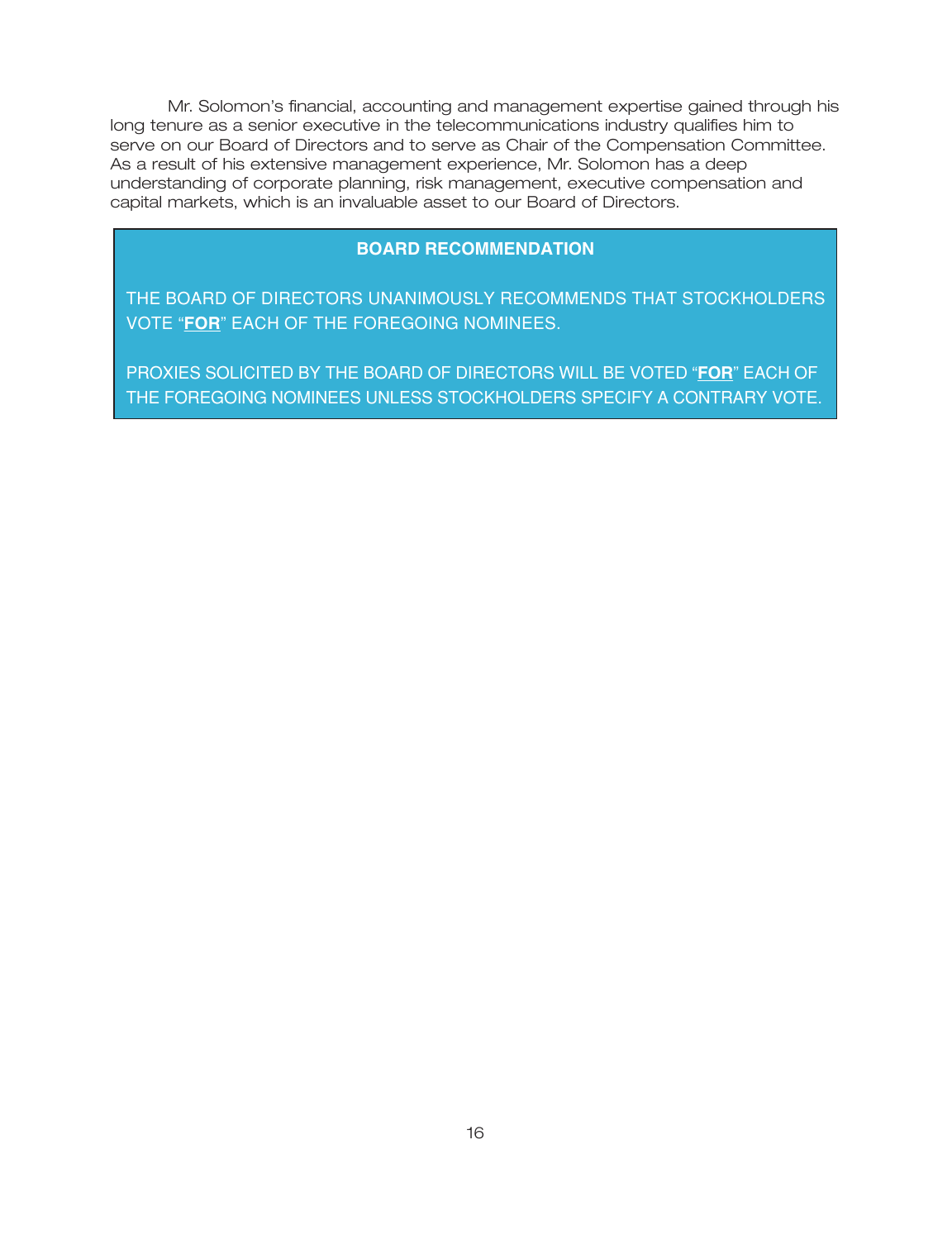## **SECURITY OWNERSHIP OF CERTAIN BENEFICIAL OWNERS AND MANAGEMENT**

The following table sets forth information with respect to the beneficial ownership of our common stock, as of March 15, 2019, by:

- our directors (all of whom are director nominees);
- our named executive officers;
- all of our current directors and executive officers as a group; and
- each other person, or group of affiliated persons, who is known by us to beneficially own more than 5% of our common stock.

The percentages in the tables below are based on 183,121,438 shares of common stock outstanding as of March 15, 2019.

The amounts and percentages of common stock beneficially owned are reported on the basis of regulations of the SEC governing the determination of beneficial ownership of securities. Under the rules of the SEC, a person is deemed to be a ''beneficial owner'' of a security if that person has or shares ''voting power,'' which includes the power to vote or to direct the voting of the security, or ''investment power,'' which includes the power to dispose of or to direct the disposition of the security. A person is also deemed to be a beneficial owner of any securities of which that person has a right to acquire beneficial ownership within 60 days. Under these rules, more than one person may be deemed a beneficial owner of the same securities and a person may be deemed to be a beneficial owner of securities as to which that person has no economic interest. Except as otherwise noted, the persons and entities listed in the table below have sole voting and investing power with respect to all of the shares of our common stock they beneficially own, subject to community property laws where applicable. Except as otherwise set forth below, the address of the beneficial owner is c/o Uniti Group Inc., 10802 Executive Center Drive, Benton Building, Suite 300, Little Rock, Arkansas 72211.

| Name and Address of<br><b>Beneficial Owner</b>                             | <b>Amount and Nature</b><br>of Beneficial<br><b>Ownership</b> | <b>Percentage of Shares</b><br>of Common Stock<br><b>Beneficially Owned</b> |
|----------------------------------------------------------------------------|---------------------------------------------------------------|-----------------------------------------------------------------------------|
| Jennifer S. Banner                                                         | 27,355                                                        | $\star$                                                                     |
| Scott G. Bruce                                                             | 17,120                                                        | $\star$                                                                     |
| Francis X. ("Skip") Frantz                                                 | 175,446 (1)                                                   | $\star$                                                                     |
| Andrew Frey                                                                | 15,885 (2)                                                    | $\star$                                                                     |
| Kenneth A. Gunderman                                                       | 300,799                                                       | $\star$                                                                     |
| Daniel L. Heard                                                            | 50,843                                                        | $\star$                                                                     |
| David L. Solomon                                                           | 28,207                                                        | $\star$                                                                     |
| Mark A. Wallace                                                            | 64,167                                                        | $\star$                                                                     |
| All current directors and executive<br>officers as a group (eight persons) | 679,822                                                       | $\star$                                                                     |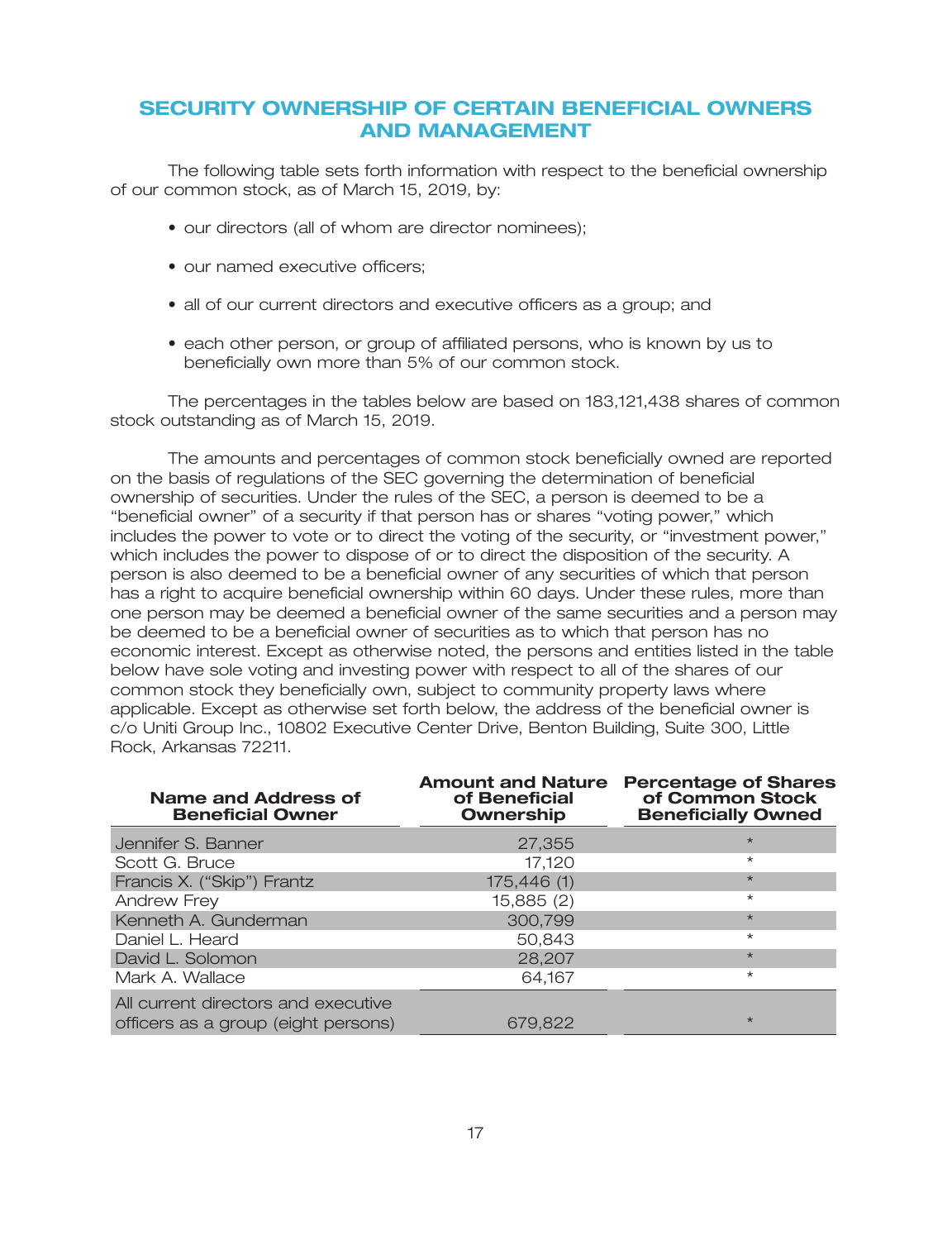| The Vanguard Group<br>100 Vanguard Blvd.<br>Malvern, PA 19255 | 25,996,433 (3) | 14.20% |
|---------------------------------------------------------------|----------------|--------|
| BlackRock, Inc.<br>55 East 52nd Street<br>New York, NY 10055  | 16,231,711 (4) | 8.86%  |

Indicates less than 1%.

- (1) Includes 140 shares held in trust for the benefit of Mr. Frantz's spouse and children. Mr. Frantz's spouse is the trustee of the trust. These shares are deemed beneficially owned under SEC rules, but Mr. Frantz disclaims beneficial ownership.
- (2) Mr. Frey holds these shares as a nominee, and for the benefit, of Searchlight II CLS, L.P. (Searchlight II CLS) and thus disclaims beneficial ownership of such shares. Mr. Frey, a partner of Searchlight Capital, L.P., an affiliate of Searchlight II CLS, serves as a director of the Company. Excludes any shares owned by Searchlight II CLS as Mr. Frey does not have or share voting or dispositive power over such shares.
- (3) Based solely upon the information contained in a Schedule 13G/A filed on February 11, 2019. According to that Schedule 13G/A, The Vanguard Group has sole voting power over 114,121 of the reported shares, shared voting power over 69,004 of the reported shares, sole dispositive power over 25,861,081 of the reported shares, and shared dispositive power over 135,352 of the reported shares.
- (4) Based solely upon the information contained in a Schedule 13G/A filed on February 6, 2019. According to that Schedule 13G, Blackrock, Inc. has sole voting power over 15,551,805 of the reported shares, no shared voting power or shared dispositive power with respect to any reported shares, and sole dispositive power over 16,231,711 shares.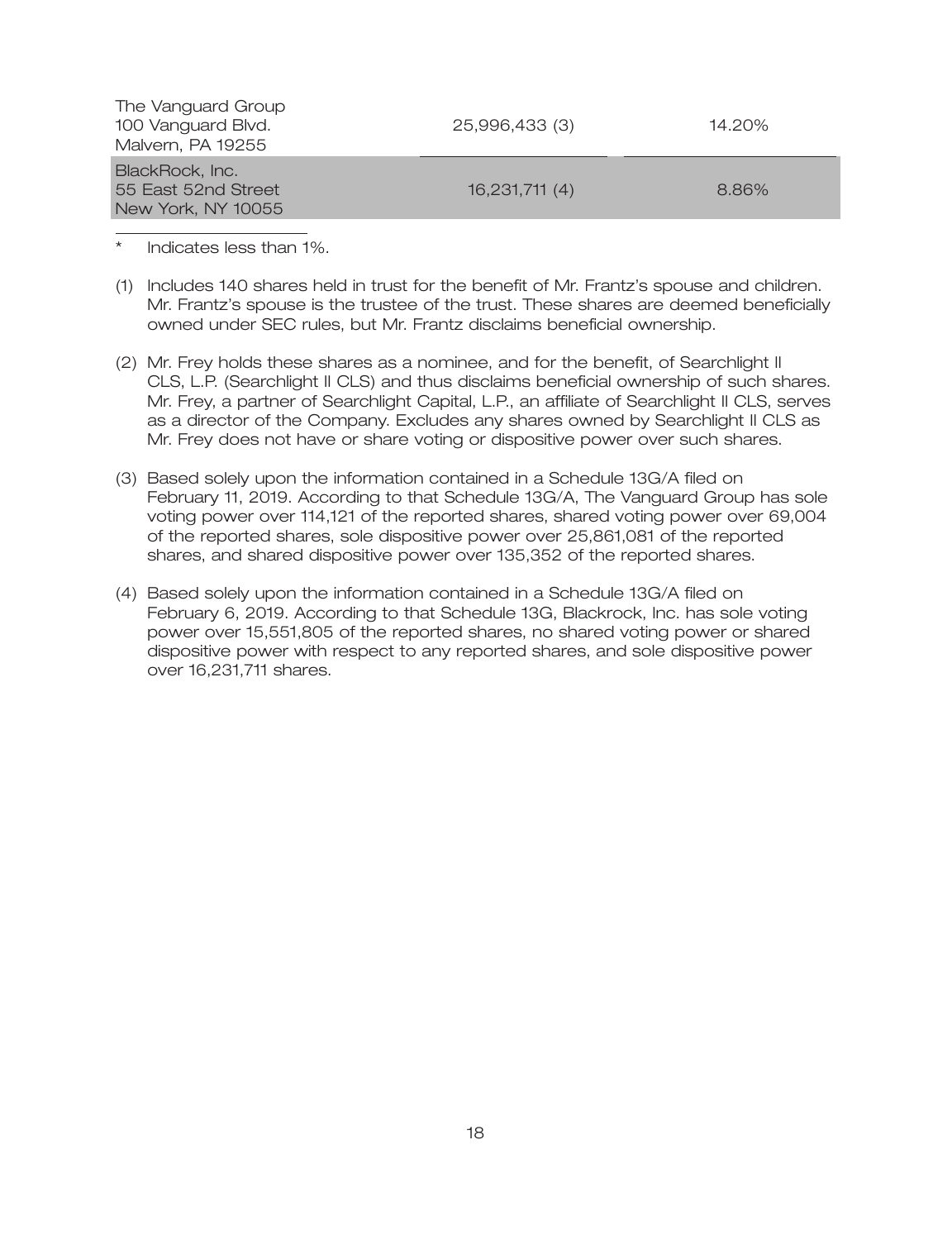## **AUDIT COMMITTEE REPORT**

The primary purposes of the Audit Committee are to oversee on behalf of the Board: (i) the Company's accounting and financial reporting processes and the integrity of its financial statements; (ii) the audits of the Company's financial statements and the appointment, compensation, qualifications, independence and performance of the Company's independent auditors; (iii) the Company's compliance with legal and regulatory requirements; and (iv) the performance of the Company's internal audit function, if any, internal accounting controls, disclosure controls and procedures and internal control over financial reporting. The Audit Committee also manages the Company's relationship with its independent registered public accounting firm (which reports directly to the Audit Committee). The Audit Committee has the authority to obtain advice and assistance from outside legal, accounting or other advisors as the Audit Committee deems necessary to carry out its duties and receives appropriate funding, as determined by the Audit Committee, from the Company for such advice and assistance.

The Company's independent registered public accounting firm, PricewaterhouseCoopers LLP (''PwC''), is responsible for performing an independent audit of the Company's financial statements and issuing opinions on the conformity of those audited financial statements with United States generally accepted accounting principles. The Audit Committee's responsibility is to supervise and review these processes.

In this context, the Audit Committee hereby reports as follows:

- 1. The Audit Committee has reviewed and discussed the audited financial statements with the Company's management.
- 2. The Audit Committee has discussed with PwC the matters required to be discussed under the rules adopted by the Public Company Accounting Oversight Board ("PCAOB").
- 3. The Audit Committee has received from PwC the written disclosures and the letter required by the applicable requirements of the PCAOB regarding PwC's communications with the Audit Committee concerning independence and has discussed with PwC its independence and considered the compatibility of non-audit services with PwC's independence.
- 4. Based on the review and discussions referred to in paragraphs (1) through (3) above, the Audit Committee recommended to the Board, and the Board has approved, that the audited financial statements be included in the Company's Annual Report on Form 10-K for the fiscal year ended December 31, 2018, for filing with the Securities and Exchange Commission.

The undersigned members of the Audit Committee have submitted this Report to the Board of Directors.

## **AUDIT COMMITTEE:**

Jennifer S. Banner, *Chair* Scott G. Bruce Andrew Frey David L. Solomon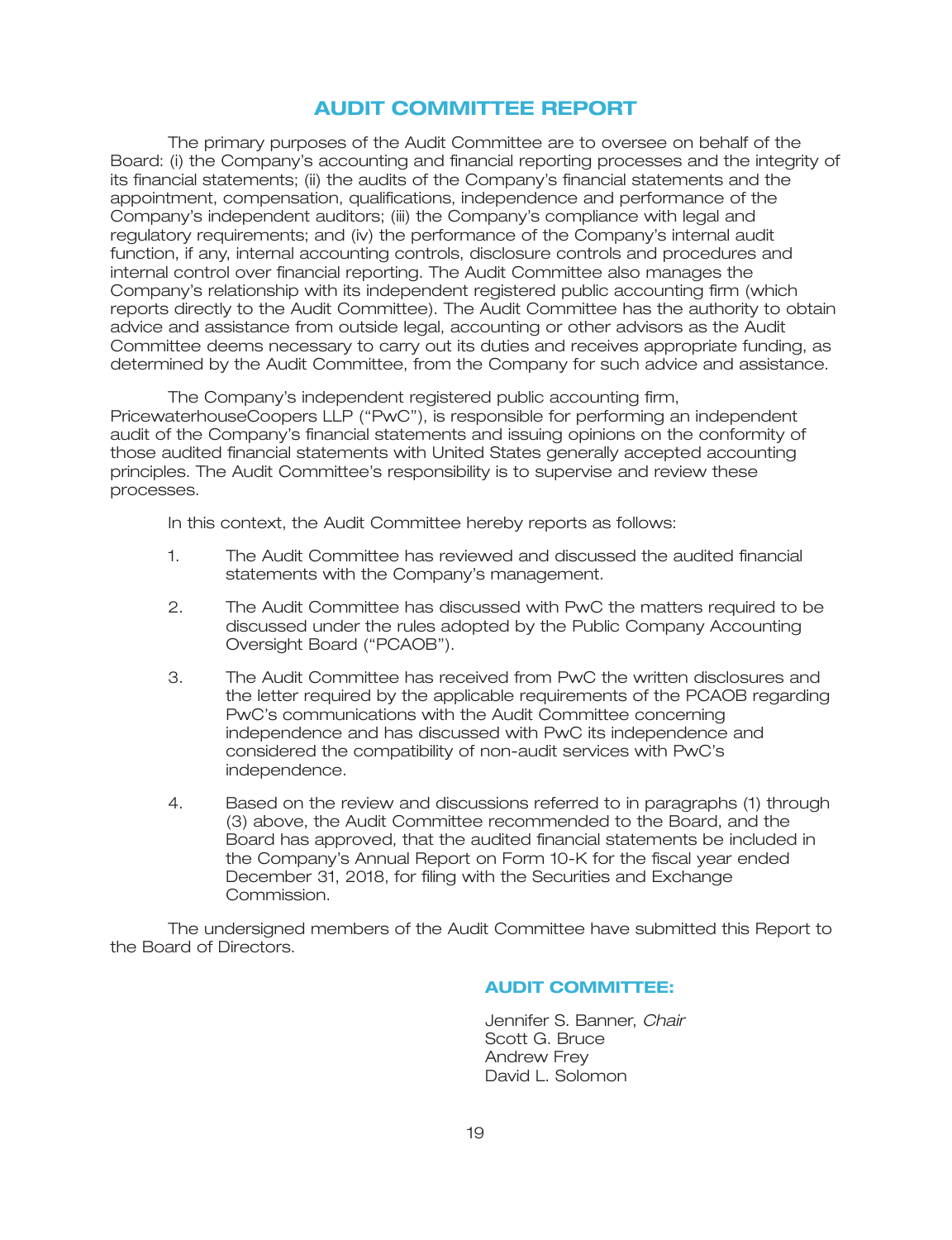## **EXECUTIVE OFFICERS OF THE COMPANY**

Set forth below is biographical information with respect to each current executive officer of the Company. In addition to the executive officers listed below, Mr. Gunderman, who also serves as a director of the Company, is an executive officer of the Company. Biographical information regarding Mr. Gunderman is available above under ''Proposal No. 1—Election of Directors.''

**Mark A. Wallace**, age 61, has served as the Executive Vice President—Chief Financial Officer and Treasurer of Uniti since April 1, 2015. Mr. Wallace previously served as Managing Director of Fortress Investment Group LLC (NYSE: FIG) and affiliates from May 2014 to December 2014, and served as the Chief Financial Officer and Treasurer of New Senior Investment Group (NYSE: SNR), a publicly traded REIT managed by Fortress from October 2014 until December 2014. Mr. Wallace was previously the Senior Vice President, Chief Financial Officer and Treasurer of Westwood Holdings Group, a Dallas-based asset management firm which he joined in November 2012. Mr. Wallace served as Chief Financial Officer of Leading Edge Aviation Services, Inc., a privately-held aerospace services company, from September to November 2012, as a financial consultant to a private telecommunication services company from May 2011 to August 2012 and as Chief Financial Officer of Westcore Properties, a private real estate firm, from August to December 2010. Mr. Wallace served as EVP—Chief Financial Officer & Treasurer of HCP, Inc., an S&P 500 healthcare REIT, from March 2004 until March 2009, where his responsibilities included capital markets, SEC reporting, technology, taxes, acquisition evaluation and integration, and financial planning and analysis. He was Chair of the Operating Committee of HCP, and served on both the Executive and Investment Committees. Mr. Wallace's experience includes private and publicly traded NYSE real estate and industrial companies including Titanium Metals Corporation, Tremont Corporation and Valhi, Inc. and 11 years with Arthur Andersen LLP. Mr. Wallace has a bachelor's degree in business administration from Texas Tech University and an MBA from Colorado State University. He is a Certified Public Accountant in Texas.

**Daniel L. Heard**, age 43, has served as the Executive Vice President—General Counsel and Secretary of Uniti since April 1, 2015. Most recently he was a partner in the law offices of Kutak Rock LLP. Mr. Heard joined Kutak Rock LLP in 2000, where he represented public companies in corporate, securities and merger and acquisition transactions. His clients comprised a wide range of industries, including telecommunications, information technology and food processing. Mr. Heard has more than 18 years' experience in negotiating, structuring and consummating mergers and acquisitions, public offerings of debt and equity securities and other corporate finance transactions. Mr. Heard graduated from the William H. Bowen School of Law at the University of Arkansas at Little Rock and has a Bachelor of Arts from the University of Central Arkansas. Mr. Heard is responsible for the Company's legal affairs and corporate governance.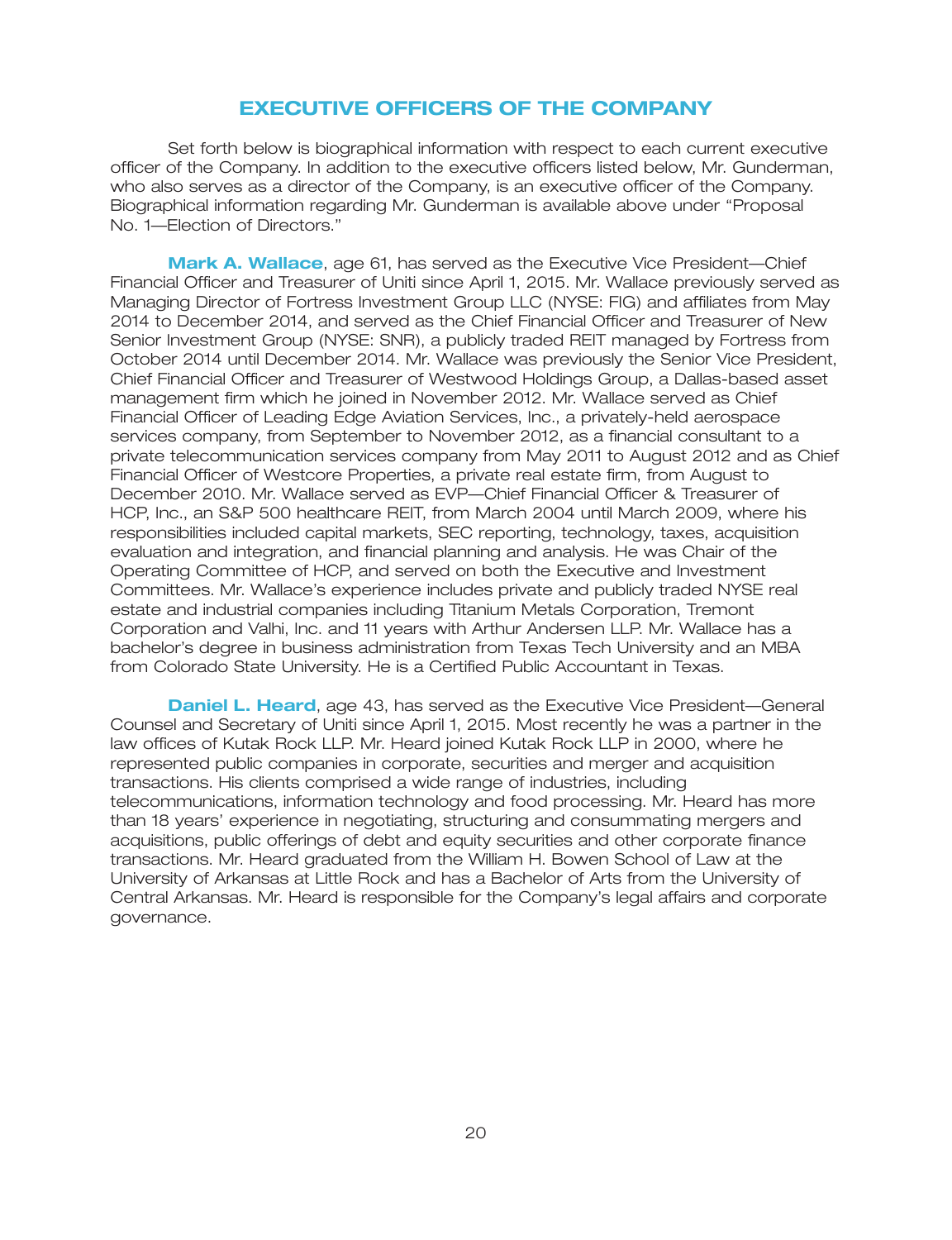## **EXECUTIVE COMPENSATION**

## **Compensation Discussion & Analysis**

This Compensation Discussion and Analysis describes our current executive compensation program and provides information regarding the compensation paid to our named executive officers (or NEOs) in 2018, who were:

- **Kenneth A. Gunderman**, President and Chief Executive Officer;
- **Mark A. Wallace**, Executive Vice President—Chief Financial Officer and Treasurer; and
- **Daniel L. Heard**, Executive Vice President—General Counsel and Secretary.

## Compensation Philosophy

Our current compensation program includes annual base salaries, annual short-term cash incentive opportunities, and long-term equity awards. Our executive compensation program is intended to support the following objectives:

- align pay with performance through the use of variable incentives (84% variable for CEO and 70% variable for other NEOs in 2018);
- reinforce key business objectives in support of long-term value creation;
- align management's interests with the long-term interests of our stockholders;
- provide compensation and incentives at or near the 50th percentile of market data provided by our compensation consultant; and
- discourage unnecessary risk taking.

To further these objectives, we adhere to the following compensation and corporate governance practices:

#### **What We Do: What We Don't Do:**

| Align pay with performance by linking a<br>substantial portion of compensation to<br>the achievement of predefined<br>performance metrics | Do NOT provide tax gross-ups in any<br>circumstance                                                                            |
|-------------------------------------------------------------------------------------------------------------------------------------------|--------------------------------------------------------------------------------------------------------------------------------|
| Retain an independent compensation<br>consultant                                                                                          | Do NOT provide any excessive<br>perquisites for executives                                                                     |
| Require compliance with stock<br>ownership guidelines for executives<br>and non-employee directors                                        | Do NOT provide guaranteed bonuses                                                                                              |
| Include double-trigger<br>change-in-control provisions in equity<br>awards                                                                | Do NOT provide discount stock options<br>or stock appreciation rights                                                          |
| Place caps on incentive award<br>opportunities and conduct an annual<br>risk assessment                                                   | Do NOT pay dividends on<br>performance-based restricted stock<br>units prior to vesting                                        |
| Maintain a clawback policy                                                                                                                | Do NOT permit unapproved pledging of<br>our common stock                                                                       |
| Prohibit hedging of our common stock<br>and option trading                                                                                | Do NOT add back to our equity<br>compensation plan reserves any<br>shares tendered as payment for shares<br>withheld for taxes |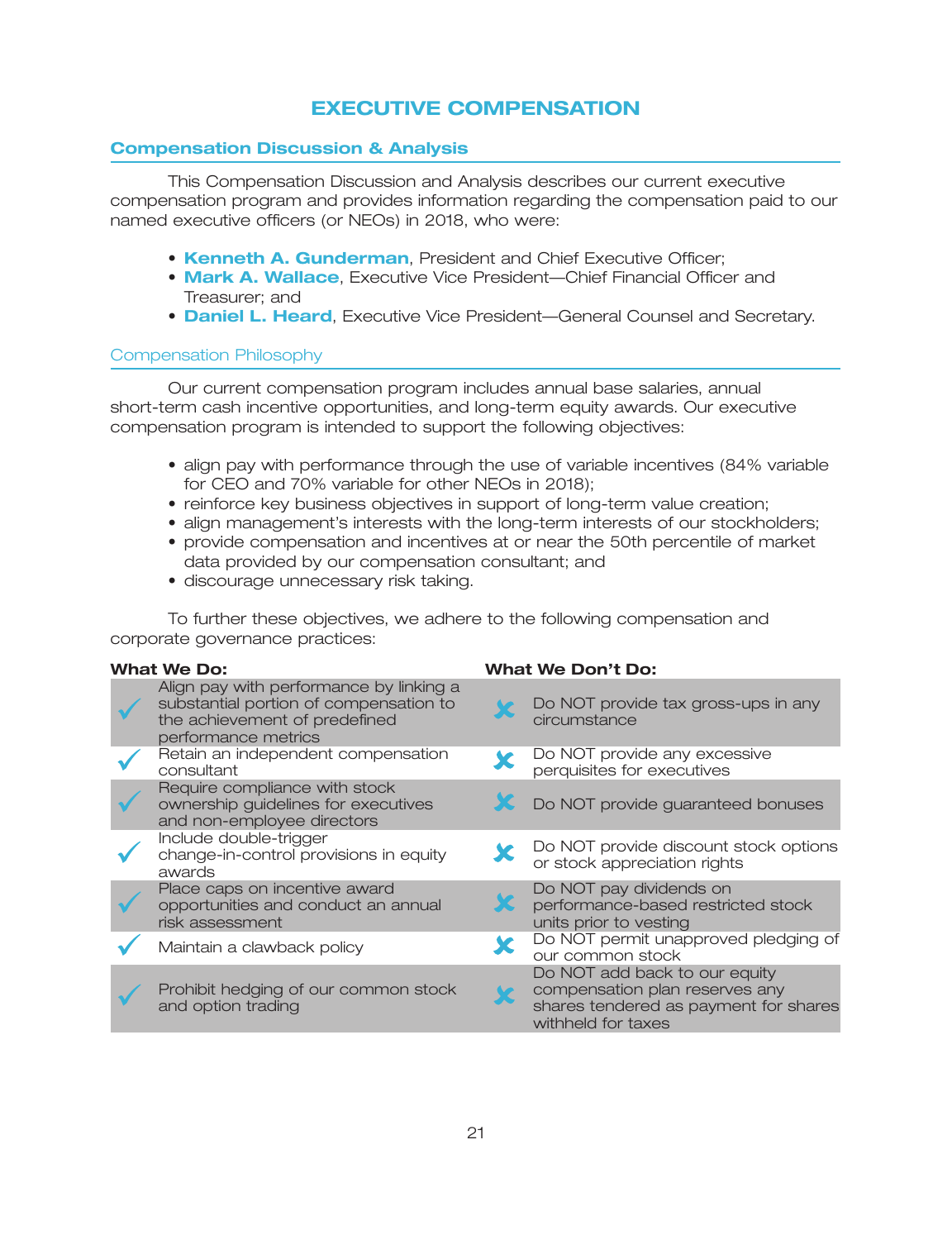#### How We Structured the 2018 Compensation Program

**Compensation Committee. Our Compensation Committee is comprised of** David L. Solomon, as Chair, Francis X. (''Skip'') Frantz and Jennifer S. Banner. Our Board of Directors has determined that each member of the Compensation Committee is an independent director under NASDAQ listing standards and a ''non-employee director'' for purposes of Section 16 of the Securities Exchange Act of 1934.

The Compensation Committee oversees and administers our compensation programs, plans and awards for Uniti's directors and executive officers and is primarily responsible for reviewing and approving (or recommending to the Board of Directors for approval) our compensation policies and the compensation paid to our executive officers. The Compensation Committee's responsibilities are set forth in its written charter that is available on our website at **www.uniti.com** under the "About Us—Corporate Governance'' tab.

With respect to our 2018 compensation program, the Compensation Committee reviewed and approved the compensation opportunities for Messrs. Gunderman, Wallace and Heard with input from its independent compensation consultant, Pearl Meyer & Partners, LLC (''Pearl Meyer''). In approving such compensation, the Compensation Committee focused on a number of metrics to evaluate our performance, in addition to elements of strategic performance, as discussed below.

Management. Our CEO provides performance context and recommendations based on the analysis supplied by Pearl Meyer regarding the compensation arrangements for the NEOs, other than himself. While the Compensation Committee values the judgment and input from the CEO, and considers his recommendations, the Compensation Committee ultimately retains sole discretion to approve the compensation packages for each executive officer.

Independent Consultant. The Compensation Committee has the authority to retain and terminate any compensation consultant, legal counsel or other adviser as it determines appropriate to assist it in the performance of its responsibilities and to approve such consultant's fees and other retention terms. It is the policy of the Compensation Committee that the compensation consultant should not perform any services for us other than services as a consultant to the Compensation Committee.

The Compensation Committee engaged Pearl Meyer to assist in the review and design of our 2018 executive compensation program after considering its experience in assisting both telecommunications companies and other REITs in designing competitive, well-balanced compensation programs that align the interests of management and stockholders. Pearl Meyer assisted the Compensation Committee in reviewing the Company's existing short- and long-term compensation programs and structuring awards under such programs, provided data on current compensation ''best practices'' and trends in the REIT industry, and assisted with a review of the Company's peer group for use in structuring our 2018 executive compensation program. A description of the process and rationale utilized for selecting our 2018 peer group is described below.

Pearl Meyer reports directly to the Compensation Committee and regularly participates in committee meetings. Prior to engagement, the Compensation Committee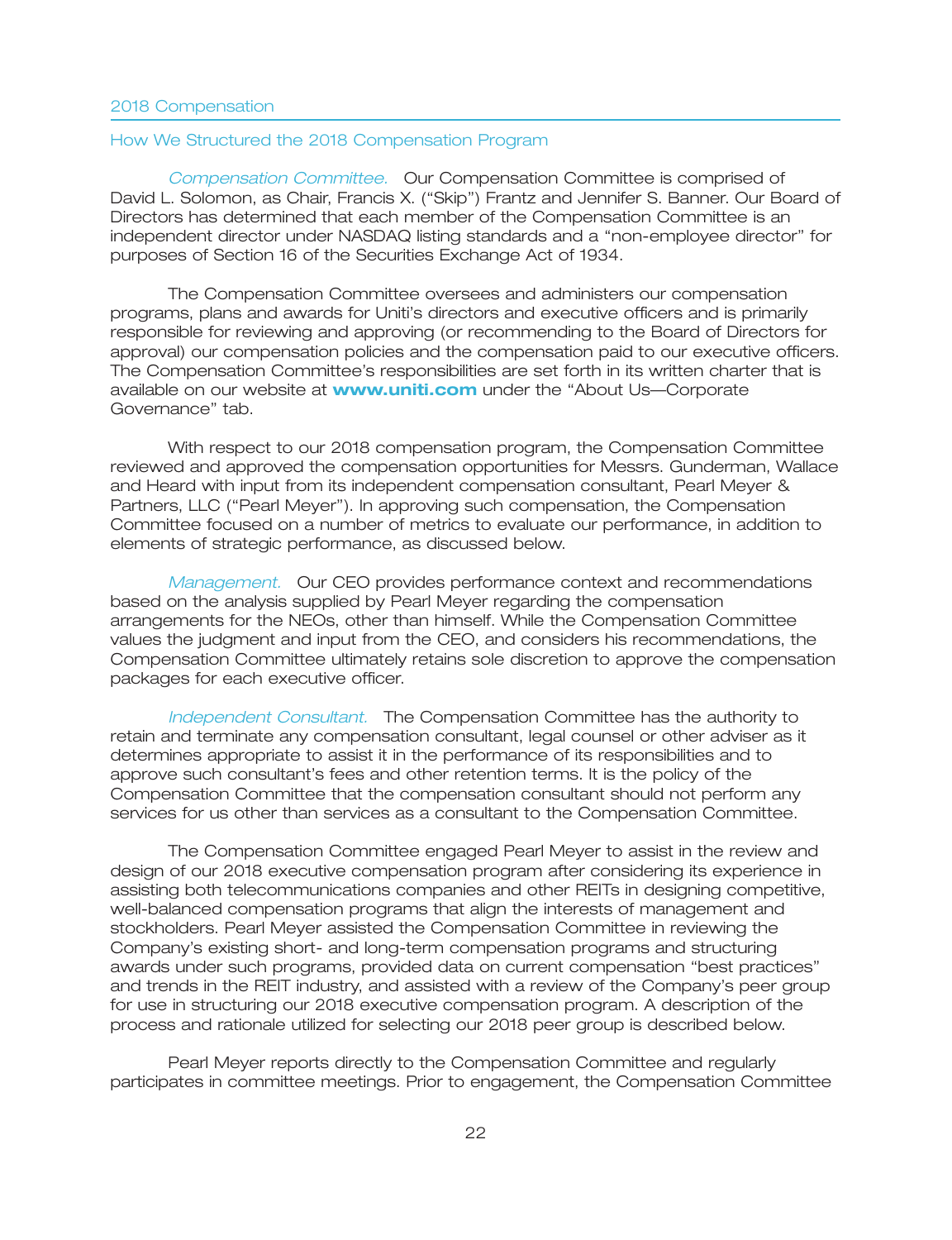reviewed the independence of Pearl Meyer pursuant to the applicable SEC rules and concluded no conflict of interest exists that would preclude Pearl Meyer from serving as an independent advisor to the Compensation Committee.

Competitive Market Analysis; Formulation of Peer Group. In designing our 2018 executive compensation program, the Compensation Committee, with the assistance of Pearl Meyer and senior management, gathered and reviewed information about the compensation program and processes of other publicly traded REITs (the ''Peer Group''). In selecting the Peer Group, the Compensation Committee and Pearl Meyer considered many factors, focusing particularly on REITs with comparable revenues and enterprise values to Uniti and net-lease REITs that focus on unique market segments or niches and/or employ a similar business model to Uniti. Management assisted Pearl Meyer and the Compensation Committee in the process by providing additional REIT-industry insight. Applying these criteria, Pearl Meyer recommended, and the Compensation Committee approved, inclusion of the following companies in the Peer Group:

### **Peer Group for Evaluating Fiscal 2018 Executive Compensation**

| Alexandria Real Estate Equities, Inc. | Omega Healthcare Investors Inc.       |
|---------------------------------------|---------------------------------------|
| Digital Realty Trust Inc.             | Realty Income Corporation             |
| <b>EPR Properties</b>                 | Retail Properties of America, Inc.    |
| Gaming and Leisure Properties, Inc.   | <b>SBA Communications Corporation</b> |
| Medical Properties Trust Inc.         | Spirit Realty Capital, Inc.           |
| National Retail Properties, Inc.      | W. P. Carey Inc.                      |

The Peer Group is identical to the peer group used for 2017, except that DuPont Fabros Technology, Inc. was removed because it was acquired by Digital Realty Trust Inc. and Lexington Realty Trust was removed because it was no longer comparable in size to Uniti following the acquisitions of Southern Light, LLC and Hunt Telecommunications LLC.

To provide additional perspective, the Compensation Committee also reviews, with the assistance of Pearl Meyer, pay levels for comparable positions within the broader REIT industry, as reported in the NAREIT Compensation Survey. Peer Group compensation data and data for size-appropriate companies collected from the NAREIT survey were blended to create composite market values for each position (the ''Market Data''). In determining appropriate pay opportunities for our NEOs, the Compensation Committee also considers a variety of other factors in addition to the Market Data, such as each executive's qualifications, responsibilities, past performance and expected future contributions.

In designing our 2018 executive compensation program, the Compensation Committee reviewed each compensation element and aggregate target total direct compensation (the sum of base salary, target cash incentives and target long-term incentives) for Messrs. Gunderman, Wallace and Heard compared to the Market Data, targeting such compensation at or near the 50th percentile. For 2018, such executive officers' target total direct compensation was as follows:

| <b>Name</b>          | <b>Target Total Direct</b><br>Compensation |
|----------------------|--------------------------------------------|
| Kenneth A. Gunderman | \$4,531,250                                |
| Mark A. Wallace      | \$1,687,500                                |
| Daniel L. Heard      | \$1,218,750                                |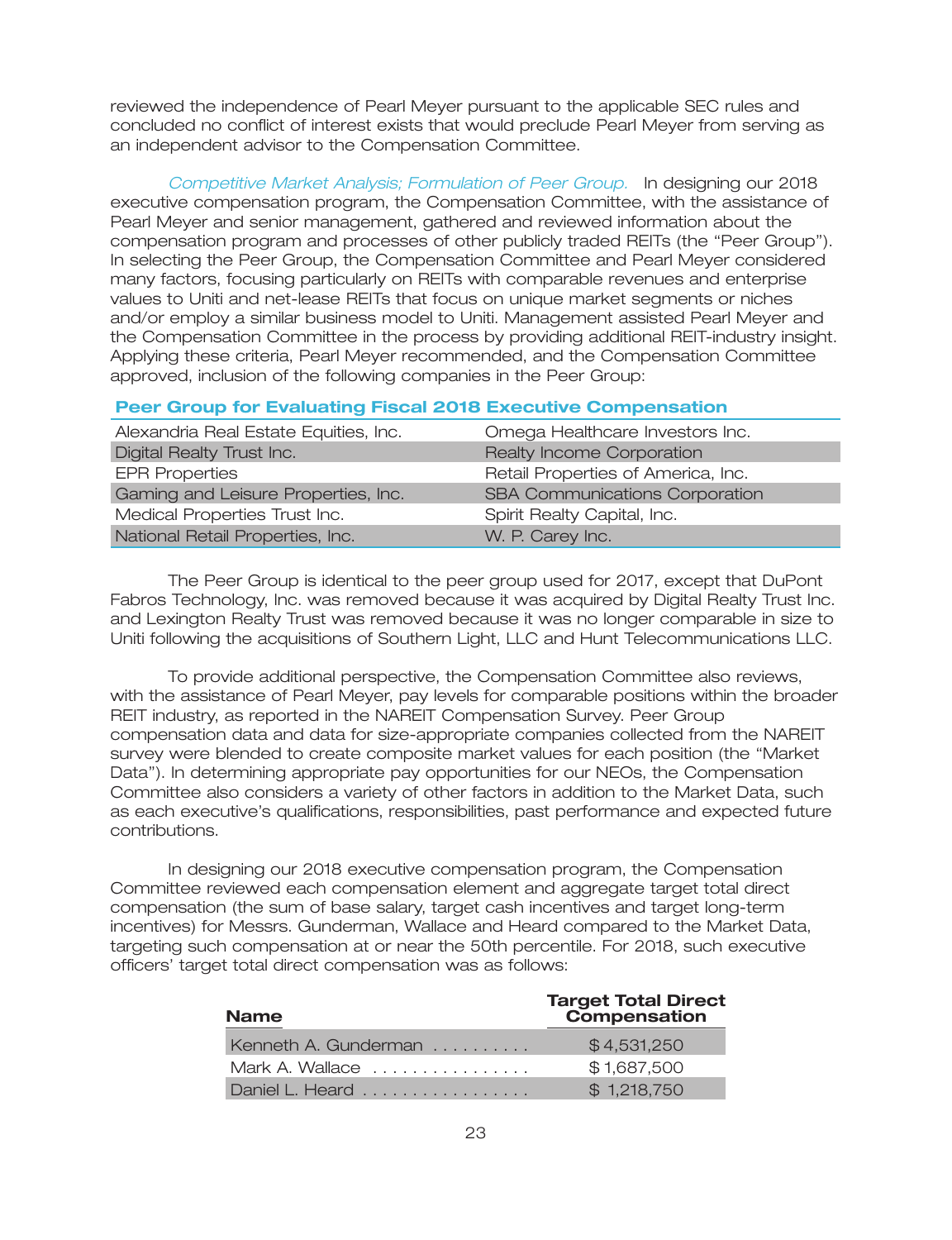Target total direct compensation set forth above for Messrs. Gunderman, Wallace and Heard approximated the median of the Market Data on both an individual role basis as well as for the entire NEO group.

Compensation Mix. Because of the ability of executive officers to directly influence the overall performance of the Company, and consistent with our philosophy of linking pay to performance, it is our goal to allocate a significant portion of compensation paid to our executive officers to performance-based, short- and long-term incentive programs. In addition, as an executive officer's responsibility and ability to affect financial results of the Company increase, base salary will become a smaller component of total compensation and long-term, equity-based compensation will become a larger component of total compensation, further aligning the executive officer's interests with those of the Company and its stockholders. The following charts illustrate the mix of target total direct compensation for Mr. Gunderman, individually, and Messrs. Wallace and Heard, as a group, based on compensation opportunities provided in fiscal year 2018.



Variable pay represents 84% of target total direct compensation for Mr. Gunderman and 70% for Messrs. Wallace and Heard.

Results of Stockholder Advisory Vote on Executive Compensation. At the 2018 annual meeting of stockholders, we held our annual ''say-on-pay'' vote pursuant to which stockholders were given the opportunity to approve the compensation of the Company's NEOs. Approximately 93% of votes cast on the proposal were in favor of our executive compensation. In light of this strong support, the Compensation Committee decided to maintain the core design of our compensation program for 2018. The Compensation Committee plans to evaluate and consider the outcome of each annual advisory vote on executive compensation, in addition to various other factors, when making future compensation decisions.

#### Elements of 2018 Compensation

The Company's executive compensation program consists of:

- annual base salary;
- annual performance incentive payments; and
- equity-based compensation.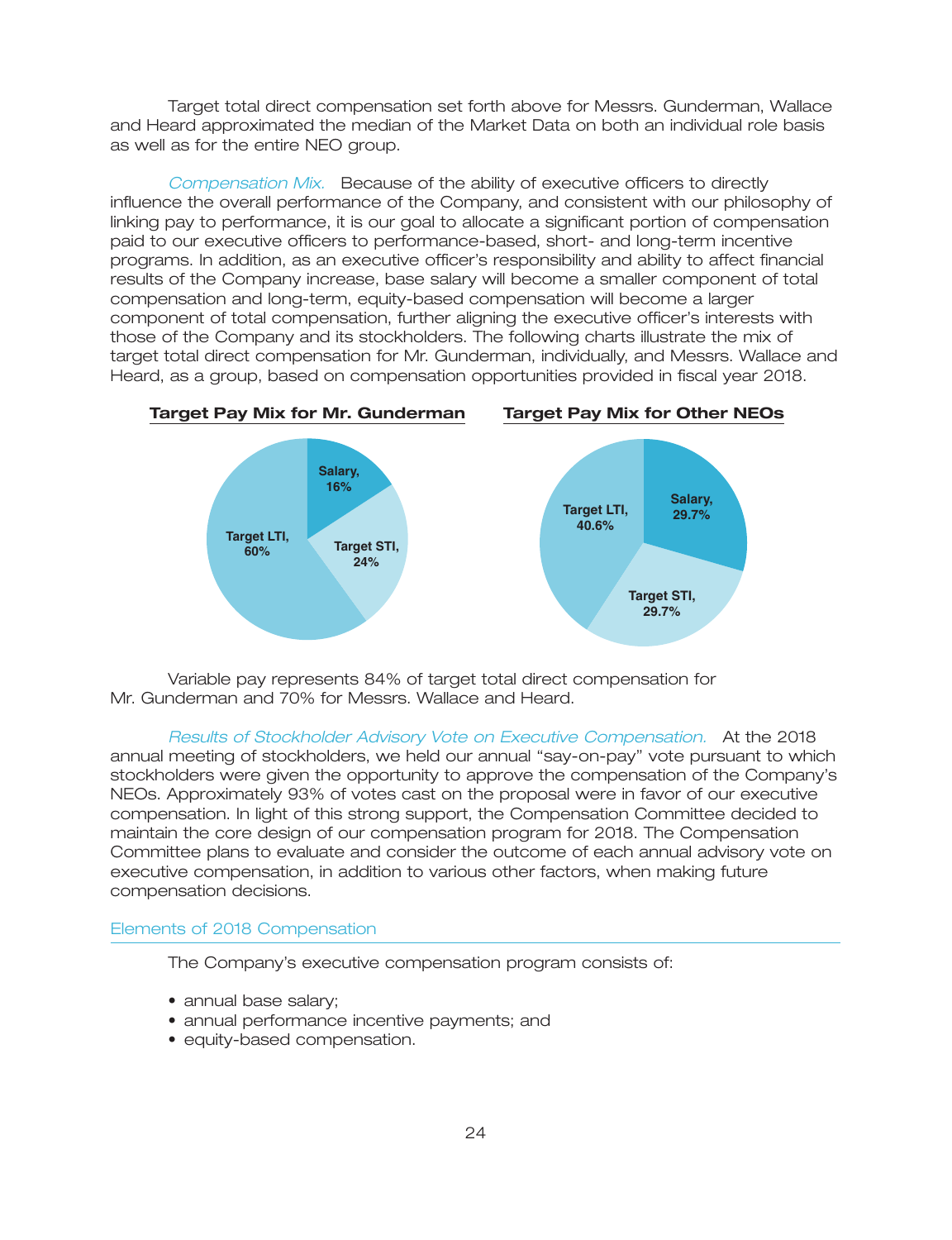Annual Base Salaries. Base salaries for the NEOs were initially established in connection with their hiring based on the executive's position, responsibilities, personal expertise and experience, internal pay equity, and the Market Data. The Compensation Committee views base salary as the fixed compensation necessary to attract and retain qualified executives and to provide a reasonable base level of compensation for the executives' ongoing performance throughout the year. Annual base salaries are a key component of an NEO's total compensation as both short- and long-term incentive payments are calculated as a multiple of base salary. The executive officers' base salaries are subject to annual review and adjustment to ensure that an NEO's total compensation (as reported in the Summary Compensation Table) is at or near the 50th percentile of the Peer Group data. As an executive's responsibilities and ability to affect the financial results of the Company increase, base salary becomes a smaller component of total compensation and long-term, equity-based compensation becomes a larger component, further aligning the executive's interests with those of our stockholders.

The following table sets forth the base salaries for the NEOs for 2017 and 2018. As illustrated, the Compensation Committee elected to make no base salary adjustments in 2018.

| <b>Name</b>          | 2017<br><b>Base Salary</b> | 2018<br><b>Base Salary</b> |
|----------------------|----------------------------|----------------------------|
| Kenneth A. Gunderman | \$725,000                  | \$725,000                  |
| Mark A. Wallace      | \$450,000                  | \$450,000                  |
| Daniel L. Heard      | \$375,000                  | \$375,000                  |

Short-Term Incentives. In February 2018, the Compensation Committee approved the Uniti Group Inc. 2018 Short Term Incentive Plan (the ''Short-Term Incentive Plan''). The Short-Term Incentive Plan permits the Compensation Committee to award and pay performance-based cash bonuses to our executive officers upon the attainment of certain company-wide and individual performance goals. The Short-Term Incentive Plan is designed to reward and motivate the Company's executive officers to achieve performance goals that reinforce our annual business plan, to assist the Company in attracting and retaining qualified executives and to promote the alignment of the executive officers' interests with those of the Company's stockholders.

The following table sets forth the target cash incentive opportunities for the NEOs under the Short-Term Incentive Plan:

|                                     | Target Cash Incentive <sup>(1)</sup> |             |  |  |
|-------------------------------------|--------------------------------------|-------------|--|--|
| <b>Name</b>                         | % of Base Salary Amount              |             |  |  |
| Kenneth A. Gunderman                | 150%                                 | \$1,087,500 |  |  |
| Mark A. Wallace                     | 100%                                 | \$450,000   |  |  |
| Daniel L. Heard $\ldots$ , $\ldots$ | $100\%$                              | \$375.000   |  |  |

(1) The threshold and maximum incentive opportunities for each NEO under the Short-Term Incentive Plan are 50% and 150% of the target incentive opportunity. No payout is earned under the Short-Term Incentive Plan for below-threshold performance.

The Compensation Committee set the award opportunities for each NEO with the goal of maintaining total target direct compensation at the median of the Market Data. Mr. Gunderman's award opportunities are greater than the other NEOs in light of his role and responsibility as CEO and his greater ability to affect financial results of the Company relative to the other NEOs.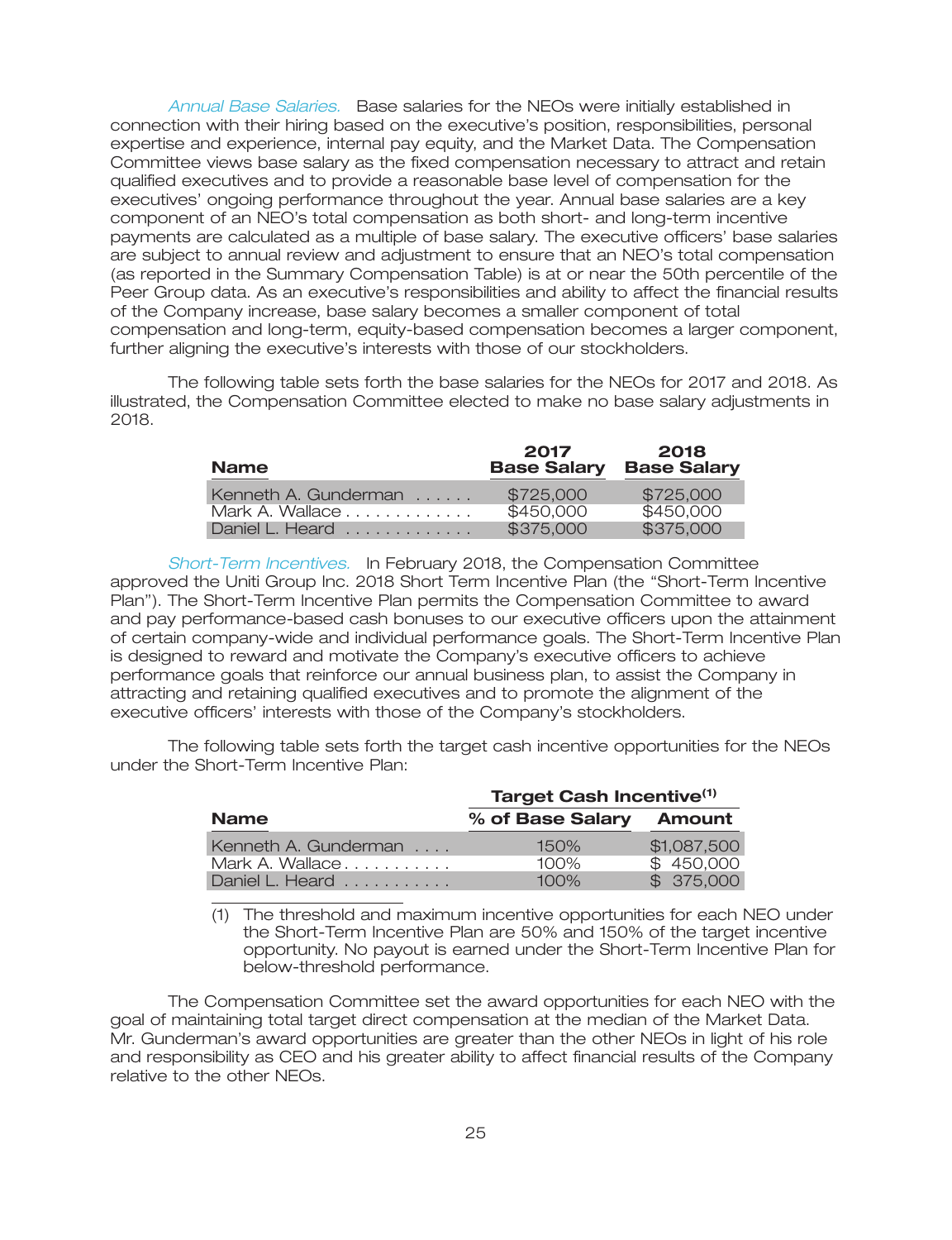For 2018, awards under the Short-Term Incentive Plan were based 80% on company-wide financial and performance measures and 20% on satisfaction of individual goals specifically developed for each NEO by the Compensation Committee as discussed in greater detail below. The Compensation Committee selected the specific financial measures and weighted them more heavily than individual performance measures because it believes they are each consistent with Uniti's overall strategy and are among the most important and closely followed measures of our performance by the investing community and our stockholders.

Corporate Performance. As stated above, 80% of the cash incentive opportunities for the NEOs under the Short-Term Incentive Plan were based on specific financial measures established by the Compensation Committee. Each NEO has threshold, target and maximum cash incentive opportunities that are aligned with threshold, target and maximum performance outcomes, with linear interpolation between the specified levels. For 2018, the Compensation Committee utilized the following quantitative measures of Company financial performance in the Short-Term Incentive Plan:

|                                             | Weighting                                        |                                                                          |                                                                                                                                                                                                                                                     |
|---------------------------------------------|--------------------------------------------------|--------------------------------------------------------------------------|-----------------------------------------------------------------------------------------------------------------------------------------------------------------------------------------------------------------------------------------------------|
| <b>Performance</b><br><b>Measure</b>        | As $%$ of<br><b>Financial</b><br><b>Measures</b> | As $%$ of<br><b>Total Cash</b><br><b>Incentive</b><br><b>Opportunity</b> | <b>Description</b>                                                                                                                                                                                                                                  |
| Cumulative 4Q18<br>Annualized<br>Revenue    |                                                  |                                                                          |                                                                                                                                                                                                                                                     |
| Diversification                             | 37.5%                                            | 30%                                                                      | Annualized Revenue Diversification<br>(expressed as a percentage) is a<br>comparison of revenue from sources<br>other than the Master Lease with<br>Windstream for the fourth quarter of<br>2017 and the fourth quarter of 2018.                    |
| Consolidated 4018<br>Annualized             |                                                  |                                                                          |                                                                                                                                                                                                                                                     |
| Adjusted EBITDA.                            | 31.25%                                           | 25%                                                                      | Represents consolidated Adjusted<br>EBITDA for the fourth quarter of 2018 as<br>publicly reported, multiplied by four.                                                                                                                              |
|                                             |                                                  |                                                                          | A reconciliation of Consolidated Adjusted<br>EBITDA to net income for the fourth<br>quarter of 2018 is included in<br>Appendix A to this Proxy Statement.                                                                                           |
| Consolidated 4Q18<br><b>Annualized AFFO</b> | 31.25%                                           | 25%                                                                      | Represents consolidated funds from<br>operations, adjusted to exclude the<br>impact of capital markets and merger<br>and acquisition transactions and similar<br>items, for the fourth quarter of 2018 as<br>publicly reported, multiplied by four. |
|                                             |                                                  |                                                                          | A reconciliation of Consolidated<br>4Q2018 Annualized AFFO to net<br>income is included in Appendix A to<br>this Proxy Statement.                                                                                                                   |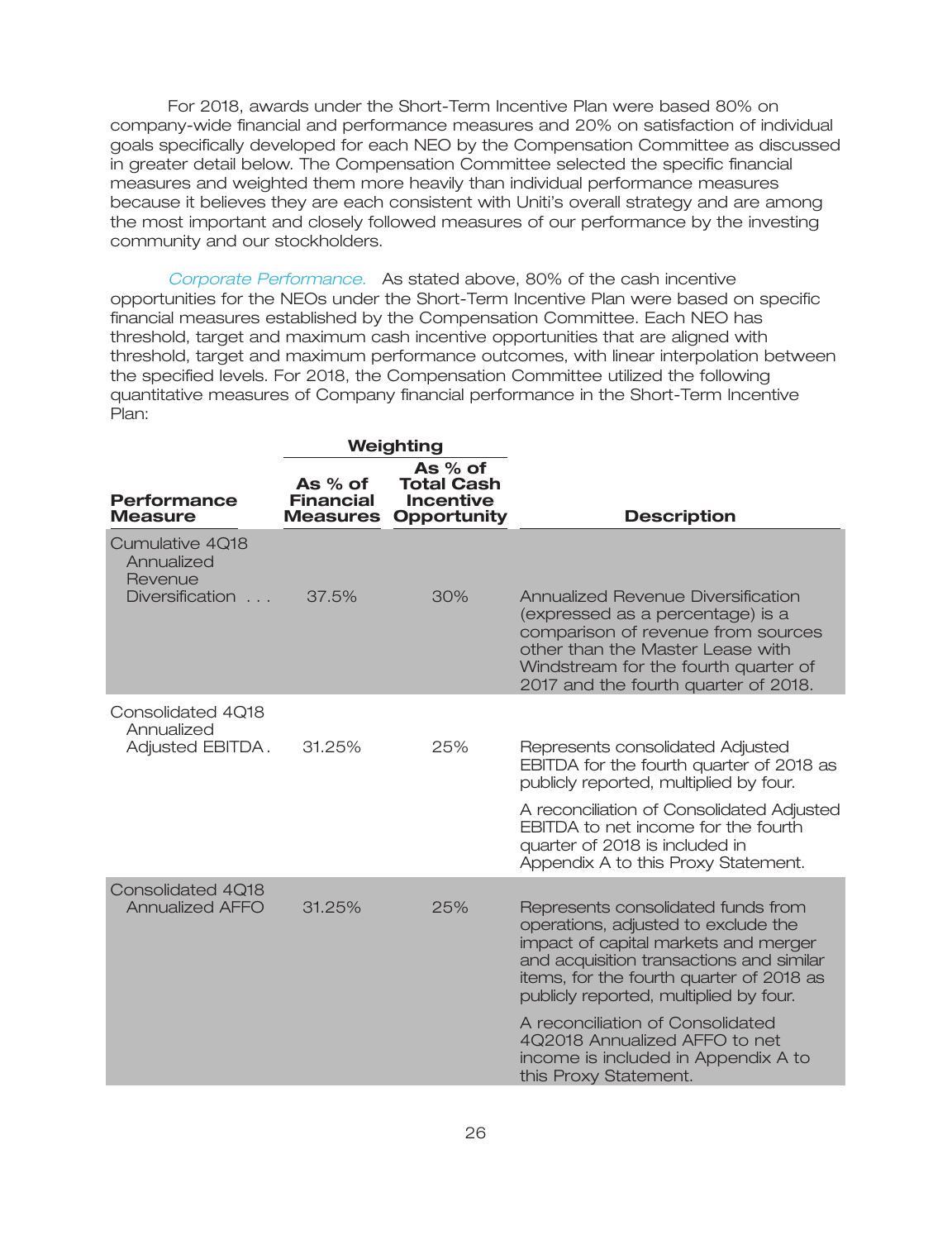The table below sets forth the performance goal levels, as well as actual results, for each performance measure described above:

| Performance<br><b>Measures</b>                     | <b>Threshold Target Maximum</b> |        |        | <b>Actual</b><br>Results |
|----------------------------------------------------|---------------------------------|--------|--------|--------------------------|
| Cumulative 4Q18 Annualized Revenue Diversification | $32.5\%$                        | 35%    | 40%    | 37%                      |
| Consolidated 4Q18 Annualized Adjusted EBITDA       | \$800M                          | \$814M | \$831M | \$842M                   |
|                                                    | \$450M                          | \$458M | \$465M | $\parallel$ \$465M       |
| Payout opportunity as a % of total cash incentive  | 40%                             | 80%    | 120%   | 110%                     |

*Individual Performance.* The remaining 20% of the cash incentive opportunities for the NEOs was based on individual performance metrics specifically developed for each NEO to drive our corporate performance, achieve our annual operating plan and enhance the efficiency of each NEO's department or area of responsibility and the processes he oversees. The individual performance goals generally included the completion or implementation of various projects, improvements, streamlines and/or processes supplementary to each of their primary executive management roles within the Company, including the following: for Mr. Gunderman, facilitating strategic planning, increasing employee engagement, continued development of operational leadership and sustainable growth within various of our business lines; for Mr. Wallace, streamlining functions within accounting and finance, implementing new accounting software tools, continued development of sources of capital, and driving down costs and increasing efficiencies in connection with tax and accounting processes; and for Mr. Heard, streamlining functions within legal and driving legal and related cost reductions and efficiencies. Each NEO's individual performance metrics are not ranked in order of importance and are equally weighted. The determination of the achievement of each NEO's individual performance metrics is made by the Compensation Committee in its discretion. Based on the Compensation Committee's review of each NEO's performance versus his individual performance goals, an NEO could earn an individual performance payout of 0% to 150% of target, with the Compensation Committee using positive or negative discretion regarding the exact payout relative to the NEO's performance.

2018 Payouts. For 2018, each NEO earned a performance-based cash award based on the weighted achievement of corporate financial measures and the successful completion of individual goals. As reflected in the table above, the Company exceeded the target performance goal for Cumulative 4Q18 Annualized Revenue Diversification, exceeded the maximum performance goal for Consolidated 4Q18 Annualized Adjusted EBITDA and met the maximum performance goal for Consolidated 4Q18 Annualized AFFO. Based on such performance, the NEOs were eligible to receive 138% of their target cash incentives tied to specific financial measures. Additionally, the Compensation Committee evaluated each NEO's performance relative to his individual performance goals established under the Short-Term Incentive Plan and determined that Mr. Gunderman's performance exceeded his individual performance goals, resulting in him being eligible to receive 150% of his target cash incentive tied to individual performance, and Messrs. Wallace and Heard met their individual performance goals, resulting in each being eligible to receive 100% of his target cash incentive tied to individual performance.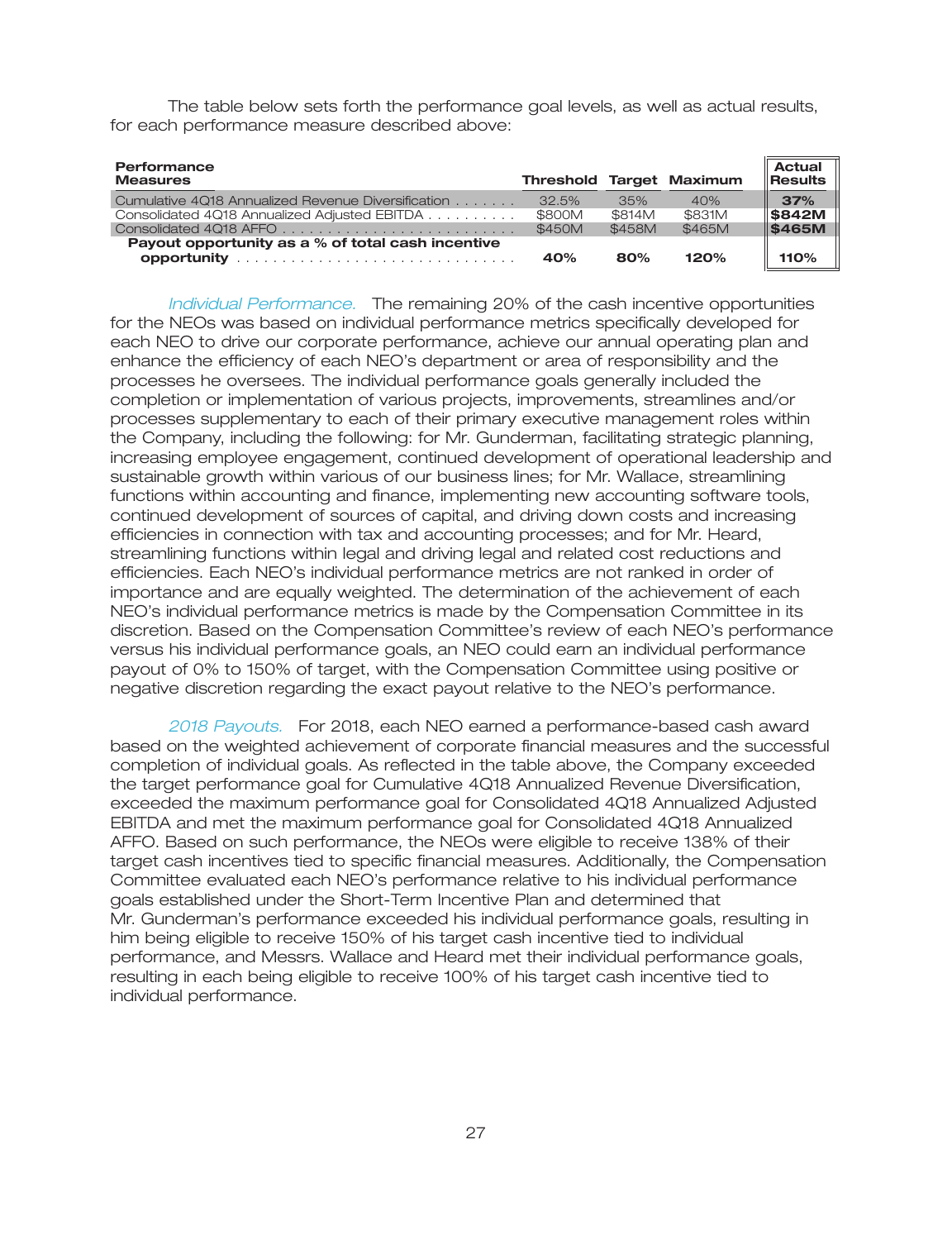The following table shows the actual payouts under the Short-Term Incentive Plan:

| <b>NEO</b>           | <b>Actual</b><br><b>Payout</b> | % of Target<br>Cash<br><b>Incentive</b><br><b>Opportunity</b> |
|----------------------|--------------------------------|---------------------------------------------------------------|
| Kenneth A. Gunderman | $$1,419,500^{(1)}$             | 196%                                                          |
| Mark A. Wallace      | \$587,379                      | 131%                                                          |
| Daniel L. Heard      | \$489,483                      | 131%                                                          |

(1) In light of his recommendations regarding bonuses for other employees, Mr. Gunderman declined to accept \$750,000 of his awarded cash incentive bonus for fiscal 2018, resulting in an actual payout to Mr. Gunderman of \$669,500. Upon Mr. Gunderman's request, the declined portion of his cash incentive award has been reallocated to the bonus pool to be distributed to employees other than executive officers.

*Equity-Based Compensation.* The Uniti Group Inc. 2015 Equity Incentive Plan, as amended and restated effective March 28, 2018 (the ''Long-Term Incentive Plan''), permits us to make grants of equity awards to our employees, including our executive officers. We make equity grants to our executive officers as part of our annual compensation program to align their long-term interests with that of our stockholders and to maintain the competitiveness of our total compensation package. It is the Compensation Committee's policy to review and grant all annual equity compensation awards to directors, executive officers, and all other eligible employees at its first regularly scheduled meeting of each year, which it expects to occur in February of each year, with each such grant based on the average closing price of our common stock as reported on NASDAQ for the 20 trading days prior to the grant date. During 2018, we granted time-based restricted stock and performance-based restricted stock units (''RSUs'') to our executive officers. Holders of time-based restricted stock are entitled to dividends when paid by the Company and performance-based RSUs accrue a dividend equivalent that is paid in cash, when and solely to the extent that the underlying RSUs vest. The Compensation Committee believes restricted stock and performance-based RSUs are a more meaningful tool for compensating our executive officers as compared to stock options because the value of our stock, as is the case with other REITs, is principally determined by its dividend yield relative to market interest rates rather than by its potential for capital appreciation. Because the incentive value of stock options is tied to future appreciation in stock price and because the high dividend rate of REIT stocks tends to diminish the potential future appreciation in the price of such stocks, the Compensation Committee believes stock options may not provide appropriate incentives for management. The Compensation Committee also views restricted stock and performance-based RSUs as being more effective in managing equity plan dilution.

During 2018, we made the following equity grants to Messrs. Gunderman, Wallace and Heard, of which (i) 50% was in the form of performance-based RSUs that are eligible for vesting in February 2021 if we meet specified relative total shareholder return (''TSR'') performance goals, as further described below, and (ii) 50% was in the form of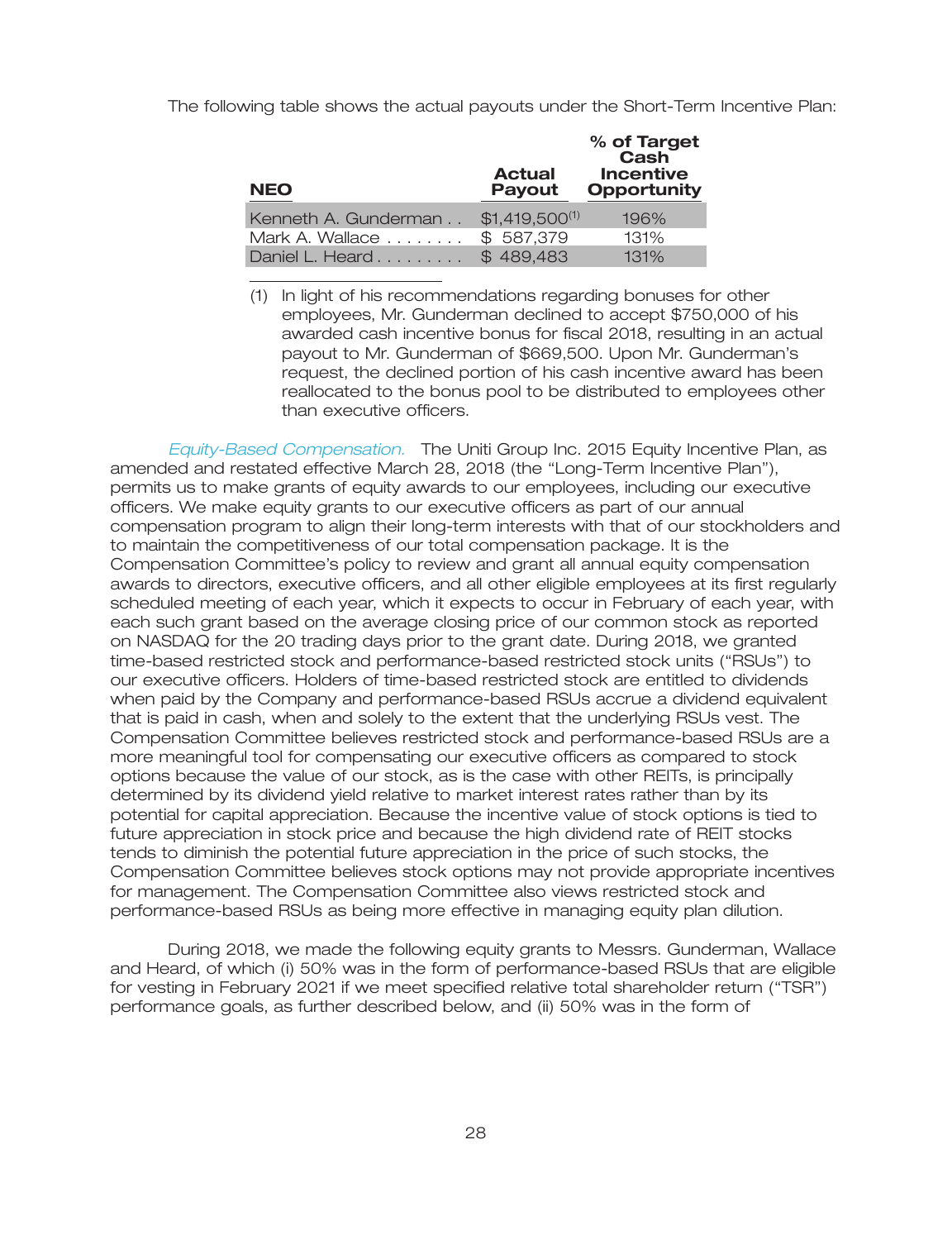time-based restricted stock that vests in three equal installments on February 6 of each year, beginning on February 6, 2019.

| <b>Name</b>          | <b>Target Value of</b><br>Restricted<br><b>Shares and</b><br><b>RSUs</b><br>(S) |
|----------------------|---------------------------------------------------------------------------------|
| Kenneth A. Gunderman | \$2,718,750                                                                     |
| Mark A. Wallace      | \$787,500                                                                       |
| Daniel L. Heard      | \$468,750                                                                       |

The actual amount of the performance-based RSUs that may be earned and become vested will be between 0% and 200% of the target amount, depending on our achievement of relative TSR over a three-year period from February 6, 2018 to February 6, 2021. In measuring our relative TSR, 50% will be weighted to our performance against the Peer Group, and 50% will be weighted to our performance against a select group of other publicly traded telecommunications companies (the ''Telecom Peer Group''), in each case measured by percentile ranking. Specifically, the metrics for the three-year performance cycle ending February 6, 2021 are:

| Performance<br>Criteria                      | Weight | <b>Below</b><br><b>Threshold</b>                         | <b>Threshold</b> | <b>Target</b> | <b>Maximum</b>                       |
|----------------------------------------------|--------|----------------------------------------------------------|------------------|---------------|--------------------------------------|
| TSR position within the Peer                 |        |                                                          |                  |               |                                      |
| Group                                        | 50%    | <33 <sup>rd</sup> percentile 33 <sup>rd</sup> percentile |                  |               | $50th$ percentile $>75th$ percentile |
| TSR position within the                      |        |                                                          |                  |               |                                      |
| Telecom Peer Group <sup>(1)</sup> $\ldots$ . | 50%    | <33 <sup>rd</sup> percentile                             | 33rd percentile  |               | $50th$ percentile $>75th$ percentile |
| <b>Payout Opportunity Albemu</b>             |        | 0% of Target                                             | 50% of Target    |               | 100% of Target 200% of Target        |
|                                              |        |                                                          |                  |               |                                      |

(1) The Telecom Peer Group is comprised of the following companies: American Tower Corporation, ATN International, Inc., CenturyLink, Inc., Consolidated Communications Holdings, Inc., Crown Castle International Corp., Frontier Communication Corporation, Landmark Infrastructure Partners LP, Windstream Holdings, Inc. and Zayo Group Holdings, Inc. The Telecom Peer Group is identical to the publicly traded telecommunications company peer group used for equity grants in 2017, except that Lumos Network Corp and Level 3 Communications, Inc. were removed as a result of their acquisition by MTN Infrastructure TopCo, Inc. in November 2017 and CenturyLink, Inc. in July 2017, respectfully.

Threshold, target and maximum performance result in the executive officers earning 50%, 100% or 200% of the target number of performance-based RSUs associated with each component, with linear interpolation between specified levels. No performance shares are earned for below-threshold performance, and payout is capped at 200% of target even if performance exceeds the maximum goal.

As noted later in this CD&A, our NEOs are subject to robust stock ownership guidelines to reinforce a focus on long-term shareholder value creation.

The number of time-based restricted shares and performance-based RSUs granted during 2018 were both based on the average closing price of our common stock as reported on NASDAQ for the 20 trading days prior to the grant date. Under SEC rules, for purposes of this Proxy Statement we are required to value these awards using different calculations in the compensation tables following this CD&A. For ease of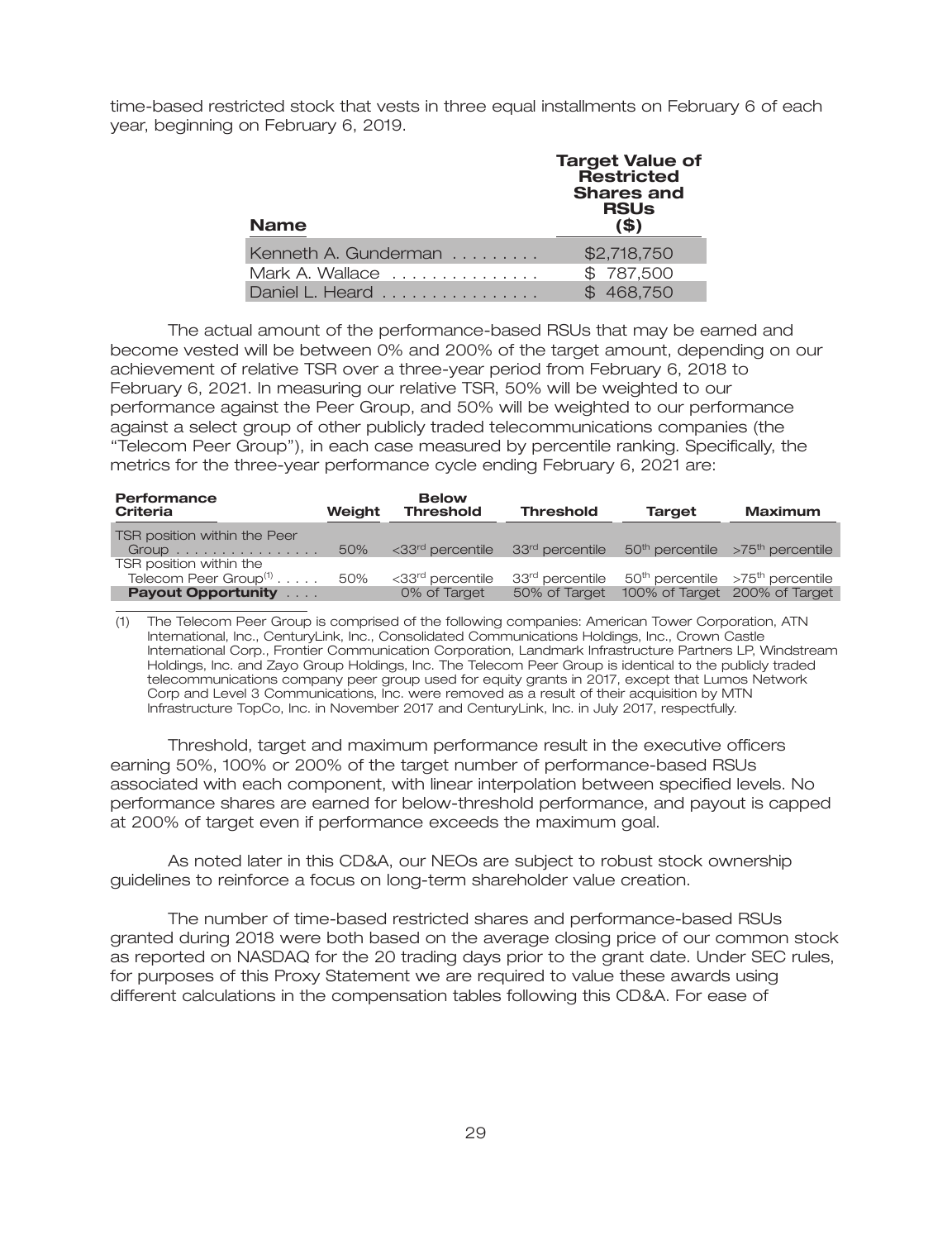reference, the table below reconciles the values of these awards from the amount reported in this CD&A to the amounts reported in the compensation tables.

| <b>Name</b>          | <b>Award Amount</b><br>(at target level) | <b>Grant Date Fair Value</b><br>(as reported in the<br><b>Summary</b><br><b>Compensation Table)</b> |
|----------------------|------------------------------------------|-----------------------------------------------------------------------------------------------------|
| Kenneth A. Gunderman | \$2,718,750                              | \$2,984,240                                                                                         |
| Mark A. Wallace      | \$787,500                                | \$864,401                                                                                           |
| Daniel L. Heard      | \$468,750                                | \$514,524                                                                                           |

While the Short-Term Incentive Plan is designed to incentivize our executive officers to achieve specific near-term financial and operational performance goals, the Long-Term Incentive Plan's incentive opportunity is designed to focus our executive officers on long-term performance by linking a substantial portion of an NEO's compensation to the long-term stability and success of our Company. The Compensation Committee believes that the equity awards granted in 2018 appropriately align the long-term interests of our executive officers with that of our stockholders. The Compensation Committee further believes that equity compensation is a critical tool in attracting and retaining qualified executives who we believe are integral to our success.

Other Benefit Plans. Similar to all of our employees, executive officers are entitled to receive health, welfare, and life insurance and 401(k) retirement benefits from Uniti, and are entitled to participate in the Uniti Group Inc. Employee Stock Purchase Plan. The Company also maintains the Uniti Group Inc. Deferred Compensation Plan, a non-qualified deferred compensation plan that offers participants the ability to defer compensation above the IRS qualified plan limits. Amounts deferred under the plan accrue interest at the lesser of the Company's weighted average cost of capital or the then current yield on the United States 10 year Treasury Note. As of December 31, 2018, the applicable rate under the plan was 2.69%. The Compensation Committee adopted such plan as part of its effort to provide a competitive total compensation package.

In 2018, we did not provide any perquisites to our NEOs.

Severance and Change-in-Control Provisions. We have entered into agreements with our executive officers that provide for severance benefits upon qualifying termination of employment, including enhanced severance if the termination occurs in connection with a change in control. These agreements are described below under ''Agreements with our Named Executive Officers.'' We believe the arrangements are reasonable and were an important part of the recruitment and expected long-term retention of our executive management team.

*Clawback Policy.* We maintain a clawback policy (the "Clawback Policy") that may require an executive officer to repay or forfeit certain compensation in the event that our financial statements become subject to restatement and the Audit Committee determines (i) that fraud caused or significantly contributed to the need for the restatement, regardless of whether the executive officer engaged in such conduct, (ii) that the compensation was based on the achievement of financial results that were the subject of the restatement and would have been lower had the financial results been properly reported and (iii) that it is in the best interests of us and our stockholders for the executive officer to repay or forfeit the compensation. The Clawback Policy applies to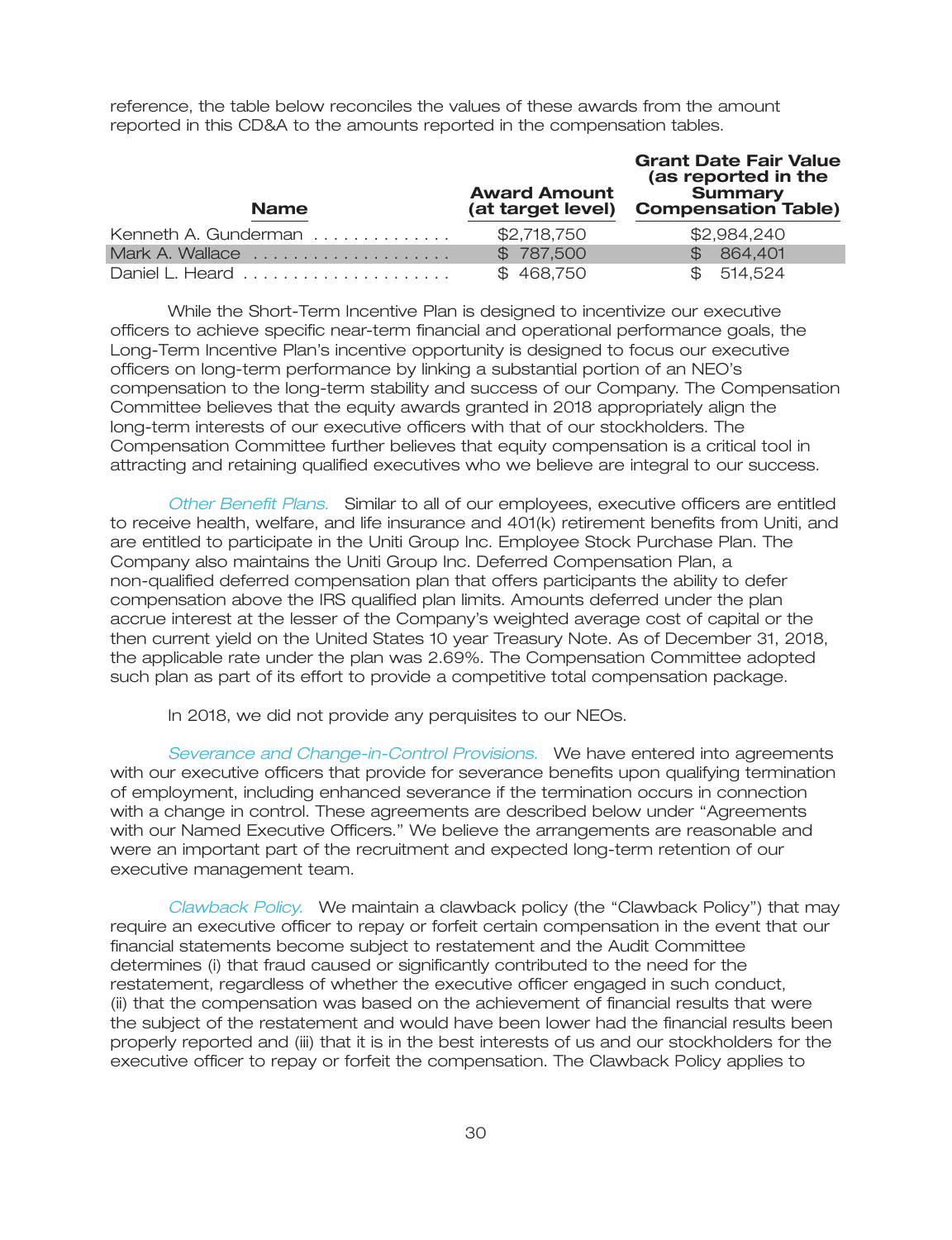annual or short-term incentive compensation, performance-based restricted stock, and other performance-based compensation, in each case granted or awarded during the three fiscal years preceding the restatement, and any other compensation as the Audit Committee of our Board of Directors may designate as subject to the Clawback Policy. We will periodically review our clawback policy and amend it as necessary to comply with any future mandates from the SEC.

#### Risk Considerations in our Overall Compensation Program

The Compensation Committee has assessed the risks that could arise from our compensation policies for all employees, including employees who are not officers, and has concluded that such policies are not reasonably likely to have a material adverse effect on us. To the extent that our compensation programs create a potential misalignment of risk incentives, the Compensation Committee believes that it has adequate compensating controls to mitigate against the potential impact of any such misalignment. These compensating controls include robust stock ownership guidelines, the Clawback Policy, capped incentive award opportunities, a three-year vesting cycle for equity-based compensation and oversight by the Compensation Committee.

#### Stock Ownership Guidelines

We believe that share ownership by our directors and senior officers helps to align their interests with our stockholders' interests. We have adopted minimum stock ownership guidelines applicable to our directors and executive officers. Directors who are not executive officers are expected to maintain beneficial ownership of shares of our common stock valued at \$500,000. Our executive officers are expected to maintain beneficial ownership of shares of our common stock with a value equal to the following:

| IС<br>тті |
|-----------|
|-----------|

#### **Ownership Level**

| Chief Executive Officer  five times base salary |  |
|-------------------------------------------------|--|
|                                                 |  |

Directors and executive officers have a transition period of five and four years, respectively, from their initial election (or from the first annual meeting of stockholders following their election) to meet the applicable ownership guidelines and, thereafter, one year (measured from the date of each annual meeting) to meet any increased ownership requirements resulting from changes in stock price, annual retainer, annual base salary, or applicable ownership levels occurring since the initial deadline. During the transition period and until the director or officer satisfies the specified ownership levels, the guidelines require that each officer and director retain 100% of the shares received, net of tax payment obligations, upon the vesting of any stock or equity awards granted to such director or officer. For the purposes of the guidelines, (i) shares of common stock owned by a stockholder of the Company having contractual director nomination rights will be included in the calculation of shares beneficially owned by any director that is designated for election by such stockholder and (ii) stock options and unvested shares or units of restricted stock are not considered to be owned.

The table below sets forth the applicable ownership guideline amount for each of our directors standing for election at the Annual Meeting and executive officers and the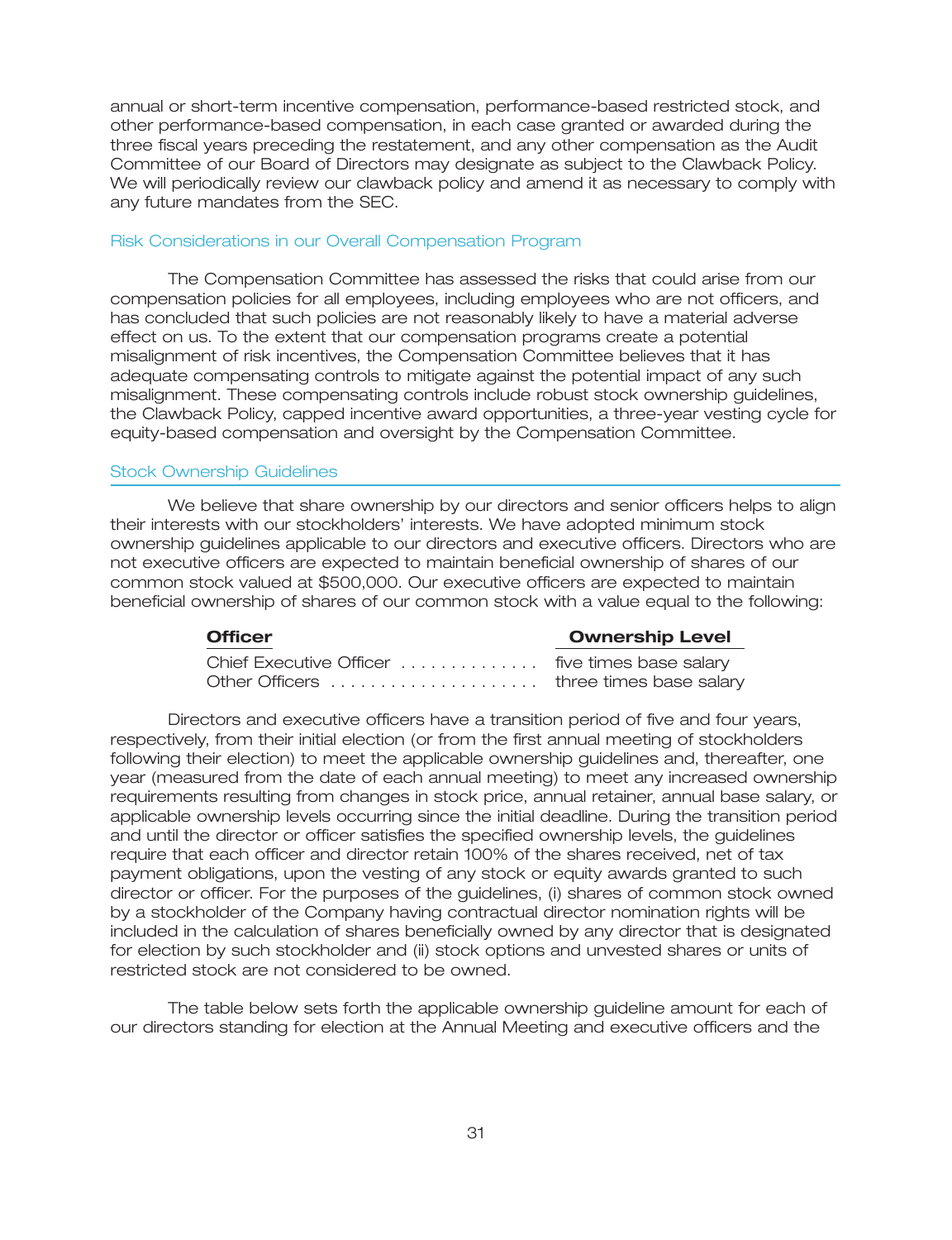number of shares of common stock that each such officer or director is deemed to own under the guidelines as of March 1, 2019.

| <b>Name</b>                | <b>Guideline</b> | <b>Share Amount Shares Owned</b> |
|----------------------------|------------------|----------------------------------|
| Jennifer S. Banner         | 20,947           | 26.451                           |
|                            | 20,687           | 15,268                           |
| Francis X. ("Skip") Frantz | 20,947           | 171,832                          |
| Kenneth A. Gunderman       | 146,628          | 227,725                          |
|                            | 43,988           | 38.244                           |
| David L. Solomon           | 20,947           | 27,303                           |
| Mark A. Wallace            | 53,414           | 43,001                           |

The applicable ownership guideline amount reflected in the table above for Ms. Banner and Messrs. Frantz, Gunderman, Heard, Solomon and Wallace are calculated in accordance with the stock ownership guidelines based upon the closing price on the date of the 2016 annual meeting of stockholders, \$23.87. Messrs. Heard and Wallace have until the 2020 annual meeting of stockholders, to meet the applicable ownership guidelines. The applicable ownership guideline amount reflected in the table above for Mr. Bruce is calculated in accordance with the stock ownership guidelines based upon the closing price on the date of the 2017 annual meeting of stockholders, \$24.17. Mr. Bruce will have until the 2022 annual meeting of stockholders to meet the applicable ownership guidelines.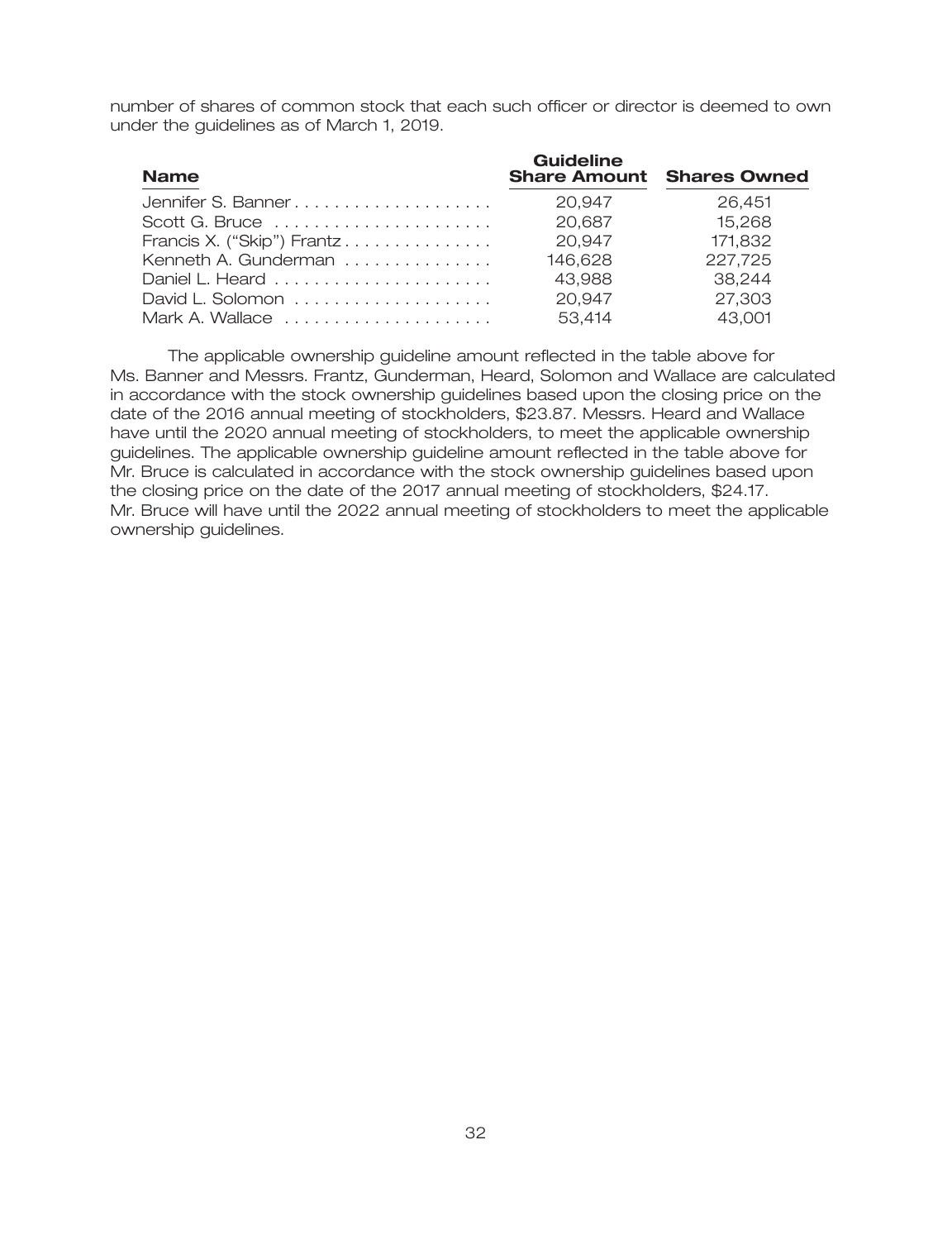## **Compensation Committee Report on Executive Compensation**

The Compensation Committee has reviewed the disclosures under the caption ''Compensation Discussion & Analysis'' contained in this Proxy Statement for the 2019 Annual Meeting of Stockholders and has discussed such disclosures with the management of Uniti. Based on such review and discussion, the Compensation Committee recommended to the Uniti Board of Directors that the ''Compensation Discussion & Analysis'' be included in Uniti's Annual Report on Form 10-K for the fiscal year ended December 31, 2018 and Proxy Statement on Schedule 14A for the 2019 Annual Meeting of Stockholders for filing with the SEC.

The undersigned members of the Compensation Committee have submitted this Report to the Board of Directors.

## **COMPENSATION COMMITTEE:**

David L. Solomon, *Chair* Jennifer S. Banner Francis X. ("Skip") Frantz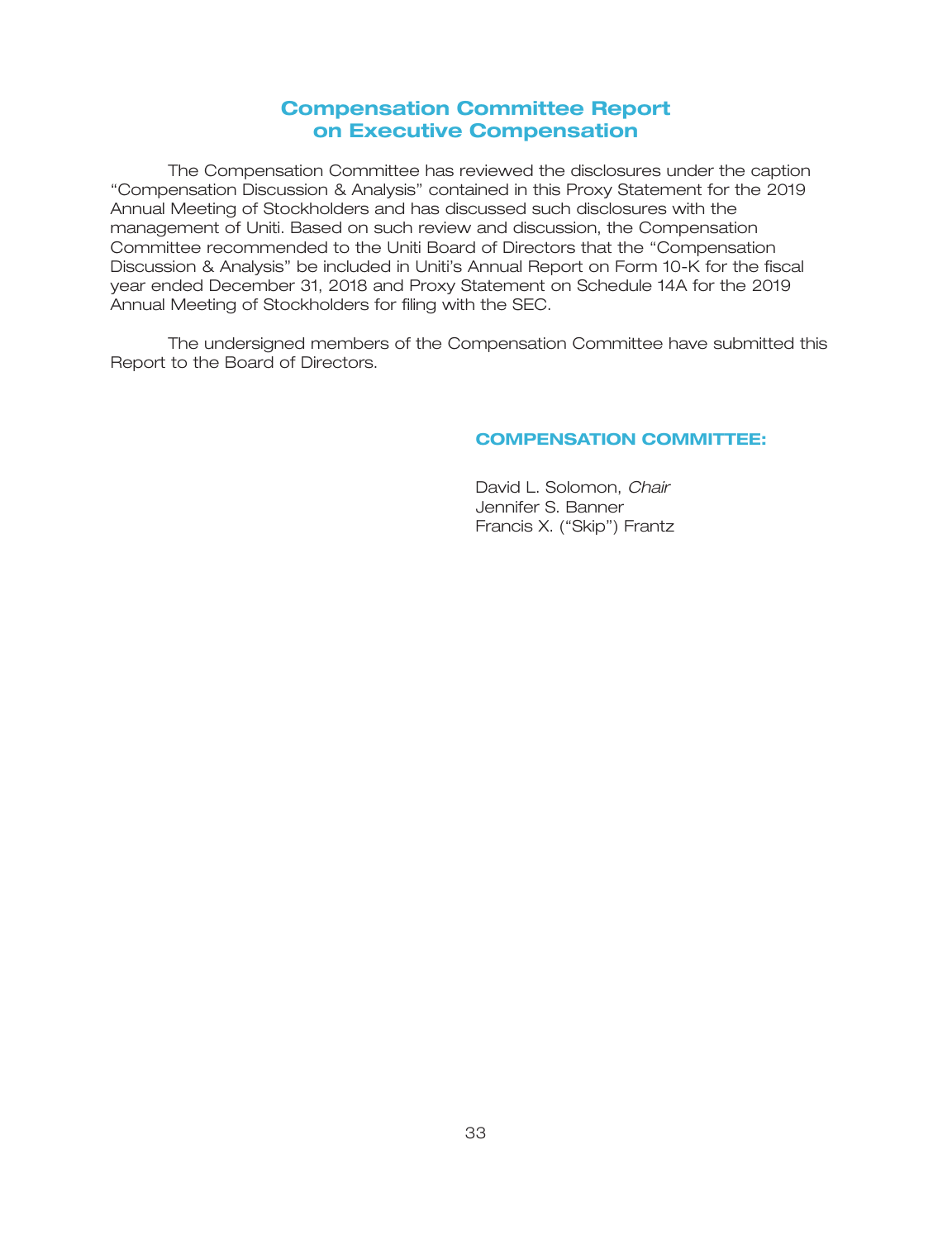#### **Summary Compensation Table**

The following table shows the compensation awarded to, earned by or paid to Uniti's NEOs in fiscal year 2018.

| <b>Name and Principal</b><br>Position | Year | Salary<br>$($ \$) | <b>Bonus</b><br>$($ \$)  | <b>Stock</b><br>Awards<br>$($ \$)(1) | Option<br>$($ \$)               | Non-Eauity<br><b>Incentive</b><br>Plan<br><b>Awards Compensation</b><br>$($ \$)(2) | Change in<br>Pension<br>Value and<br><b>Nongualified</b><br><b>Deferred</b><br>Compensation<br>Earnings<br>(\$) | All Other<br>Compensation<br>$($ \$) $($ 3) | Total<br>$($ \$) |
|---------------------------------------|------|-------------------|--------------------------|--------------------------------------|---------------------------------|------------------------------------------------------------------------------------|-----------------------------------------------------------------------------------------------------------------|---------------------------------------------|------------------|
| Kenneth A. Gunderman                  |      | 2018 \$725,000    | $\overline{\phantom{m}}$ | 2.984.240                            |                                 | 1,419,500                                                                          |                                                                                                                 | 16,858                                      | 5,145,598        |
| President and CEO                     | 2017 | 721.635           | $\overline{\phantom{m}}$ | 3.192.182                            | $\hspace{0.1mm}-\hspace{0.1mm}$ | 1.495.313                                                                          |                                                                                                                 | 16.172                                      | 5.425.302        |
|                                       | 2016 | 700,000           | $\overline{\phantom{m}}$ | 3.011.149                            | $\overbrace{\phantom{12333}}$   | 1.400.264                                                                          |                                                                                                                 | 15.170                                      | 5.126.583        |
| Mark A. Wallace                       |      | 2018 \$450,000    |                          | 864,401                              |                                 | 587.483                                                                            |                                                                                                                 | 22.282                                      | 1.924.166        |
| <b>Executive Vice</b>                 | 2017 | 446.635           |                          | 924.597                              |                                 | 618,750                                                                            |                                                                                                                 | 22.426                                      | 2,012,408        |
|                                       | 2016 | 421.154           |                          | 609.184                              |                                 | 566,773                                                                            |                                                                                                                 | 20.358                                      | 1.617.469        |
| Daniel L. Heard                       | 2018 | 375,000           | $\overline{\phantom{m}}$ | 514.524                              |                                 | 489.483                                                                            |                                                                                                                 | 15.926                                      | 1.394.933        |
| <b>Executive Vice</b>                 | 2017 | 369.711           |                          | 550.350                              | $\hspace{0.05cm}$               | 515.625                                                                            |                                                                                                                 | 15.555                                      | 1.451.241        |
|                                       | 2016 | 350,000           |                          | 401.336                              |                                 | 466.755                                                                            |                                                                                                                 | 10.278                                      | 1.228.369        |

(1) The amounts included in this column reflect the aggregate grant date fair value calculated in accordance with FASB ASC Topic 718 for restricted stock and performance-based restricted stock unit awards granted during 2018. The fair values in this column reflect the expected future cash flows of dividends and therefore dividends on unvested shares are not separately disclosed. The assumptions used in the calculation of the amounts shown are included in Note 10 to our audited consolidated financial statements, which are included in our Annual Report on Form 10-K for the fiscal year ended December 31, 2018. Additional information regarding the Long-Term Incentive Plan is discussed in further detail in the Compensation Discussion & Analysis under the heading ''Elements of 2018 Compensation—Equity-Based Compensation.''

The grant date fair values of performance-based restricted stock units (or PSUs) are based upon the probable levels of achievement of the performance goals related to those awards. The resulting number of PSUs that vest, if any, depends on whether we achieve the specified level of performance with respect to the performance measures tied to these awards. The grant date fair values of PSUs are reported in the table above at target payout, representing the probable outcome of performance conditions as calculated at the time of grant, which is less than the maximum possible payout. The table below shows the grant date fair values of the PSUs granted to each NEO during fiscal year 2018 at the probable payout and the maximum payout that would result if the highest levels of performance goals are achieved.

| <b>Name</b>          | <b>Grant Date Fair Value of PSUs</b><br>(Probable Payout)<br>(\$) | <b>Grant Date Value of PSUs</b><br>(Maximum Payout)<br>(\$) |  |  |
|----------------------|-------------------------------------------------------------------|-------------------------------------------------------------|--|--|
| Kenneth A. Gunderman | 1.724.320                                                         | 2.519.840                                                   |  |  |
| Mark A. Wallace      | 499.457                                                           | 729.887                                                     |  |  |
| Daniel L. Heard      | 297.295                                                           | 434.457                                                     |  |  |

(2) The amounts in this column reflect the cash incentive awards earned for 2018 pursuant to the Short-Term Incentive Plan. In light of his recommendations regarding bonuses for other employees, Mr. Gunderman declined to accept \$750,000 of his awarded cash incentive bonus for fiscal 2018, resulting in an actual payout to Mr. Gunderman of \$669,500. Upon Mr. Gunderman's request, the declined portion of his cash incentive award has been reallocated to the bonus pool to be distributed to employees other than executive officers. Additional information regarding the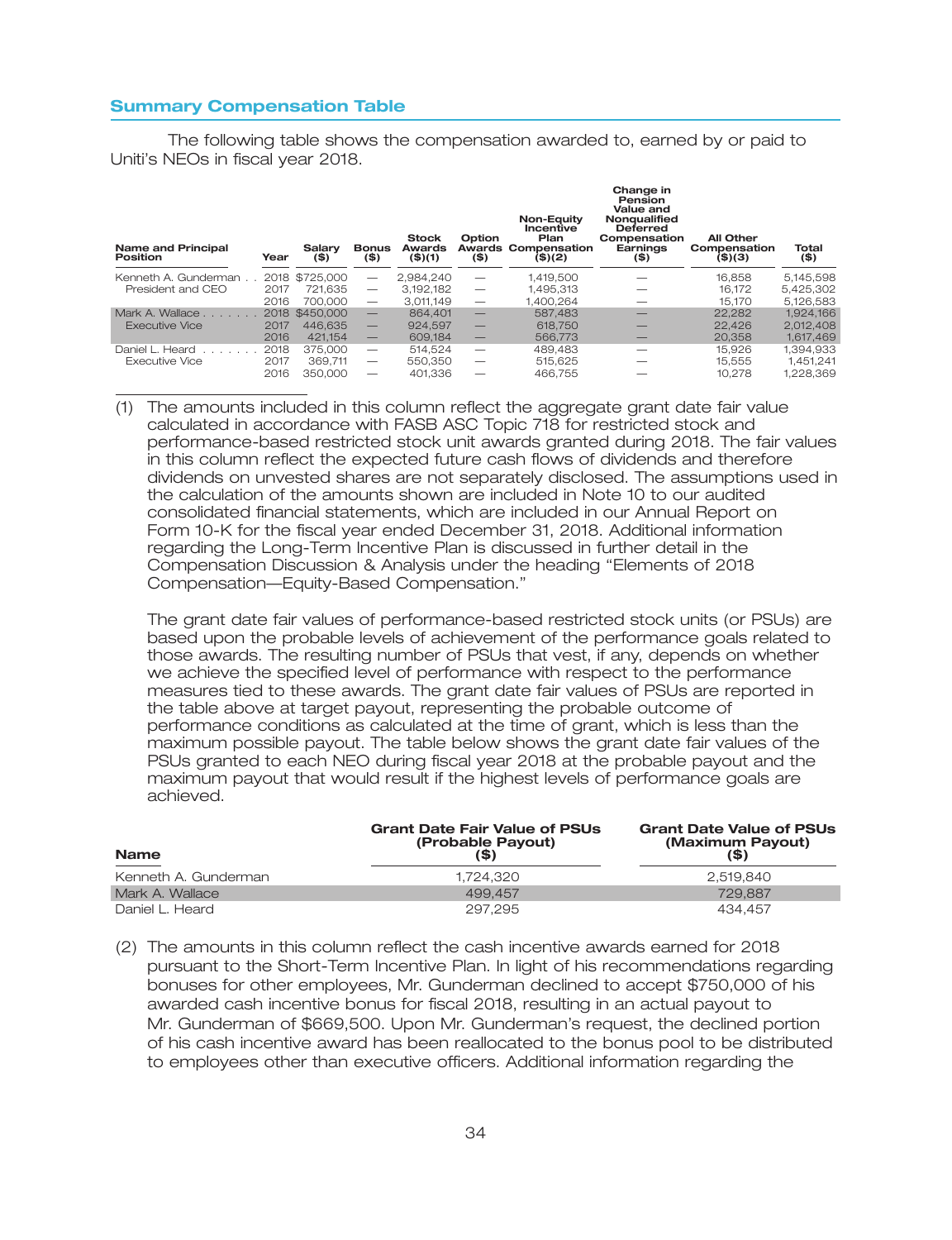Short-Term Incentive Plan is discussed in further detail in the Compensation Discussion & Analysis under the heading ''Elements of 2018 Compensation— Short-Term Incentives.''

(3) The amounts reflected in this column represent the sum of all other compensation received by the NEOs and are comprised of (i) company matching contributions under Uniti's 401(k) plan for Messrs. Gunderman, Wallace and Heard of \$14,875, \$17,914 and \$14,336, respectively, (ii) imputed income for value over \$50,000 of life insurance coverage provided by Uniti, and (iii) cell phone allowances.

Pay Ratio Disclosure. In 2017, the SEC adopted rules (as required by the Dodd-Frank Act) requiring disclosure of the (i) the annual total compensation of our median employee (excluding our President and Chief Executive Officer (or CEO)), (ii) the annual total compensation of our CEO, and (iii) the ratio of the annual total compensation of our median employee to the annual total compensation of our CEO. In 2018, the total compensation of our CEO was \$5,157,654, and the total compensation of our median employee was \$72,978. The total compensation of our CEO was approximately 71 times that of the median employee. For purposes of calculating the pay ratio disclosure, our CEO's annual total compensation was determined to be \$5,157,654, which represents the sum of Mr. Gunderman's annual total compensation as reflected in the Summary Compensation Table plus the employer portion of his health insurance premiums of \$12,056.

In calculating the pay ratio disclosed in our proxy statement for the 2018 annual meeting of stockholders, we omitted 356 employees that joined Uniti as a result of the acquisitions in 2017 from our total employee population in identifying our median employee. This year we have included the previously omitted employees who remained employed as of the identification date in our total employee population and, as a result, have chosen to identify a new median employee for purposes of calculating and disclosing our pay ratio. We identified the new median employee using actual W-2 compensation of all employees who were employed as of December 31, 2018, including full-time, part-time, seasonal and temporary employees (other than our CEO). Our total number of employees as of December 31, 2018, including both U.S. and non-U.S. employees, was 808. For purposes of determining our pay ratio, we excluded all non-U.S. employees, which includes 18 employees located in Mexico and 5 employees located in Colombia. The non-U.S. employees as a percentage of the total U.S. and non-U.S. employees was 2.8%. We also excluded 73 employees that became employees as a result of the acquisition of Information Transport Solutions, Inc. during 2018. After identifying the median employee, we calculated the annual total compensation for the median employee using the same methodology we used for calculating our CEO's annual total compensation for purposes of calculating the pay ratio disclosure as discussed above.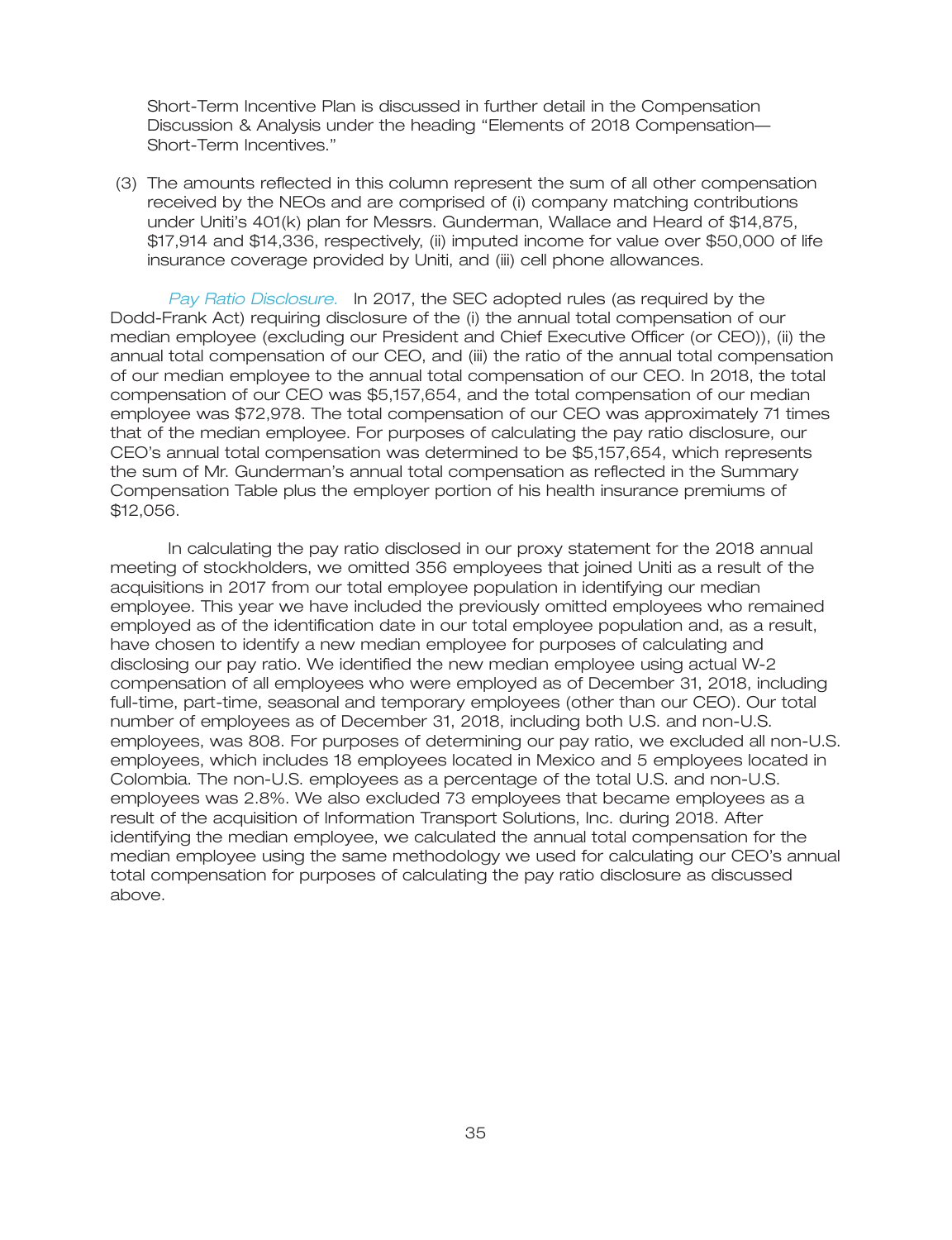## **Grants of Plan-Based Awards**

The following table shows information regarding grants of plan-based awards, including equity and non-equity incentive plans, made by Uniti during 2018 to the individuals named below.

|                    |                            | Non-Equity Incentive Plan Awards (\$)(1) | <b>Estimated Future Payouts Under</b> |                           |                            | <b>Estimated Future Payouts Under</b> | Equity Incentive Plan Awards (#)(2) | All<br>Other<br><b>Stock</b><br>Awards:<br><b>Number</b><br>of<br><b>Shares</b><br>оf<br>Stock or | Grant<br>Date<br>Fair<br>Value of<br><b>Stock and</b> |
|--------------------|----------------------------|------------------------------------------|---------------------------------------|---------------------------|----------------------------|---------------------------------------|-------------------------------------|---------------------------------------------------------------------------------------------------|-------------------------------------------------------|
| <b>Name</b>        | Grant<br>Date              | <b>Threshold</b><br>$($ \$)              | Target<br>$($ \$)                     | <b>Maximum</b><br>$($ \$) | <b>Threshold</b><br>$($ #) | Target<br>$($ # $)$                   | <b>Maximum</b><br>(  # )            | <b>Units</b><br>(4)(3)                                                                            | Option<br>Awards(4)                                   |
| Kenneth A.         |                            |                                          |                                       |                           |                            |                                       |                                     |                                                                                                   |                                                       |
| Gunderman          | 2/6/18<br>2/6/18<br>2/6/18 | 543,750                                  | 1,087,500                             | 1,631,250                 | 41,914                     | 83,827                                | 167,654                             | 83.827                                                                                            | \$1,259,920<br>\$1,724,320                            |
| Mark A.<br>Wallace | 2/6/18<br>2/6/18<br>2/6/18 | 225,000                                  | 450,000                               | 675,000                   | 12,141                     | 24,281                                | 48,562                              | 24.281                                                                                            | 364,944<br>$\mathfrak{L}$<br>499,457<br>$\mathcal{S}$ |
| Daniel L.<br>Heard | 2/6/18<br>2/6/18<br>2/6/18 | 187.500                                  | 375,000                               | 562,500                   | 7,227                      | 14.453                                | 28,906                              | 14,453                                                                                            | \$<br>217,229<br>297,295<br>\$                        |

- (1) The amounts reported in these columns represent potential performance-based cash bonuses that each NEO could have earned based upon the Company's achievement of certain quantitative performance criteria set forth in the Short-Term Incentive Plan. For further discussion regarding these quantitative metrics, see the information regarding the Short-Term Incentive Plan under the heading ''Elements of 2018 Compensation—Short-Term Incentives.'' Based on the Company's 2018 performance, the Compensation Committee awarded payouts under the Short-Term Incentive Plan to Messrs. Gunderman, Wallace and Heard at 196%, 131% and 131% of their target cash payout levels, respectively, which amounts are included in the ''Non-Equity Incentive Plan Compensation'' of the Summary Compensation Table above.
- (2) The amounts reported in these columns represent potential share payouts with respect to PSU awards that were made in connection with the 2018 annual equity grant program under the Long-Term Incentive Plan. PSU awards will vest, if at all, at the end of the three-year performance period based on the Company's achievement of metrics related to relative TSR over a three-year period ending February 6, 2021. Threshold, target or maximum performance will result in the NEOs earning 50%, 100% or 150% of the target number of the PSUs, respectively.
- (3) The amounts reported in this column represent time-based restricted stock awards under the Long-Term Incentive Plan made in connection with the 2018 annual equity grant program. The reported restricted stock grants will vest in three equal installments on February 6 of each year, beginning on February 6, 2018, subject to continued employment at each vesting date.
- (4) The amounts reported in this column reflect the aggregate grant date fair value calculated in accordance with FASB ASC Topic 718 for restricted stock and performance-based restricted stock unit awards granted during 2018 pursuant to the Long-Term Incentive Plan. The fair values in this column reflect the expected future cash flows of dividends and therefore dividends on unvested shares are not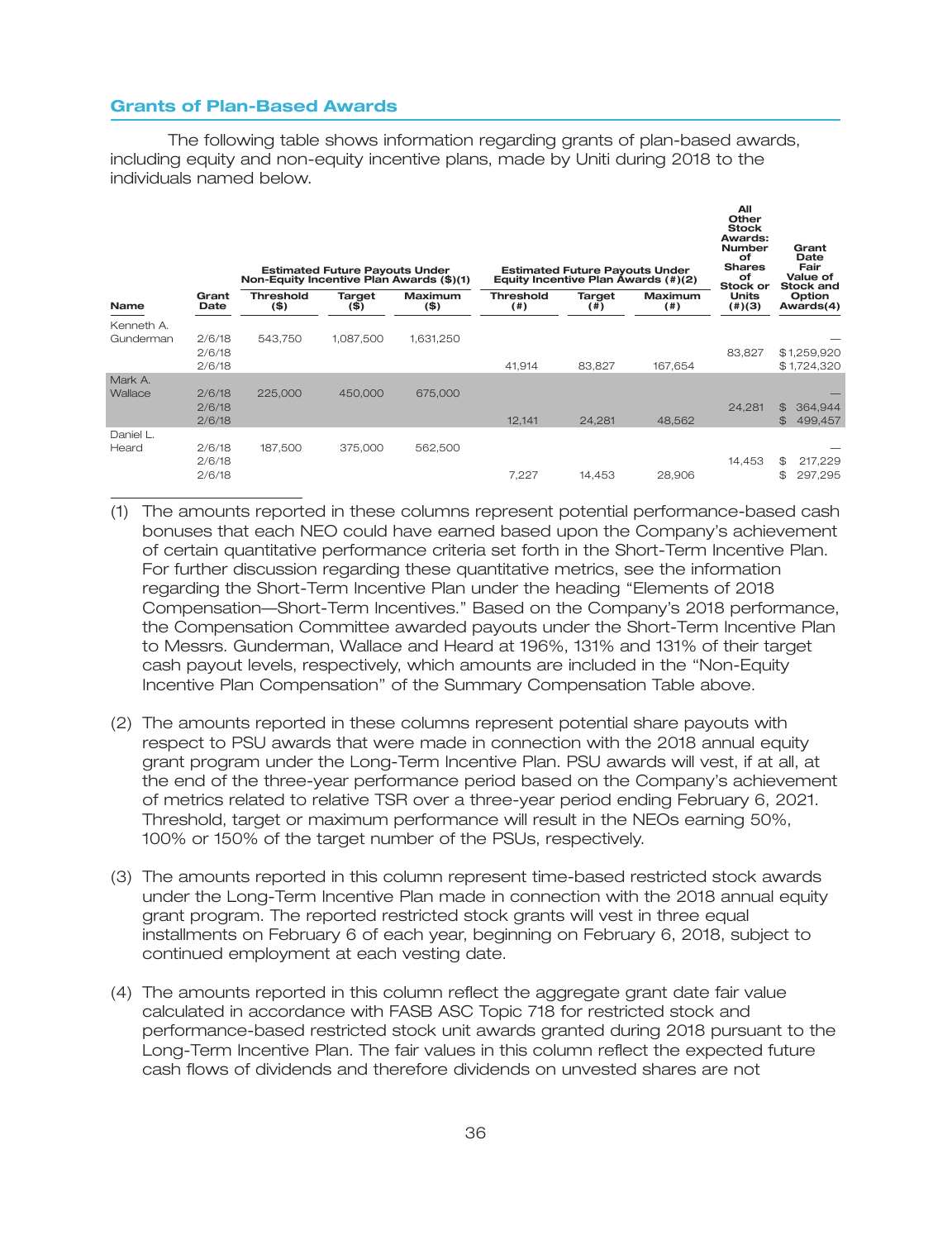separately disclosed. The assumptions used in the calculation of the amounts shown are included in Note 10 to our audited consolidated financial statements, which are included in our Annual Report on Form 10-K for the fiscal year ended December 31, 2018. Additional information regarding the Long-Term Incentive Plan is discussed in further detail in the Compensation Discussion & Analysis under the heading ''Elements of 2018 Compensation—Equity-Based Compensation.''

## **Outstanding Equity Awards at Fiscal Year-End**

The following table shows information regarding outstanding awards held by the individuals named below as of December 31, 2018. All awards represent grants of restricted stock or units pursuant to the Long-Term Incentive Plan.

|                      | <b>Stock Awards(1)</b>                                                                                                                                                                     |                          |                                                                                                                                                             |                                                                                                                                                                                                                 |  |  |  |
|----------------------|--------------------------------------------------------------------------------------------------------------------------------------------------------------------------------------------|--------------------------|-------------------------------------------------------------------------------------------------------------------------------------------------------------|-----------------------------------------------------------------------------------------------------------------------------------------------------------------------------------------------------------------|--|--|--|
| <b>Name</b>          | Number of Shares or<br><b>Market Value of</b><br><b>Shares or Units of</b><br>Units of<br><b>Stock That Have Not</b><br><b>Stock That Have</b><br>Not Vested $(\$)(3)$<br>Vested $(\#)(2)$ |                          | <b>Equity Incentive</b><br>Plan Awards:<br>Number of<br>Unearned<br><b>Shares, Units or</b><br><b>Other Rights</b><br>That<br><b>Have Not</b><br>Vested (#) | <b>Equity</b><br><b>Incentive</b><br><b>Plan Awards:</b><br>Market or<br><b>Payout Value of</b><br>Unearned<br><b>Shares, Units</b><br>or<br><b>Other Rights</b><br>That<br><b>Have Not</b><br>Vested $(\$)(3)$ |  |  |  |
| Kenneth A. Gunderman | 143.579                                                                                                                                                                                    | \$2,235,525              | 114, 174(4)<br>25,785(5)<br>167,654(6)                                                                                                                      | \$1,777,689<br>\$<br>401,472<br>\$2,610,372                                                                                                                                                                     |  |  |  |
| Mark A. Wallace      | 39,372                                                                                                                                                                                     | 613,022<br>$\mathcal{L}$ | 23,099(4)<br>7,469(5)<br>48,562(6)                                                                                                                          | 359,651<br>$\mathfrak{P}$<br>\$<br>116,292<br>$\mathfrak{P}$<br>756,110                                                                                                                                         |  |  |  |
| Daniel L. Heard      | 23,762                                                                                                                                                                                     | \$<br>369,974            | 15,218(4)<br>4,446(5)<br>28,906(6)                                                                                                                          | \$<br>236,944<br>$\mathfrak{P}$<br>69,224<br>\$<br>450,066                                                                                                                                                      |  |  |  |

(1) Uniti has not granted stock options and therefore no options were outstanding at December 31, 2018.

(2) The following table sets forth the vesting schedule of the shares reported in this column for each NEO (rounded to the nearest whole number), which shares are subject to time-based vesting only and do not require the achievement of any corporate or individual performance targets to vest:

|                     | <b>Named Executive Officer</b> |                        |                 |  |  |  |  |
|---------------------|--------------------------------|------------------------|-----------------|--|--|--|--|
| <b>Vesting Date</b> | Kenneth A. Gunderman           | <b>Mark A. Wallace</b> | Daniel L. Heard |  |  |  |  |
| 2/6/2019            | 27.943                         | 8.094                  | 4.818           |  |  |  |  |
| 2/13/2019           | 17.190                         | 4.979                  | 2.964           |  |  |  |  |
| 3/1/2019            | 25,372                         | 5.133                  | 3.381           |  |  |  |  |
| 2/6/2020            | 27.942                         | 8.094                  | 4.818           |  |  |  |  |
| 2/13/2020           | 17.190                         | 4.979                  | 2,963           |  |  |  |  |
| 2/6/2021            | 27.942                         | 8,093                  | 4.817           |  |  |  |  |

- (3) This value was determined by multiplying the number of unvested shares or units by the closing price of our common stock as reported on NASDAQ on December 31, 2018 (the last trading day of 2018), which was \$15.57.
- (4) These amounts represent outstanding and unvested awards of PSUs (at max) granted in 2016 scheduled to vest, if at all, based on the Company's achievement of metrics related to relative TSR over a three-year period ending March 1, 2019. In measuring our relative TSR, 50% is weighted to our performance against our 2016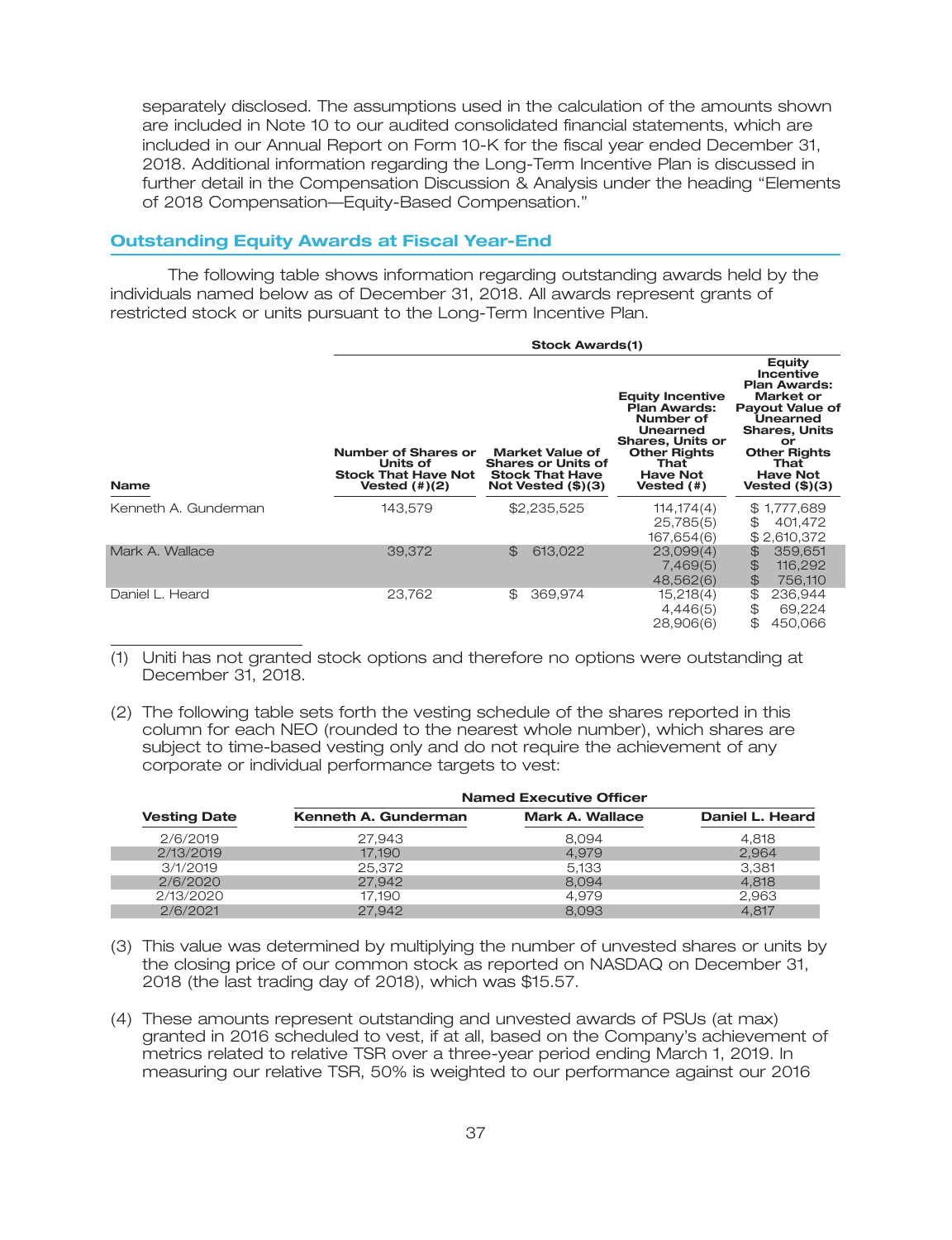peer group, and 50% is weighted to our performance against our 2016 telecom peer group, in each case measured by percentile ranking. As a result of actual performance 50% of the shares reported vested.

- (5) These amounts represent outstanding and unvested awards of PSUs (at threshold) granted in 2017 scheduled to vest, if at all, based on the Company's achievement of metrics related to relative TSR over a three-year period ending March 1, 2020. In measuring our relative TSR, 50% is weighted to our performance against our 2017 peer group, and 50% is weighted to our performance against our 2017 telecom peer group, in each case measured by percentile ranking.
- (6) These amounts represent outstanding and unvested awards of PSUs (at max) granted in 2018 scheduled to vest, if at all, based on the Company's achievement of metrics related to relative TSR over a three-year period ending February 6, 2021. In measuring our relative TSR, 50% is weighted to our performance against the Peer Group, and 50% is weighted to our performance against the Telecom Peer Group, in each case measured by percentile ranking, as further discussed in the Compensation Discussion & Analysis under the heading ''Elements of 2018 Compensation—Equity-Based Compensation.''

#### **Options Exercises and Stock Vested**

The following table sets forth certain information regarding the vesting of equity awards held by the individuals named below during 2018.

|                      | <b>Stock Awards(1)</b>                                             |                                                                                  |  |  |  |
|----------------------|--------------------------------------------------------------------|----------------------------------------------------------------------------------|--|--|--|
| <b>Name</b>          | Number of<br><b>Shares</b><br><b>Acquired</b><br>on<br>Vesting (#) | Value<br><b>Realized on</b><br><b>Vesting</b><br>$($ \$)                         |  |  |  |
| Kenneth A. Gunderman | 17,190(2)<br>25,372(3)<br>15,806(4)<br>94,836(5)                   | 256,131<br>\$<br>\$<br>388,191<br>\$<br>256,847<br>\$1,582,813                   |  |  |  |
| Mark A. Wallace      | 4.979(2)<br>5,133(3)<br>20.473(4)                                  | $\mathfrak{P}$<br>74.187<br>$\frac{1}{2}$<br>78,535<br>$\mathfrak{P}$<br>332,686 |  |  |  |
| Daniel L. Heard      | 2,964(2)<br>3,381(3)<br>14.753(4)                                  | \$<br>44,164<br>\$<br>51,729<br>\$<br>233,688                                    |  |  |  |

(1) Uniti does not currently grant stock options and therefore had no option exercises by any NEO in 2018.

- (2) Shares vested on February 13, 2018. The value realized upon vesting calculated by multiplying \$14.90, the closing price of our common stock on the vesting date, by the number of shares that vested.
- (3) Shares vested on March 1, 2018. The value realized upon vesting calculated by multiplying \$15.30, the closing price of our common stock on the vesting date, by the number of shares that vested.
- (4) Shares vested on March 31, 2018. The value realized upon vesting calculated by multiplying \$15.84, the closing price of our common stock on the vesting date, by the number of shares that vested.
- (5) Shares vested on April 24, 2018. The value realized upon vesting calculated by multiplying \$16.69, the closing price of our common stock on the vesting date, by the number of shares that vested.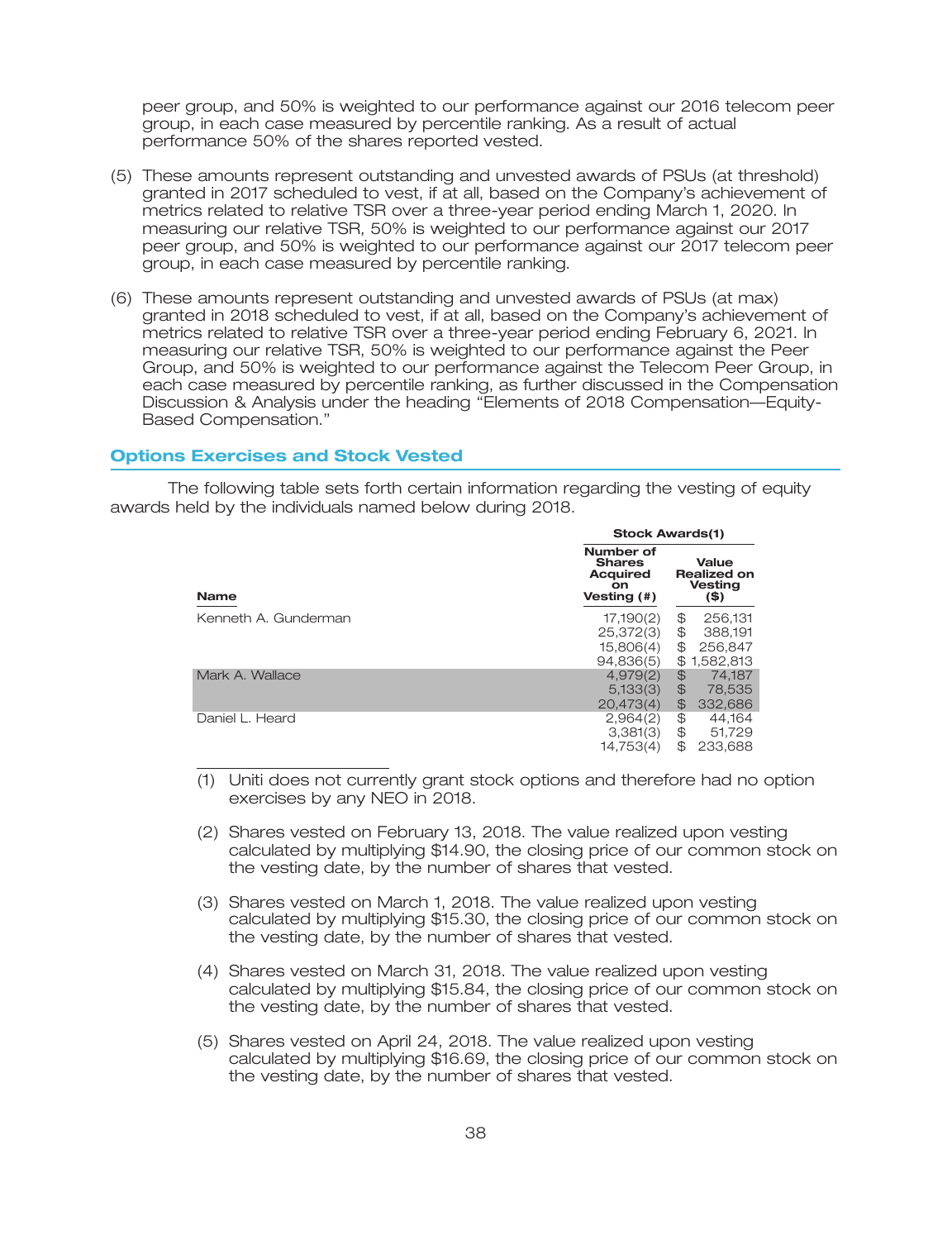### **Non-Qualified Deferred Compensation**

|                      | <b>Executive</b><br><b>Contributions in</b><br><b>Last Fiscal Year</b><br>$($ \$)(1) | Uniti<br><b>Contributions</b><br>in Last Fiscal<br>Year<br>(\$) | Aggregate<br>Earnings in<br><b>Last Fiscal</b><br>Year $($)(2)$ | Aggregate<br>Withdrawals/<br>Distributions (\$) | Aggregate<br><b>Balance</b><br>at<br>Last<br><b>Fiscal</b><br>Year-End<br>(\$) |
|----------------------|--------------------------------------------------------------------------------------|-----------------------------------------------------------------|-----------------------------------------------------------------|-------------------------------------------------|--------------------------------------------------------------------------------|
| Kenneth A. Gunderman | 64.615                                                                               |                                                                 | 5.504                                                           |                                                 | 237,329                                                                        |
| Mark A. Wallace      |                                                                                      |                                                                 |                                                                 |                                                 |                                                                                |
| Daniel L. Heard      |                                                                                      |                                                                 | 915                                                             |                                                 | 48,384                                                                         |

(1) Amounts included in this column are included in the ''Salary'' column of the Summary Compensation Table.

(2) There were no ''above-market earnings'' for 2018 and therefore none of these amounts were included in the Summary Compensation Table.

The Uniti Group Inc. Deferred Compensation Plan (the ''Plan'') permits eligible employees, including the Company's NEOs, to defer payment of up to 75% of their base salary and 90% of their annual bonuses and other cash compensation. Each participant's account is credited annually with interest at a rate equal to the lesser of (i) the Company's Weighted Average Cost of Debt (as defined in the Plan) or (ii) the then current yield on the United States 10-year Treasury Note. A participant's interest in Company contributions will vest 100% after three years of service, or, if earlier, upon the employee's death or disability, upon a Change in Control (as defined in the Plan) or upon the Plan's termination.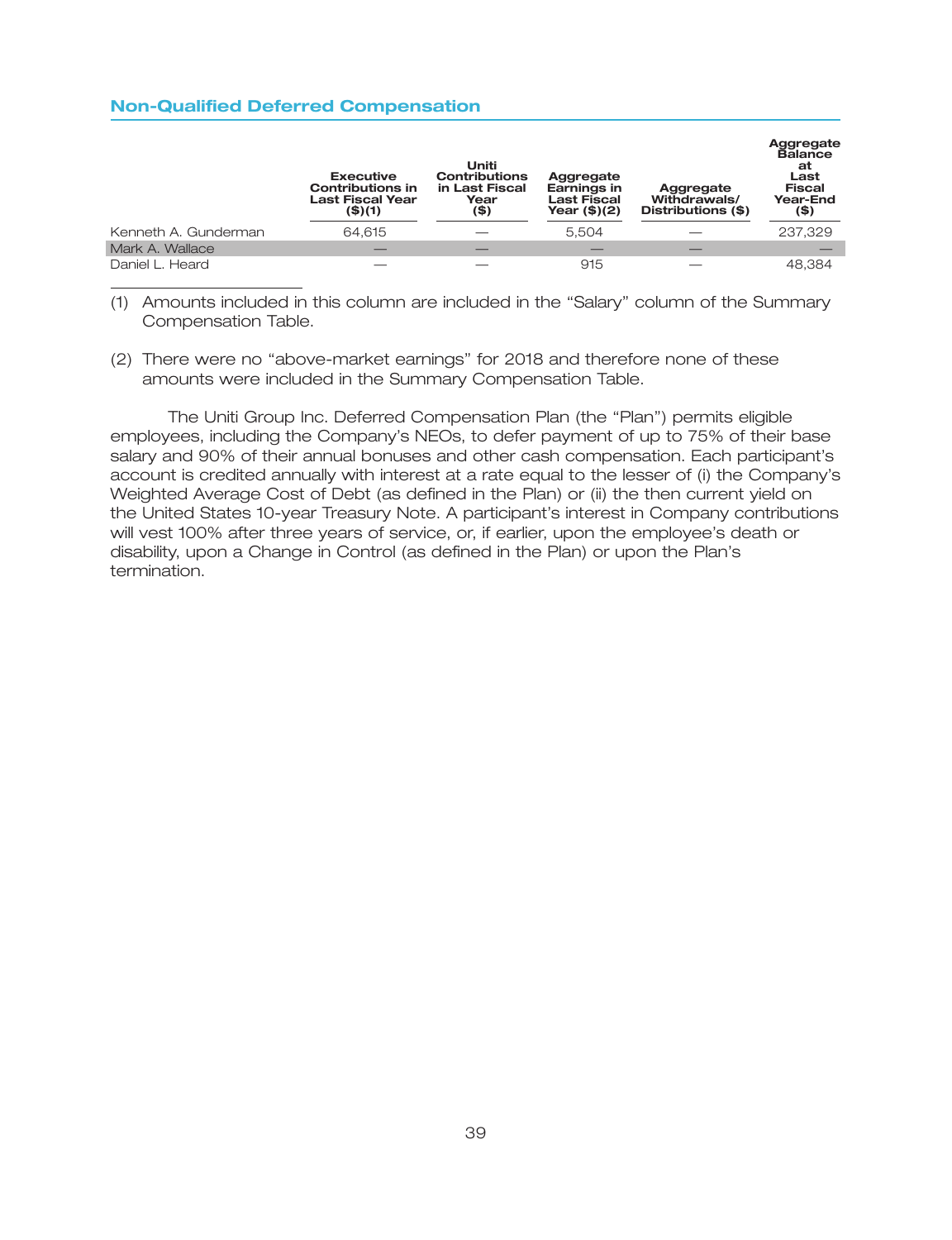#### **Agreements with Our Named Executive Officers**

#### *Employment Agreement with Kenneth A. Gunderman.*

On December 14, 2018, we entered into an Employment Agreement with Mr. Gunderman (the ''Employment Agreement'') pursuant to which he will continue to serve as our President and Chief Executive Officer and as a member of our Board of Directors. The Employment Agreement replaces Mr. Gunderman's previous employment agreement, the initial term of which expired on December 31, 2018. The initial term of the Employment Agreement runs through December 31, 2021, unless earlier terminated, and it will automatically renew for successive one-year intervals after 2021 unless either party gives the other at least 90 days' notice. The Employment Agreement provides Mr. Gunderman a base salary of no less than \$725,000 per year (subject to periodic review and increase) and provides further that he will be eligible to participate in any annual cash incentive plans as may be then implemented with a target bonus equal to 150% of his then base salary. The target bonus may be increased to 200% of his then base salary at the discretion of the Compensation Committee.

The Employment Agreement provides that should Mr. Gunderman's employment be terminated for any reason, then we will pay to Mr. Gunderman his base salary and any accrued vacation pay through the date of termination and any amount payable under any incentive compensation plan with respect to the measuring period ending immediately prior to the measuring period during which the termination occurs, in each case to the extent not already paid. Additionally, the Employment Agreement provides that in the event:

- Mr. Gunderman is terminated due to death or disability, we will pay to Mr. Gunderman or his heirs an amount equal to one times his annual base salary;
- we terminate Mr. Gunderman without ''cause'' or he resigns for ''good reason'' (as both terms are defined in the Employment Agreement), then we will pay to Mr. Gunderman the following amounts: (i) a lump-sum severance benefit equal to two and a half times the sum of his annual base salary and the average of the annual bonus payments paid to Mr. Gunderman under an annual compensation plan during the three years preceding the year in which the termination occurs; and (ii) a lump-sum cash amount equivalent to the cost of two years' health and dental insurance continuation for him and his family; and
- we terminate Mr. Gunderman without cause or he resigns for good reason, in each case within one year of a "change in control" (as defined in the Employment Agreement), then we will pay to Mr. Gunderman, in a lump sum, the following amounts: (i) a pro-rata annual bonus for the year of termination at target; (ii) a severance benefit equal to two and a half times the sum of (x) the higher of his annual base salary in effect prior to the change in control or his annual base salary in effect prior to his termination and (y) the average of the annual bonus payments paid to Mr. Gunderman under an annual compensation plan during the three years preceding the year in which the termination occurs; and (iii) an amount equivalent to the cost of two years' health and dental insurance continuation for him and his family.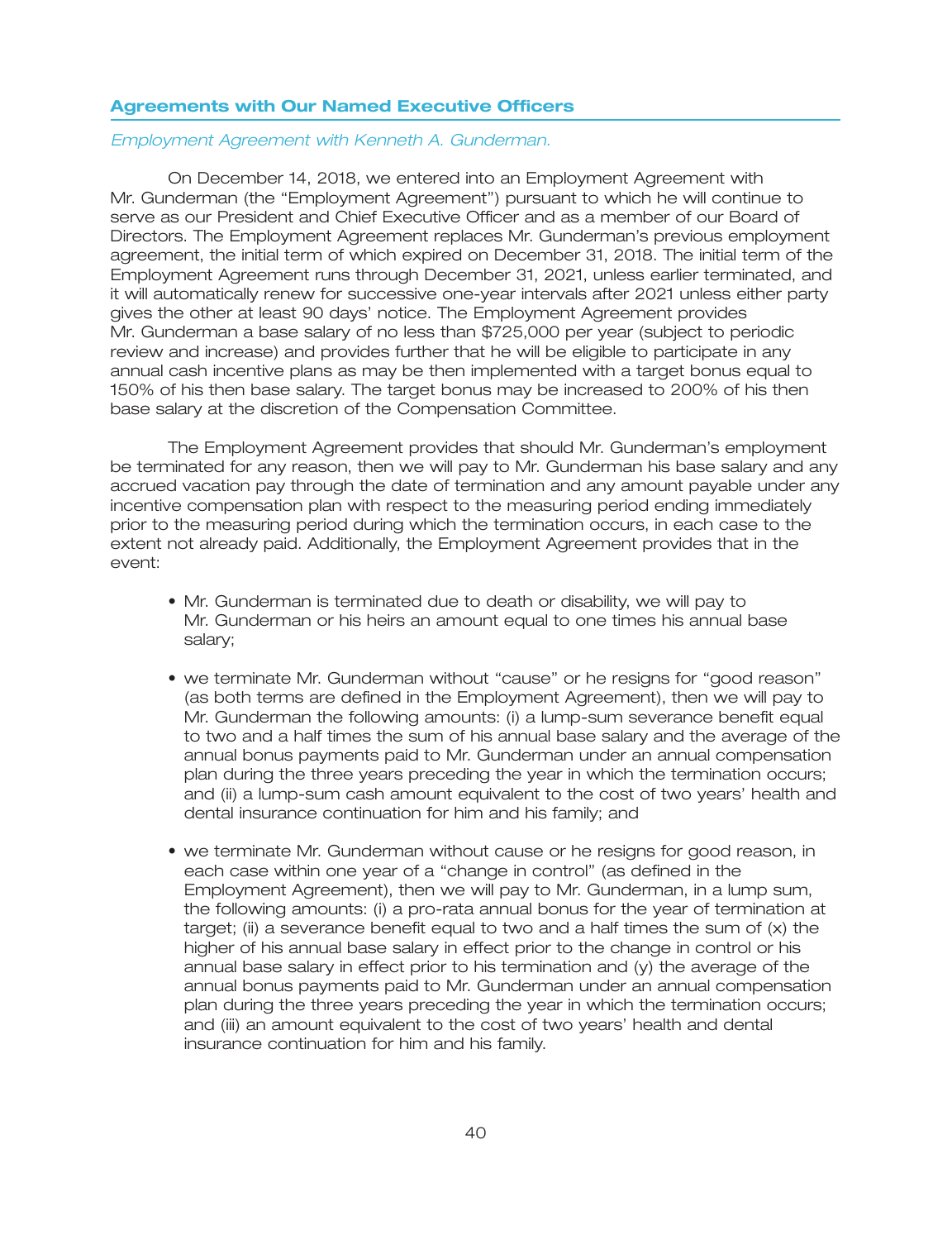No severance payable following a change in control is subject to gross-up for golden parachute excise taxes, and the severance payable to Mr. Gunderman will be reduced to the amount that is not subject to such taxes if doing so would result in a greater after-tax payment to him. In the event Mr. Gunderman is terminated without cause or resigns for good reason, including within one year of a change in control, the severance payable to Mr. Gunderman will be subject to his execution of a release of claims. The Employment Agreement also imposes one-year post termination non-competition/non-solicitation obligations in the event of Mr. Gunderman's termination for cause or following a change in control and two-year post termination non-competition/non-solicitation obligations in the event of all other termination scenarios contemplated by the Employment Agreement.

#### *Severance Agreements with Mark A. Wallace and Daniel L. Heard.*

On September 10, 2018, we entered into new severance agreements with Messrs. Wallace and Heard (the ''Severance Agreements''), the terms of which continue until the earliest of (i) prior to a change in control, the date of termination determined in accordance with the Severance Agreements or December 31, 2020, or (ii) after a change in control, the Company's performance of its obligations under the Severance Agreements if a payment trigger has occurred or the expiration of the period for a payment trigger to occur if such expiration occurs after December 31, 2020.

Each Severance Agreement provides that should the executive officer's employment be terminated by the Company for ''cause'' or by him without ''good reason'' (as both terms are defined in the Severance Agreements), we must pay to the executive officer his base salary and any accrued vacation pay through the date of termination. Additionally, should the executive officer's employment be terminated due to his death or disability, we must pay to the executive officer or his estate the following: (i) his base salary and any accrued vacation pay through the date of termination; (ii) any incentive compensation earned by or awarded to the executive officer for a completed performance period preceding the date of termination, to the extent not already paid; and (iii) an amount equal to the executive officer's annual base salary in effect on the date of termination.

Each Severance Agreement also provides that should the executive officer's employment be terminated by the Company without cause or by the executive officer for good reason and such termination does not occur at the same time or within one year following a change in control of the Company, we must pay to the executive officer, in lieu of any other post-termination benefits, the following:

- his base salary and any accrued vacation pay through the date of termination;
- any incentive compensation that has been earned by or awarded to the executive officer for a completed performance period preceding the date of termination, to the extent not already paid;
- an amount equal to one and a half times the sum of (x) his then current annual base salary and (y) the average of the bonus payments paid to the executive officer during the three years (or shorter period, as applicable) preceding the year in which the date of termination occurs; and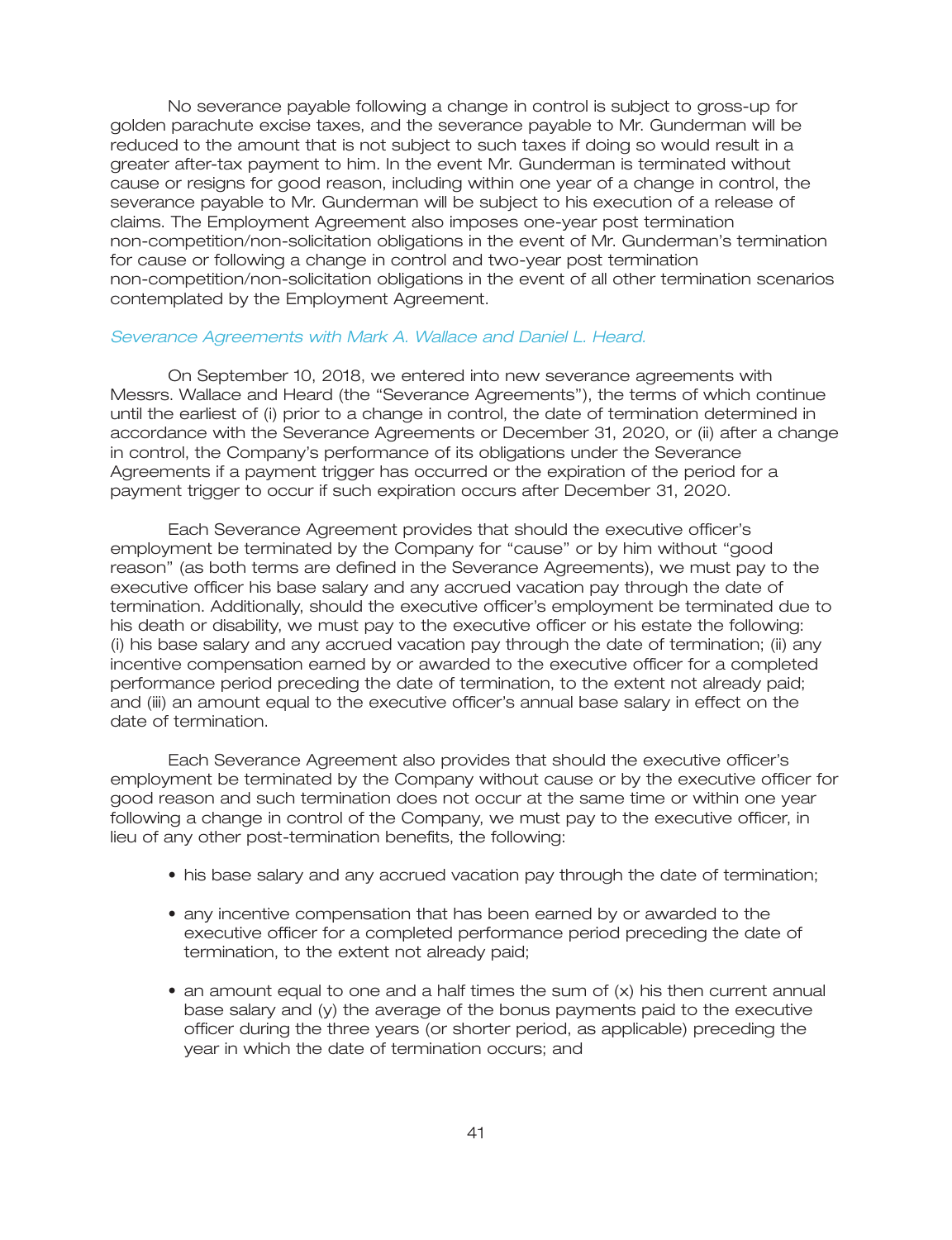• his health, vision and dental insurance benefits for twelve months.

Finally, should the executive officer's employment be terminated by the Company without cause or by the executive officer with good reason and such termination occurs at the same time as or within one year following a change in control of the Company, each Severance Agreement obligates the Company to pay or provide to the executive officer the following:

- his base salary and any accrued vacation pay through the date of termination;
- any incentive compensation that has been earned by or awarded to the executive officer for a completed performance period preceding the date of termination, to the extent not already paid;
- a pro-rated portion of the executive officer's then-current target incentive compensation, reduced by any amount paid for the fiscal year during which the date of termination occurs;
- an amount equal to two times the sum of (x) his annual base salary in effect immediately prior to the change in control or payment trigger, whichever is higher and (y) the average of the bonus payments paid to the executive officer during the three years (or shorter period, as applicable) preceding the year in which the date of termination occurs:
- the executive officer's health, vision and dental insurance benefits for twenty-four months; and
- certain outplacement services.

We will pay or provide the foregoing in the manner set forth in the Severance Agreements.

In the event that certain payments or benefits under the Severance Agreements would be subject to an excise tax under Section 4999 of the Internal Revenue Code, as amended, then such payments or benefits may be reduced in the manner set forth in the Severance Agreements.

We are only obligated to pay or provide, or continue to pay or provide, benefits for termination by the Company without cause or by the executive officer for good reason prior to a change in control or certain benefits following a change in control to the extent that the executive officer executes a waiver and release in the form set forth in the Severance Agreements and otherwise remains in compliance with certain covenants set forth therein. The Severance Agreements include one year post-termination non-disclosure, non-compete and non-interference covenants.

## **Potential Payments upon Termination or Change in Control**

As discussed in the section above titled ''Agreements with Our Named Executive Officers,'' we are required to pay or provide certain compensation and benefits to each of the NEOs in the event of certain terminations of employment or a change in control of the Company. In addition to such compensation and benefits, each NEO's outstanding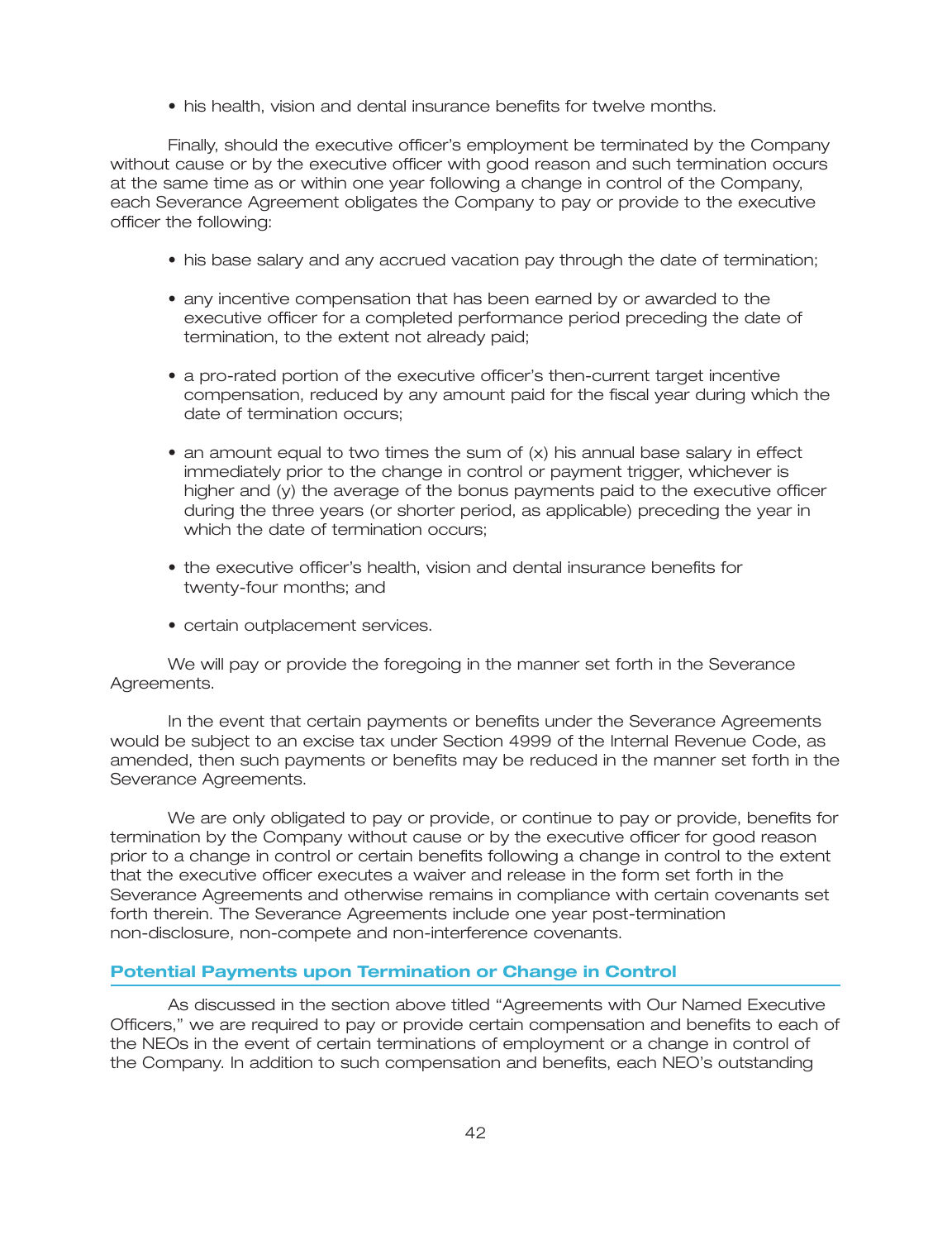equity awards are subject to accelerated vesting in the event the NEO is terminated. In the event that an NEO is terminated without ''cause'' (as defined in the Long-Term Incentive Plan), terminates his employment for ''good reason'' (as defined in the Long-Term Incentive Plan) or experiences a Company-approved retirement (as determined in the sole discretion of the Compensation Committee), a pro-rated portion of unvested restricted stock held by the NEO would vest based on the date of termination. In addition, unvested PSUs held by the NEO would remain eligible to vest subject to achievement of the relevant performance criteria, subject to the Compensation Committee's ability to determine, in its sole discretion, whether the NEO would be entitled to the full number of shares to which the NEO would have been entitled had such termination not occurred or a pro-rated portion of such shares based on the NEO's date of termination. In the event that an NEO dies or becomes permanently disabled (as determined by the Compensation Committee) or is terminated without cause or terminates his employment for good reason within two years of a ''change in control'' of Uniti (as defined in the Long-Term Incentive Plan), all unvested restricted stock and PSUs will vest in full.

The following tables describe estimated amounts of compensation and benefits that could be payable to each NEO upon certain terminations or a change in control. All amounts assume the NEOs terminated employment as of December 31, 2018. The actual amounts that would be paid to each NEO upon termination of employment or a change in control can only be determined at the time the actual triggering event occurs. The estimated amounts of compensation and benefits described below are in addition to the benefits the NEOs would be entitled to receive upon termination of employment generally under the retirement plan described in the section above titled ''Other Benefit Plans.'' This section identifies and quantifies the extent to which those retirement benefits are enhanced or accelerated upon the triggering events described below.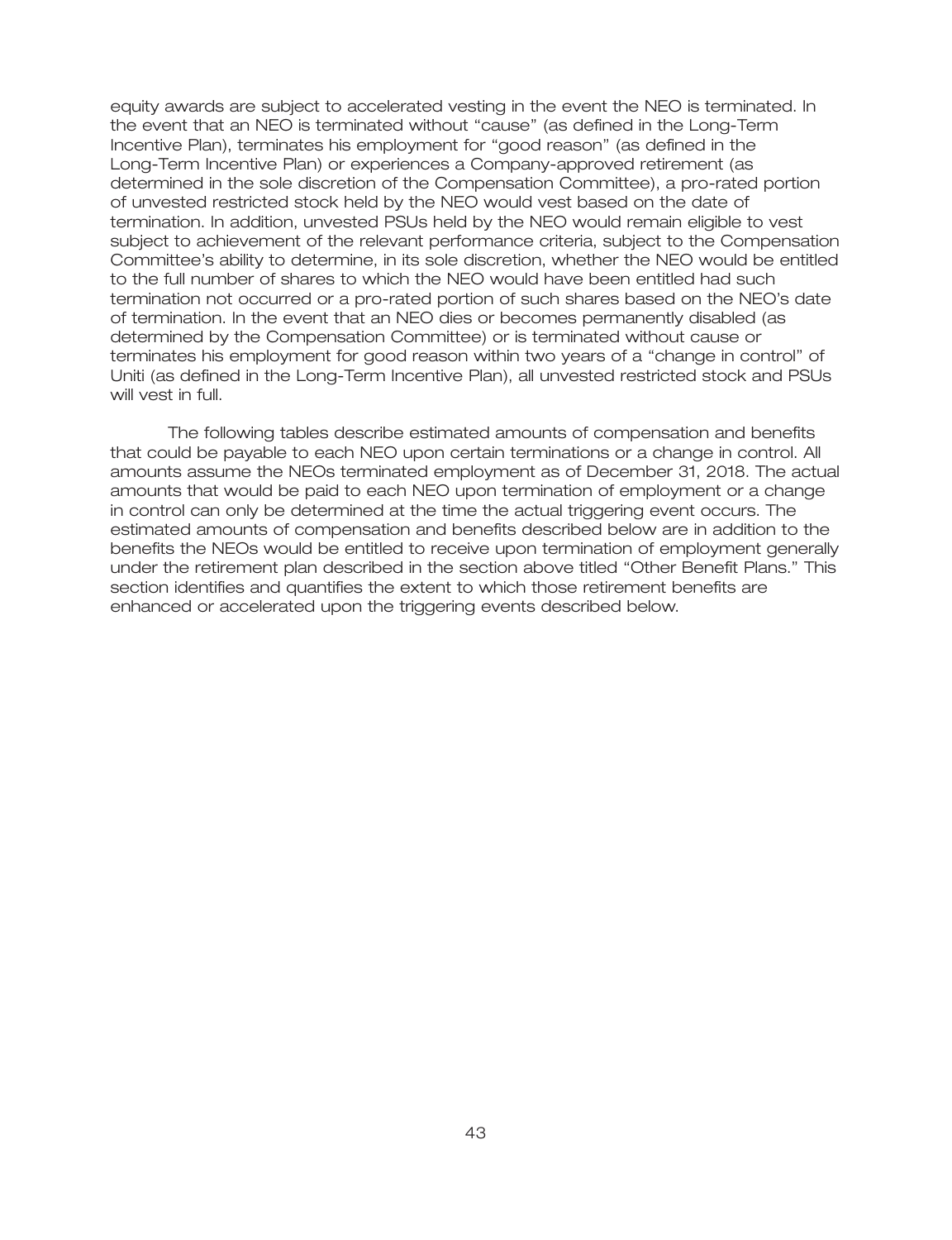## *Kenneth A. Gunderman*

The following table shows the potential payments upon a hypothetical termination or change in control of the Company effective as of December 31, 2018 for Kenneth A. Gunderman, our President and Chief Executive Officer.

| <b>Type of</b><br><b>Payment</b>                                | Company-<br>Approved<br><b>Retirement</b> | <b>Termination</b><br>without<br><b>Cause or</b><br>Resignation<br>for Good<br>Reason<br>other than<br>a Change in<br>Control | <b>Voluntary</b><br><b>Termination</b><br>without<br>Good<br>Reason or<br>Termination<br>for Cause | Change in<br>Control<br>with no<br>Termination | <b>Termination</b><br>without<br>Cause or<br><b>Resignation</b><br>for Good<br>Reason<br>following a<br>Change in<br>Control | Death or<br><b>Disability</b> |
|-----------------------------------------------------------------|-------------------------------------------|-------------------------------------------------------------------------------------------------------------------------------|----------------------------------------------------------------------------------------------------|------------------------------------------------|------------------------------------------------------------------------------------------------------------------------------|-------------------------------|
| Severance                                                       | \$0                                       | \$5,100,481                                                                                                                   | \$0                                                                                                | \$0                                            | \$6,187,981                                                                                                                  | \$725,000                     |
| Accelerated<br>Vesting of<br>Restricted<br>Stock <sup>(1)</sup> | \$956,150                                 | \$956,150                                                                                                                     | \$0                                                                                                | \$0                                            | \$2,235,525                                                                                                                  | \$2,235,525                   |
| Accelerated<br>Vesting of<br>PSU <sub>s(1)</sub>                | $$2.747.202^{(2)}$                        | $$2.747.202^{(2)}$                                                                                                            | \$0                                                                                                | \$0                                            | \$4,290,013                                                                                                                  | \$4,290,013                   |
| Healthcare                                                      |                                           |                                                                                                                               |                                                                                                    |                                                |                                                                                                                              |                               |
| continuation                                                    | \$0                                       | \$26,050                                                                                                                      | \$0                                                                                                | \$0                                            | \$26,050                                                                                                                     | \$0                           |
| Total                                                           | \$3,703,351                               | \$8,829,883                                                                                                                   | \$0                                                                                                | \$0                                            | \$12,739,569                                                                                                                 | \$7,250,538                   |

(1) The value of the accelerated vesting of restricted stock and PSUs is based on the closing price of our common stock as reported on NASDAQ on December 31, 2018 (the last trading day of 2018), which was \$15.57.

(2) This amount assumes the Compensation Committee elected to accelerate vesting at the target level on a pro-rated basis as of December 31, 2018. Holders of PSUs also accrue a dividend equivalent for dividends declared on the Company's common stock during the life of the award that is paid in cash when underlying PSUs vest, and this amount includes a cash amount equal to the accrued dividends payable upon the vesting of the underlying PSUs.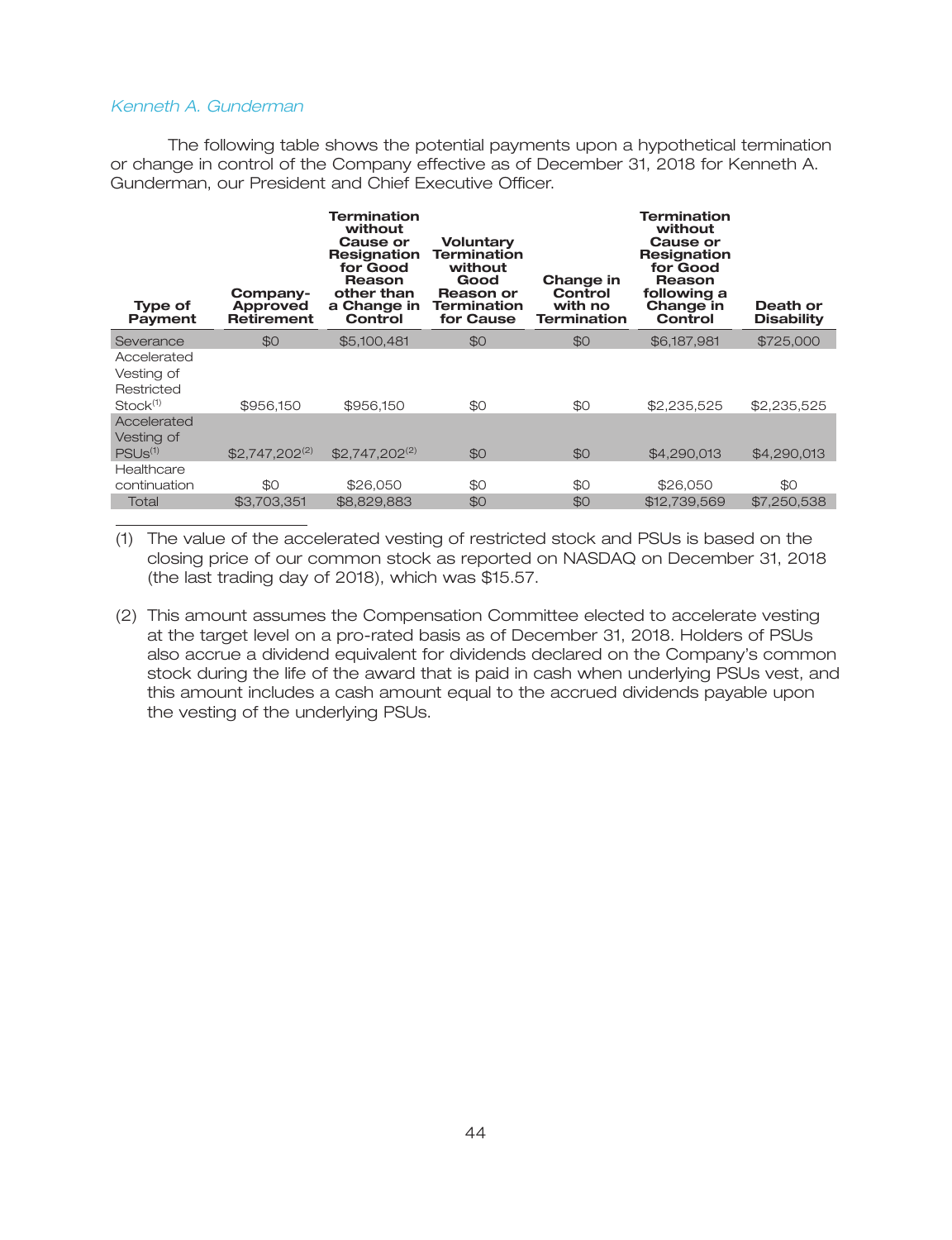## *Mark A. Wallace*

The following table shows the potential payments upon a hypothetical termination or change in control of the Company effective as of December 31, 2018 for Mark A. Wallace, our Executive Vice President—Chief Financial Officer and Treasurer.

| <b>Type of</b><br><b>Payment</b>                                | Company-<br><b>Approved</b><br><b>Retirement</b> | <b>Termination</b><br>without<br>Cause or<br>Resignation<br>for Godd<br>Reason<br>other than<br>following a<br>Change in<br>Control | Voluntary<br><b>Termination</b><br>without<br>Good<br>Reason or<br>Termination<br>for Cause | Change in<br>Control<br>with no<br><b>Termination</b> | <b>Termination</b><br>without<br>Cause or<br>Resignation<br>for Good<br>Reason<br>following a<br>Change in<br>Control | Death or<br><b>Disability</b> |
|-----------------------------------------------------------------|--------------------------------------------------|-------------------------------------------------------------------------------------------------------------------------------------|---------------------------------------------------------------------------------------------|-------------------------------------------------------|-----------------------------------------------------------------------------------------------------------------------|-------------------------------|
| Severance                                                       | \$0                                              | \$1,467,762                                                                                                                         | \$0                                                                                         | \$0                                                   | \$2,407,015                                                                                                           | \$450,000                     |
| Accelerated<br>Vesting of<br>Restricted<br>Stock <sup>(1)</sup> | \$248,114                                        | \$248,114                                                                                                                           | \$0                                                                                         | \$0                                                   | \$613,022                                                                                                             | \$613,022                     |
| Accelerated<br>Vesting of<br>PSUS <sup>(1)</sup>                | $$652.638^{(2)}$$                                | $$652.638^{(2)}$$                                                                                                                   | \$0                                                                                         | \$0                                                   | \$1,091,231                                                                                                           | \$1,091,231                   |
| Outplacement<br>Services                                        | \$0                                              | \$0                                                                                                                                 | \$0                                                                                         | \$0                                                   | \$25,000                                                                                                              | \$0                           |
| Healthcare<br>continuation                                      | \$0                                              | \$13,025                                                                                                                            | \$0                                                                                         | \$0                                                   | \$26,050                                                                                                              | \$0                           |
| Total                                                           | \$900,752                                        | \$2,381,539                                                                                                                         | \$0                                                                                         | \$0                                                   | \$4,162,318                                                                                                           | \$2,154,254                   |

(1) The value of the accelerated vesting of restricted stock and PSUs is based on the closing price of our common stock as reported on NASDAQ on December 31, 2018 (the last trading day of 2018), which was \$15.57.

(2) This amount assumes the Compensation Committee elected to accelerate vesting at the target level on a pro-rated basis as of December 31, 2018. Holders of PSUs also accrue a dividend equivalent for dividends declared on the Company's common stock during the life of the award that is paid in cash when underlying PSUs vest, and this amount includes a cash amount equal to the accrued dividends payable upon the vesting of the underlying PSUs.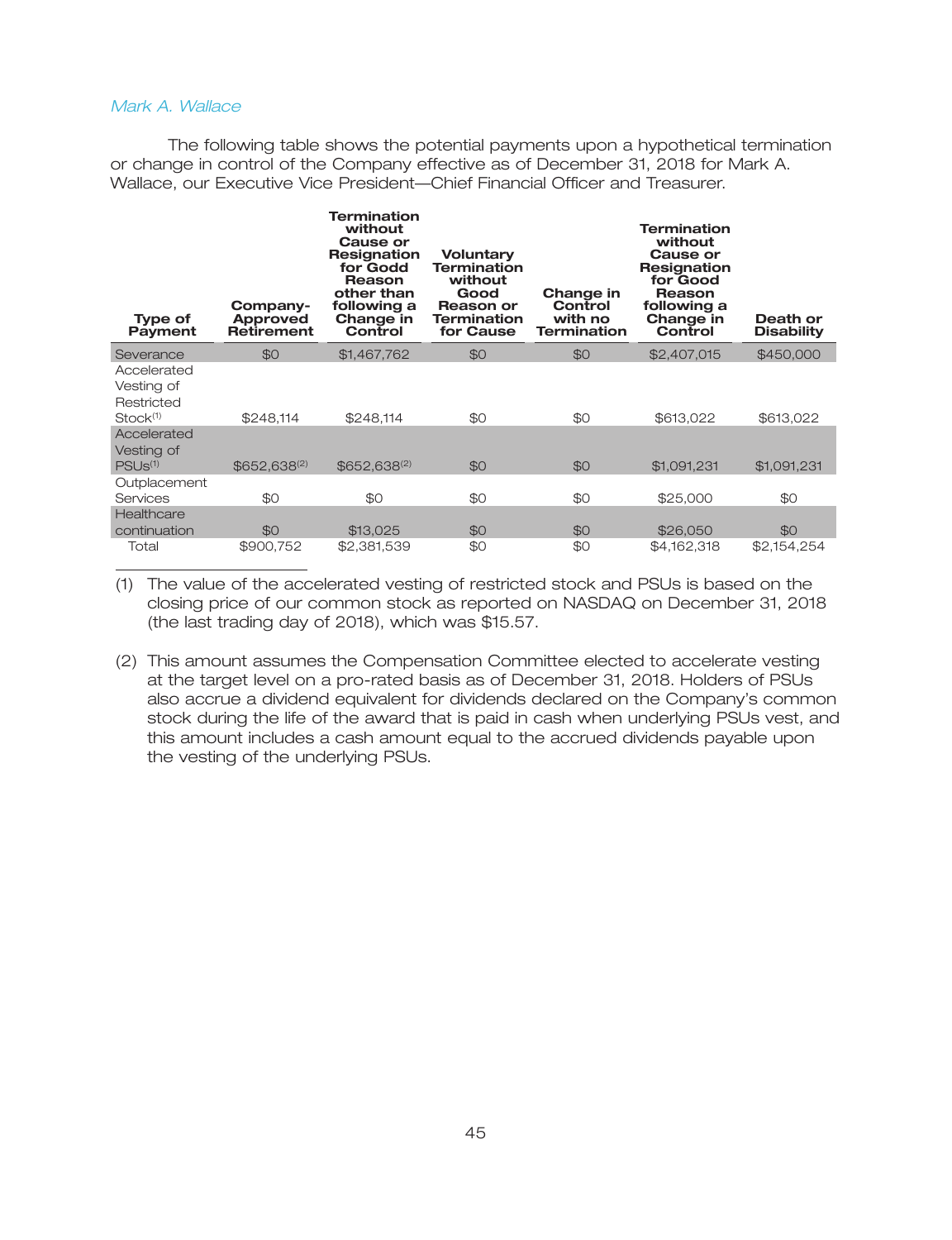## *Daniel L. Heard*

The following table shows the potential payments upon a hypothetical termination or change in control of the Company effective as of December 31, 2018 for Daniel L. Heard, our Executive Vice President—General Counsel and Secretary.

| <b>Type of</b><br><b>Payment</b>                                | Company-<br>Approved<br><b>Retirement</b> | <b>Termination</b><br>without<br>Cause or<br>Resignation<br>for Godd<br>Reason<br>other than<br>following a<br>Change in<br>Control | Voluntary<br><b>Termination</b><br>without<br>Good<br>Reason or<br><b>Termination</b><br>for Cause | Change in<br>Control<br>with no<br><b>Termination</b> | <b>Termination</b><br>without<br>Cause or<br>Resignation<br>for Good<br>Reason<br>following a<br>Change in<br>Control | Death or<br><b>Disability</b> |
|-----------------------------------------------------------------|-------------------------------------------|-------------------------------------------------------------------------------------------------------------------------------------|----------------------------------------------------------------------------------------------------|-------------------------------------------------------|-----------------------------------------------------------------------------------------------------------------------|-------------------------------|
| Severance                                                       | \$0                                       | \$1,228,690                                                                                                                         | \$0                                                                                                | \$0                                                   | \$2,013,253                                                                                                           | \$375,000                     |
| Accelerated<br>Vesting of<br>Restricted<br>Stock <sup>(1)</sup> | \$151,917                                 | \$151,917                                                                                                                           | \$0                                                                                                | \$0                                                   | \$369,959                                                                                                             | \$369,959                     |
| Accelerated<br>Vesting of<br>PSU <sub>s(1)</sub>                | $$409.544^{(2)}$                          | $$409.544^{(2)}$                                                                                                                    | \$0                                                                                                | \$0                                                   | \$671,832                                                                                                             | \$671,832                     |
| Outplacement<br>Services                                        | \$0                                       | \$0                                                                                                                                 | \$0                                                                                                | \$0                                                   | \$25,000                                                                                                              | \$0                           |
| Healthcare<br>continuation                                      | \$0                                       | \$13,798                                                                                                                            | \$0                                                                                                | \$0                                                   | \$27,597                                                                                                              | \$0                           |
| Total                                                           | \$561,461                                 | \$1,803,950                                                                                                                         | \$0                                                                                                | \$0                                                   | \$3,107,641                                                                                                           | \$1,416,791                   |

(1) The value of the accelerated vesting of restricted stock and PSUs is based on the closing price of our common stock as reported on NASDAQ on December 31, 2018 (the last trading day of 2018), which was \$15.57.

(2) This amount assumes the Compensation Committee elected to accelerate vesting at the target level on a pro-rated basis as of December 31, 2018. Holders of PSUs also accrue a dividend equivalent for dividends declared on the Company's common stock during the life of the award that is paid in cash when underlying PSUs vest, and this amount includes a cash amount equal to the accrued dividends payable upon the vesting of the underlying PSUs.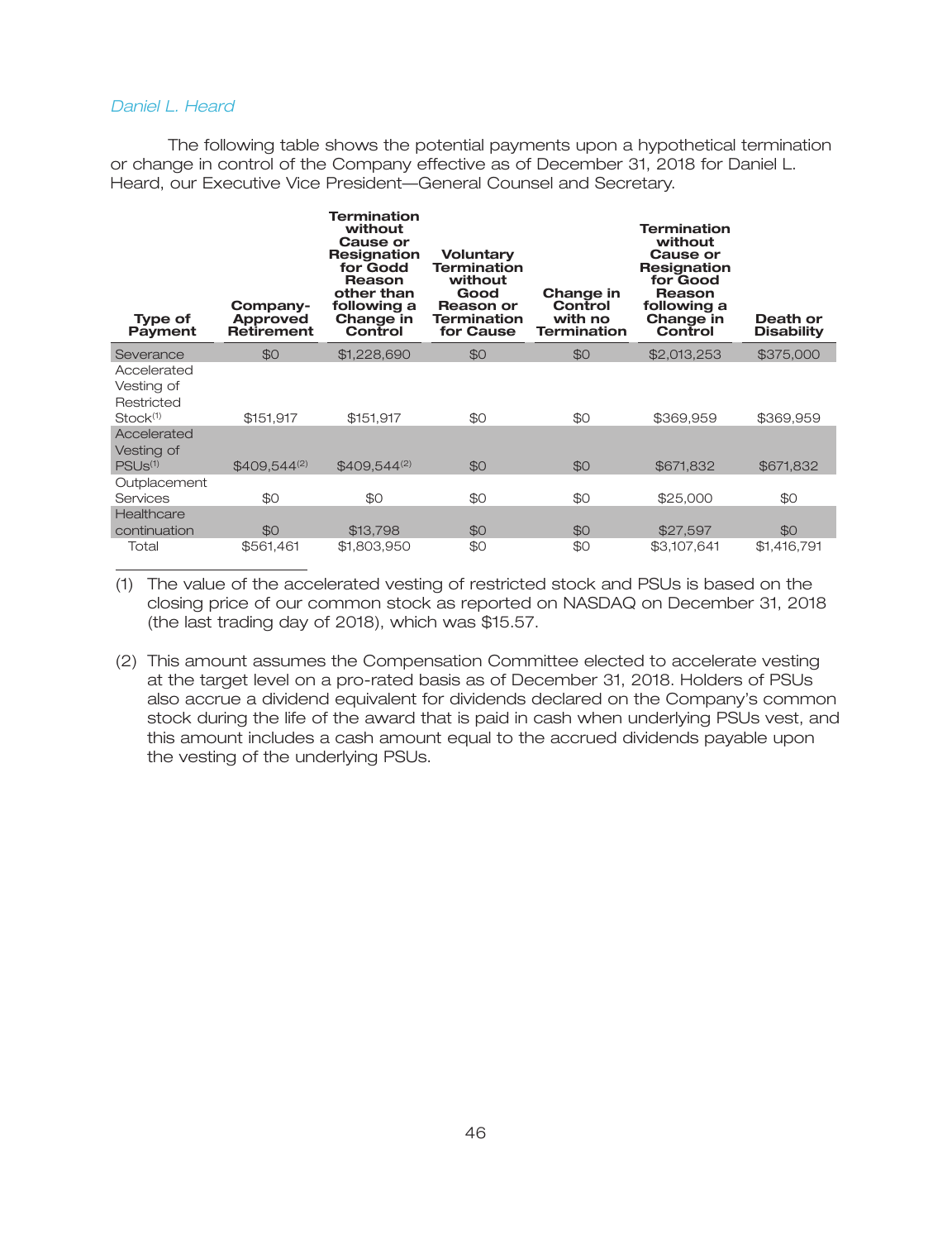## **PROPOSAL NO. 2**

## **Advisory Vote to Approve Compensation of the Company's Named Executive Officers**

In accordance with Section 14A of the Securities Exchange Act of 1934 (the ''Exchange Act''), the Company requests that our stockholders cast a non-binding, advisory vote to approve the compensation of the Company's NEOs identified in the section titled "Executive Compensation" set forth above in this Proxy Statement. This proposal, commonly known as a ''say-on-pay'' proposal, gives our stockholders the opportunity to express their views on our NEOs' compensation. This vote is not intended to address any specific item of compensation, but rather the overall compensation of our NEOs and the philosophy, policies and practices described in this Proxy Statement. Accordingly, we ask our stockholders to vote ''**FOR**'' the following resolution at the Annual Meeting:

''**RESOLVED**, that the Company's stockholders hereby approve the compensation of the Company's NEOs, as disclosed in this Proxy Statement pursuant to the compensation disclosure rules of the SEC, including the Compensation Discussion & Analysis, the Summary Compensation Table and the other related tables and disclosures.''

Details concerning how we implement our compensation philosophy and structure our compensation programs to meet the objectives of our compensation program are provided in the section titled ''Compensation Discussion & Analysis'' set forth above in this Proxy Statement. In particular, we discuss how we design performance-based compensation programs and set compensation targets and other objectives to maintain a close correlation between executive pay and Company performance.

This vote is merely advisory and will not be binding upon the Company, the Board or the Compensation Committee, nor will it create or imply any change in the fiduciary duties of the Board or the Compensation Committee. The Compensation Committee will, however, take into account the outcome of the vote when considering future executive compensation decisions. The Board values constructive dialogue on executive compensation and other significant governance topics with the Company's stockholders and encourages all stockholders to vote their shares on this important matter.

The Company's current policy is to provide stockholders with an opportunity to approve the compensation of the Company's NEOs each year at the annual meeting of stockholders. Accordingly, the next such vote is expected to occur at the 2020 Annual Meeting of Stockholders.

## **BOARD RECOMMENDATION**

THE BOARD OF DIRECTORS UNANIMOUSLY RECOMMENDS THAT STOCKHOLDERS VOTE "**FOR**" PROPOSAL NO. 2.

PROXIES SOLICITED BY THE BOARD OF DIRECTORS WILL BE VOTED "**FOR**" PROPOSAL NO. 2 UNLESS STOCKHOLDERS SPECIFY A CONTRARY VOTE.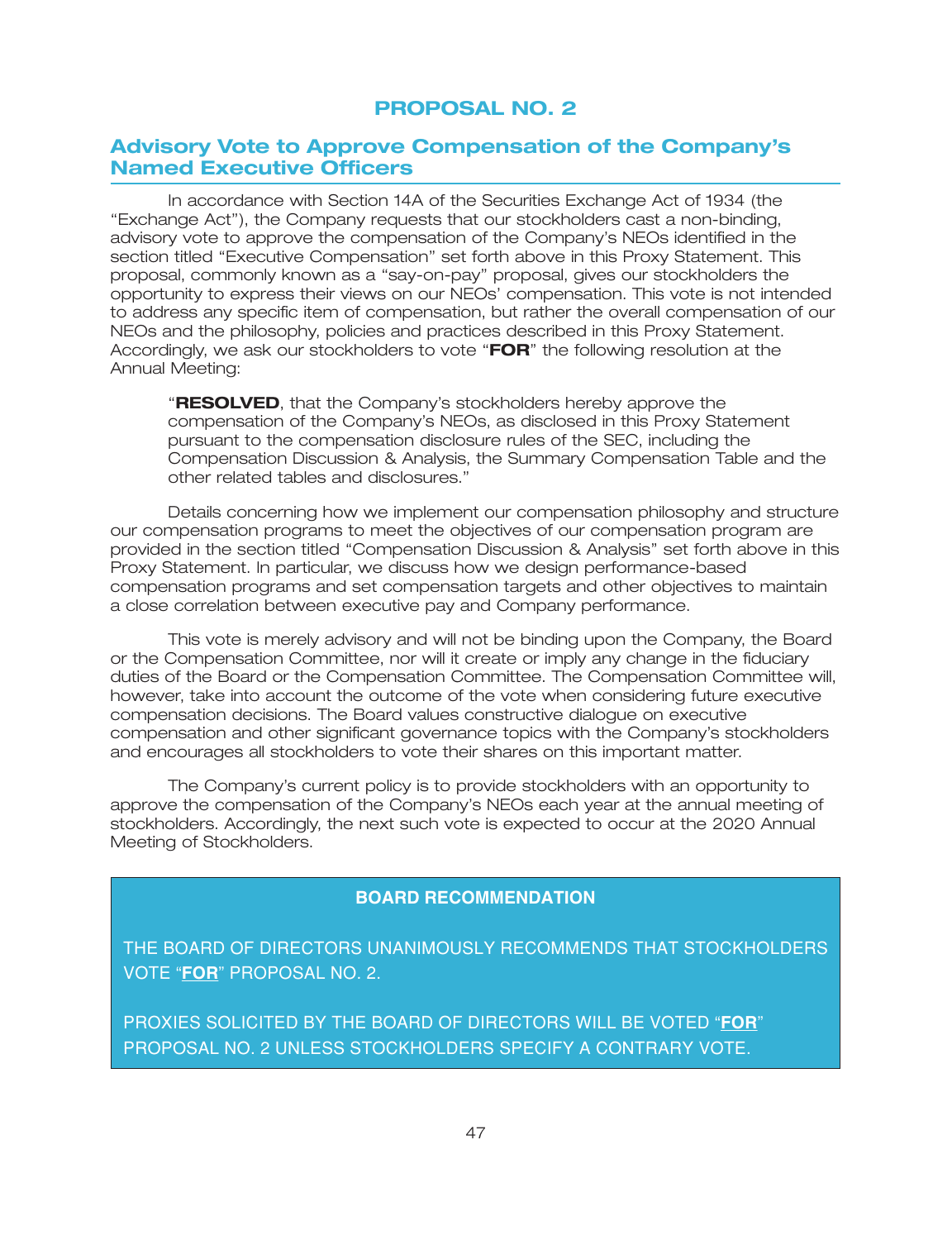## **PROPOSAL NO. 3**

## **Ratification of Selection of Independent Registered Public Accounting Firm**

The Audit Committee is directly responsible for the appointment, compensation, retention, oversight and replacement of Uniti's independent registered public accountant. The Audit Committee has selected PricewaterhouseCoopers LLP (''PwC'') to serve as Uniti's independent registered public accounting firm for the fiscal year ending December 31, 2019. Stockholders are being asked to ratify the selection of PwC at the Annual Meeting. Representatives of PwC are expected to attend the Annual Meeting and will have an opportunity to make a statement, if they desire to do so, and are expected to be available to respond to appropriate questions.

PwC has served as Uniti's independent registered public accountant in connection with the audit of the Company's financial statements since its inception as a public company. In connection with its responsibility for the appointment and oversight of Uniti's independent registered public accountant, the Audit Committee annually reviews the qualifications, performance and independence of PwC and determines whether to re-engage PwC or consider other audit firms. The Audit Committee also reviews the performance of PwC's lead engagement partner and engagement team and confirms PwC's compliance with all applicable lead engagement partner rotation requirements. The Audit Committee intends to be involved in the selection process of each new lead engagement partner.

In performing its annual review of PwC, the Audit Committee considers, among other things, the quality and efficiency of PwC's performance on Uniti's audit, PwC's familiarity with our operations, businesses, accounting policies and practices, and internal control over financial reporting, PwC's capability and expertise, the quality and candor of communications and discussions with PwC, the ability of PwC to remain independent (including engaging in dialogue with the auditor with respect to any disclosed relationships or services that may impact the objectivity and independence of the auditor), external data relating to audit quality and performance (including its most recent PCAOB Inspection Report and its internal and peer review reports of its adherence to quality practices and procedures), and the appropriateness of fees charged.

Based on the reviews and considerations referred to above, the Board of Directors and the Audit Committee believe that the retention of PwC to serve as Uniti's independent registered public accountant for 2019 is in the best interests of Uniti and its stockholders.

If the stockholders fail to ratify the appointment of PwC as Uniti's independent registered public accountant, the Board of Directors will reconsider the appointment. However, even if the selection is ratified, the Audit Committee, in its sole discretion, may change the appointment at any time during the year if it determines that such a change would be in the best interests of Uniti and its stockholders.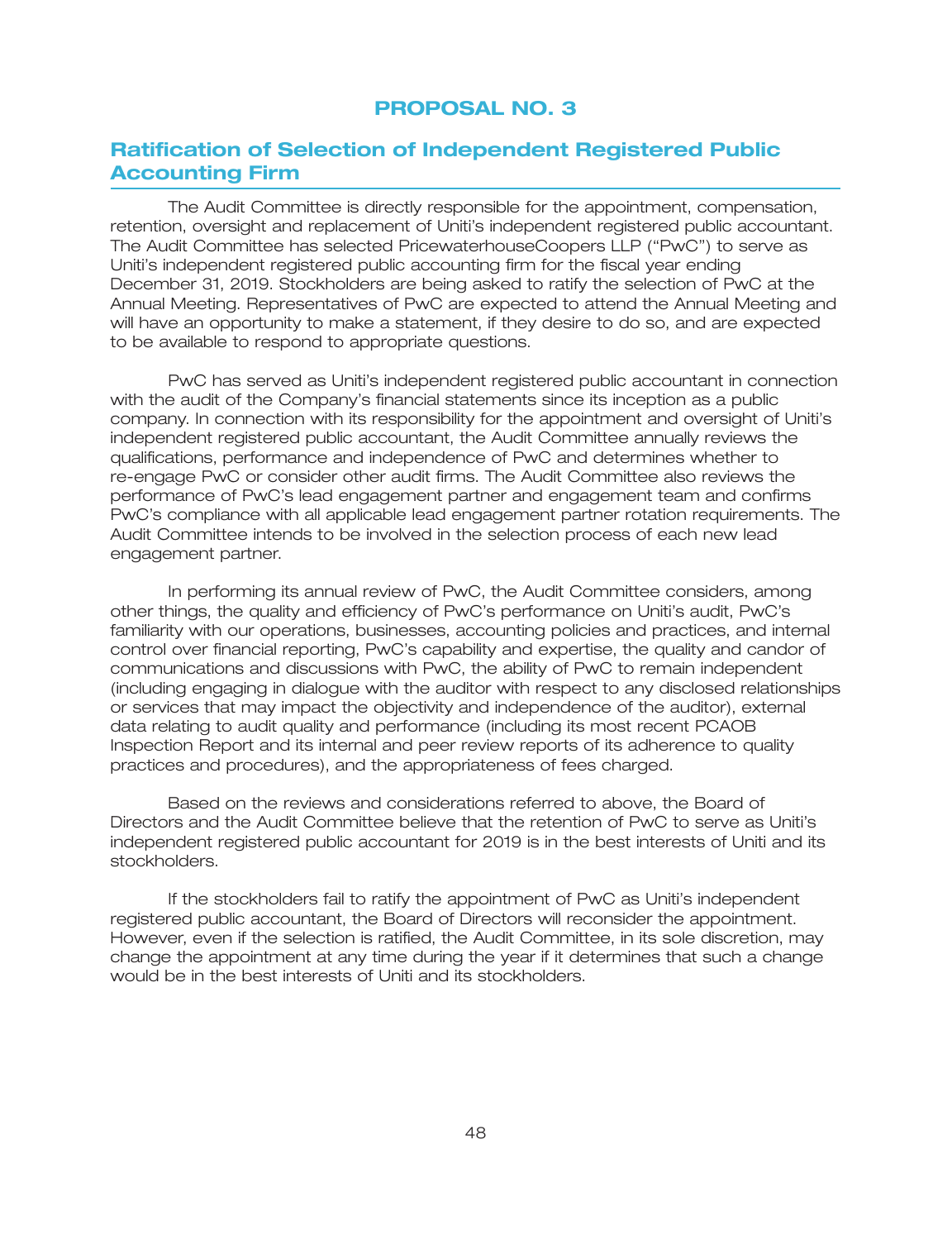**Accounting Fees and Services.** Aggregate fees paid to PwC for professional services rendered during the years ended December 31, 2018 and December 31, 2017 were:

|                        | 2018                      | 2017   |
|------------------------|---------------------------|--------|
| Audit Fees (a)         | \$2,006,540 \$1,918,984   |        |
| Audit-Related Fees (b) | 168,074<br>\$£            | 88,324 |
| Tax Fees               |                           |        |
| All Other Fees (c)     | 4,500                     | 3,600  |
| Total                  | $$2,179,114$ $$2,010,908$ |        |

(a) Audit fees include fees for the annual audit and quarterly reviews of the consolidated financial statements as well as consents in respect to SEC filings.

- (b) Audited-related fees include fees for assurance and related services that are reasonably related to the performance of the audit or review of the registrant's financial statements, and accounting and financial reporting consultations.
- (c) All other fees are comprised of fees for licensing PwC's web-based accounting research software program.

The Audit Committee has the sole authority to pre-approve all audit engagement fees and terms as well as all non-audit engagements with PwC. In 2017 and 2018, all of the above services were pre-approved by the Audit Committee in accordance with this pre-approval policy and none were approved pursuant to the *de minimis* exception provided in Rule 2-01(c)(7)(i)(C) of Regulation S-X promulgated by the SEC.

## **BOARD RECOMMENDATION**

THE BOARD OF DIRECTORS UNANIMOUSLY RECOMMENDS THAT STOCKHOLDERS VOTE "**FOR**" PROPOSAL NO. 3.

PROXIES SOLICITED BY THE BOARD OF DIRECTORS WILL BE VOTED "**FOR**" PROPOSAL NO. 3 UNLESS STOCKHOLDERS SPECIFY A CONTRARY VOTE.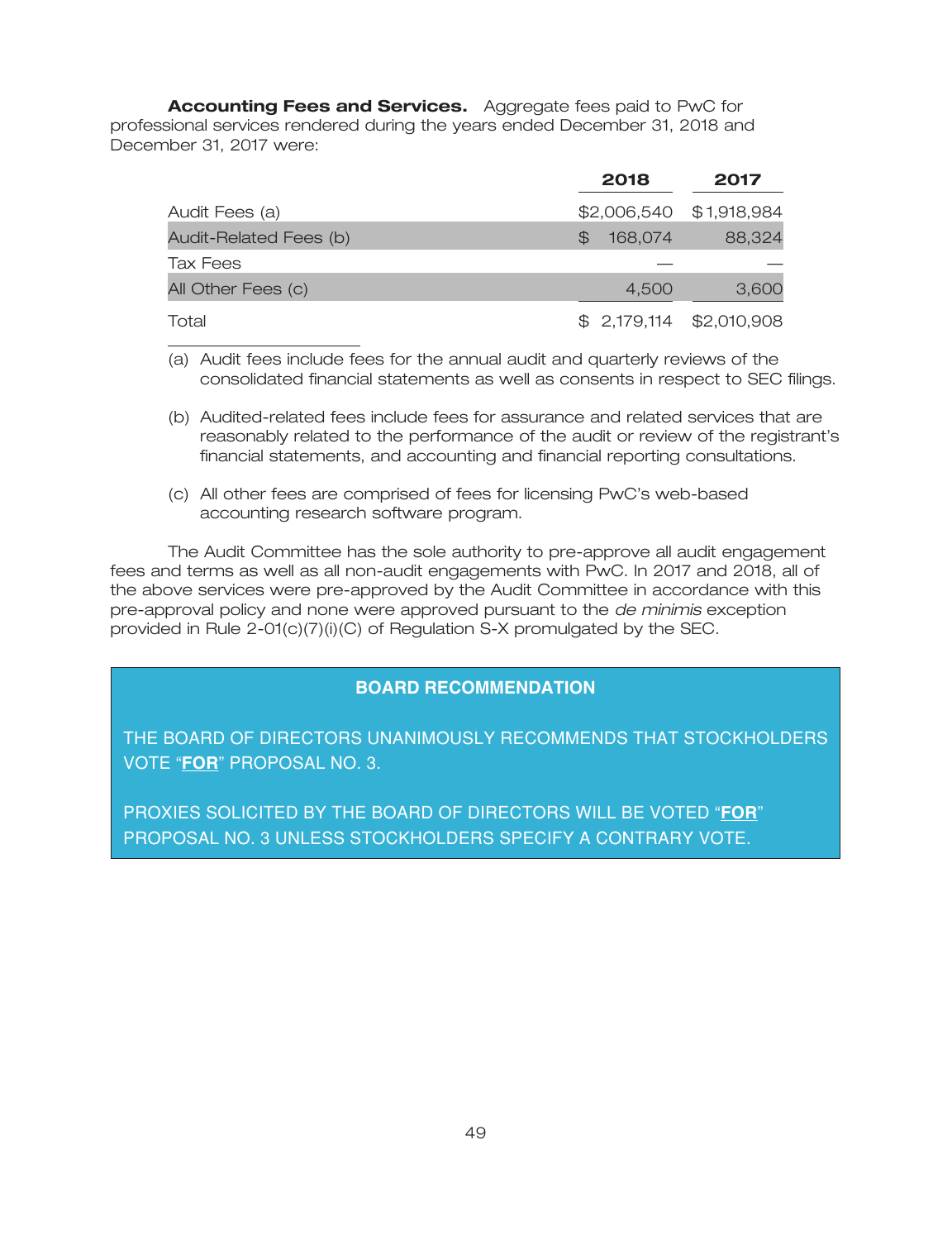## **ADDITIONAL INFORMATION**

### **Stockholder Proposals for the 2020 Annual Meeting**

Stockholders who intend to present proposals at the 2020 annual meeting of stockholders (the "2020 Annual Meeting"), and who wish to have those proposals included in Uniti's proxy statement for the 2020 Annual Meeting, must ensure that those proposals are received at Uniti's principal executive offices located at 10802 Executive Center Drive, Benton Building, Suite 300, Little Rock, Arkansas 72211, Attention: Daniel L. Heard, Executive Vice President – General Counsel and Secretary, no later than December 6, 2019. Such proposals must meet the requirements set forth in the rules and regulations of the SEC in order to be eligible for inclusion in the proxy statement for the 2020 Annual Meeting.

In addition, under Uniti's bylaws, stockholders who intend to submit a proposal regarding a director nomination or other matter of business at the 2020 Annual Meeting, and who do not intend to have such proposal included in Uniti's proxy statement for the 2020 Annual Meeting, must ensure that notice of any such proposal is received by Uniti's Secretary, Daniel L. Heard, at the address set forth above no earlier than November 6, 2019 and not later than 5:00 p.m., Central time, on December 6, 2019. The stockholder notice must comply with the information requirements set forth in Uniti's bylaws.

#### **Stockholder Communications with the Board of Directors**

Stockholders and other interested parties may contact the Board of Directors, a Board Committee, a particular group of directors (e.g., our independent directors), or individual members of the board, including our Chairman, by mail addressed to the named individual, the committee, the group or the Board as a whole c/o Daniel L. Heard, Executive Vice President – General Counsel and Secretary, at 10802 Executive Center Drive, Benton Building, Suite 300, Little Rock, Arkansas 72211. In general, any communication delivered to the Company for forwarding to the Board, a Board committee, a particular group of directors or specified Board members will be forwarded in accordance with the stockholder's instruction, except that we reserve the right not to forward any abusive, threatening or otherwise inappropriate materials.

#### **Relationships and Certain Related Transactions**

#### Our Relationship with Windstream

On April 24, 2015, Uniti was separated and spun-off from Windstream and, in connection therewith, Windstream contributed certain telecommunications network assets, including certain of its fiber and copper networks, to Uniti. The current Chief Financial Officer of Windstream (Bob Gunderman) is the brother of our President and Chief Executive Officer (Kenneth Gunderman).

In connection with the spin-off and while we were still controlled by Windstream, Uniti entered into a long-term triple-net master lease with Windstream to lease back the telecommunications network assets now owned by Uniti. Under the terms of the master lease, Windstream has the exclusive right to use the telecommunications network assets for an initial term of 15 years with up to four, five-year renewal options. During 2018, Uniti collected approximately \$655.7 million in rent under the lease. The annual rent to be paid by Windstream during 2019 will be approximately \$659.0 million.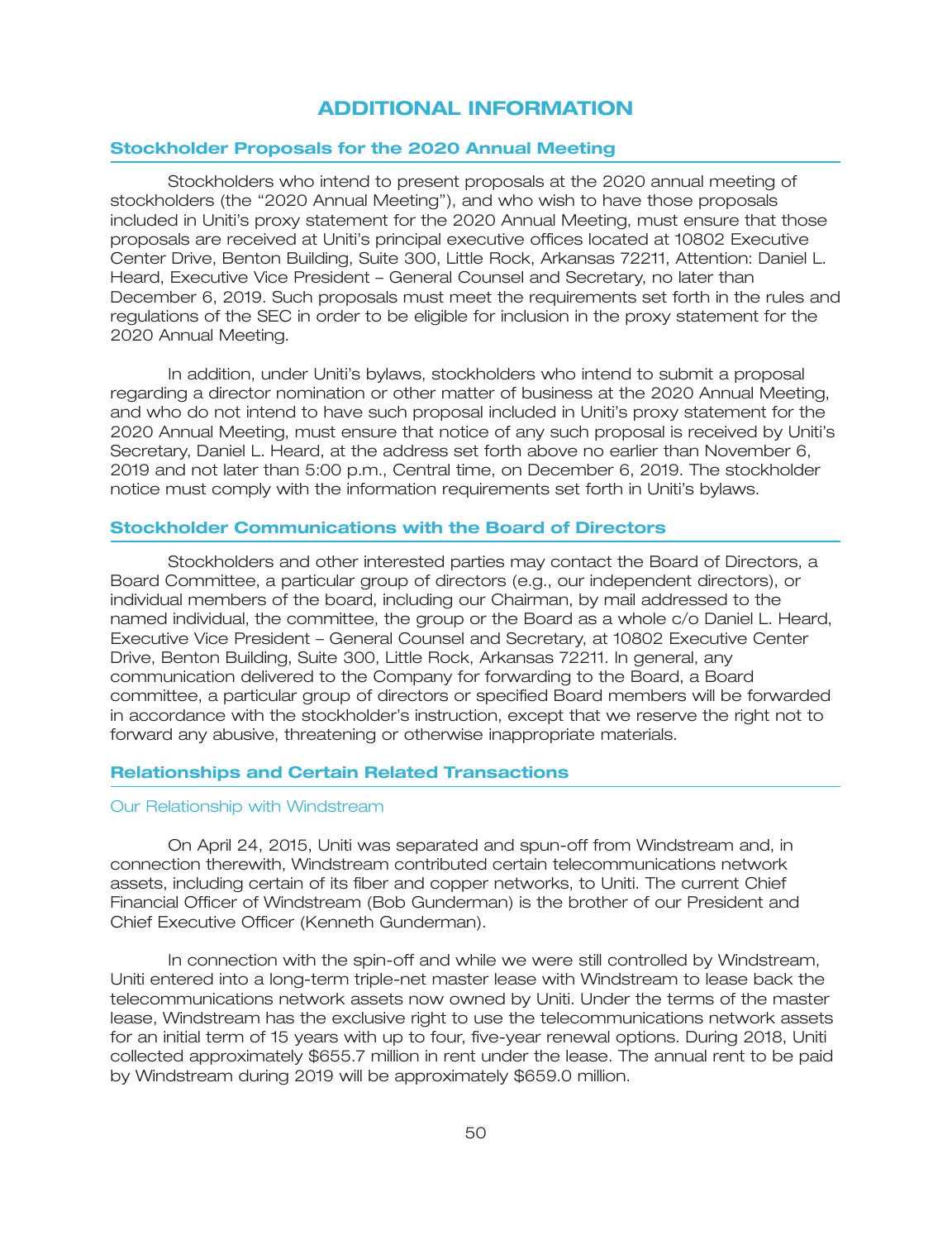On February 25, 2019, Windstream filed a voluntary petition for relief under Chapter 11 of the Bankruptcy Code in the U.S. Bankruptcy Court for the Southern District of New York. In bankruptcy, Windstream has the option to assume or reject the Master Lease. While we believe that the Master Lease is essential to Windstream's operations, it is difficult to predict what could occur in a restructuring. See Item 1A Risk Factors of our Form 10-K for the fiscal year ended December 31, 2018 for additional information concerning the impact Windstream's bankruptcy may have on our operations and financial condition.

#### Procedures for Approval of Related-Party Transactions

Our Board of Directors adopted a written policy regarding the review and approval of any related-party transaction required to be disclosed under SEC rules. The Audit Committee of the Board of Directors is responsible for the review and approval of transactions covered by the policy. As provided in the policy and the Audit Committee's charter, no related-party transaction will be approved unless it is (a) deemed commercially reasonable, fair and in, or not inconsistent with, the best interest of Uniti; and (b) determined to have terms comparable to those that could be obtained in an arm's-length transaction with an unrelated third party.

Except as noted above, there were no commercial transactions between related parties and Uniti that required disclosure in this Proxy Statement.

#### **Section 16(a) Beneficial Ownership Reporting Compliance**

Section 16(a) of the Exchange Act requires Uniti's directors and executive officers, and persons who own more than 10% of Uniti's common stock, to file reports of ownership and changes in ownership with the SEC. The Company currently knows of no person who owns 10% or more of our common stock.

Based solely upon a review of copies of reports furnished to us and written representations from our directors and executive officers that no other reports were required with respect to the year ended December 31, 2018, we believe that all Section 16(a) filing requirements applicable to our directors and executive officers were met during the last fiscal year, except that it was discovered that Mr. Bruce's Form 4 filed on July 1, 2016 underreported the reported grant by 538 shares.

#### **Annual Report/Householding**

Some banks, brokers and other nominee record stockholders may be participating in the practice of ''householding'' proxy statements and annual reports. This means that only one set of these documents may have been sent to multiple stockholders at a shared address. Additional copies of this Proxy Statement and our Annual Report on Form 10-K are available upon request by contacting Broadridge Householding Department by mail at 51 Mercedes Way, Edgewood, NY 11717, or by calling 1-800-542-1061, and providing your name, the name of each of your brokerage firms or banks where your shares are held, and your account numbers. If this option is not available to you, please contact your custodian bank or broker directly. Any stockholder who wants to receive separate copies of our proxy statement and annual report in the future, or any stockholder who is receiving multiple copies and would like to receive only one copy per household, should contact his, her or its bank, broker or other nominee record stockholder.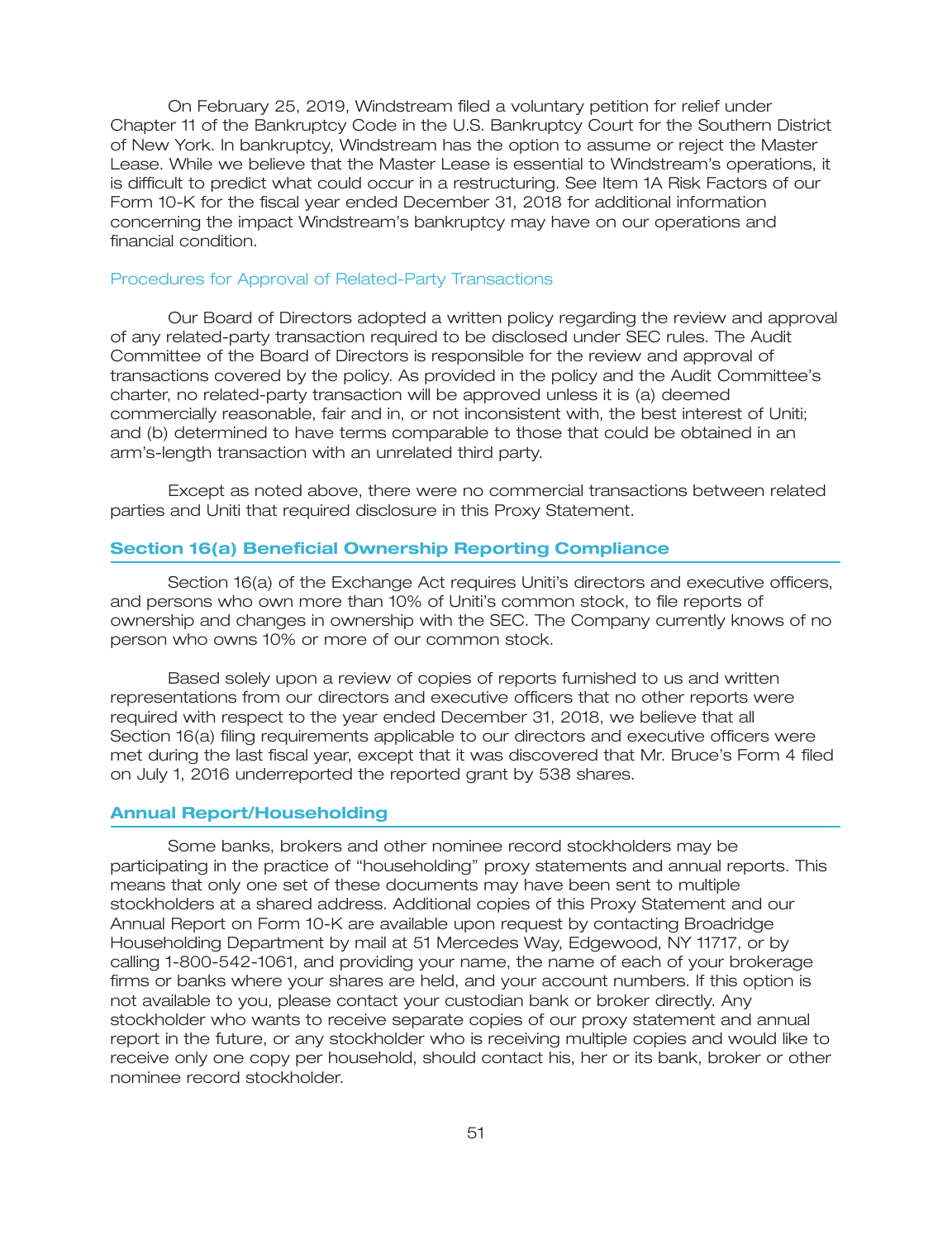If you would like to receive an extra copy of the Annual Report or this Proxy Statement, we will send a copy to you by mail upon request to Uniti Investor Relations, 10802 Executive Center Drive, Benton Building, Suite 300, Little Rock, Arkansas 72211 or by calling (501) 850-0820. Each document is also available in digital form for download or review in the ''Investors—SEC Filings—Annual Reports'' section of our website at . **www.uniti.com**

### **Other Matters**

The management and the Board of Directors of Uniti do not know of any other matters that may come before the meeting. If any other matters properly come before the meeting, however, it is the intention of the persons named in the accompanying form of proxy to vote the proxy in accordance with their judgment on those matters. Discretionary authority to vote on other matters is included in the proxy.

Uniti will bear the cost of solicitation of proxies. In addition to the use of the mail, proxies may be solicited by officers, directors and employees of Uniti, personally or by telephone or electronic means. In the event the management of Uniti deems it advisable, Uniti may engage the services of an independent proxy solicitation firm to aid in the solicitation of proxies.

The material referred to in this Proxy Statement under the caption '' **Audit Committee Report"** and the "**Compensation Committee Report on Executive Compensation**" shall not be deemed soliciting material or otherwise deemed filed and shall not be deemed to be incorporated by any general statement of incorporation by reference in any filings made under the Securities Act of 1933 or the Exchange Act.

By Order of the Board of Directors,

rille

Executive Vice President – General Counsel and Secretary Daniel L. Heard

Little Rock, Arkansas April 4, 2019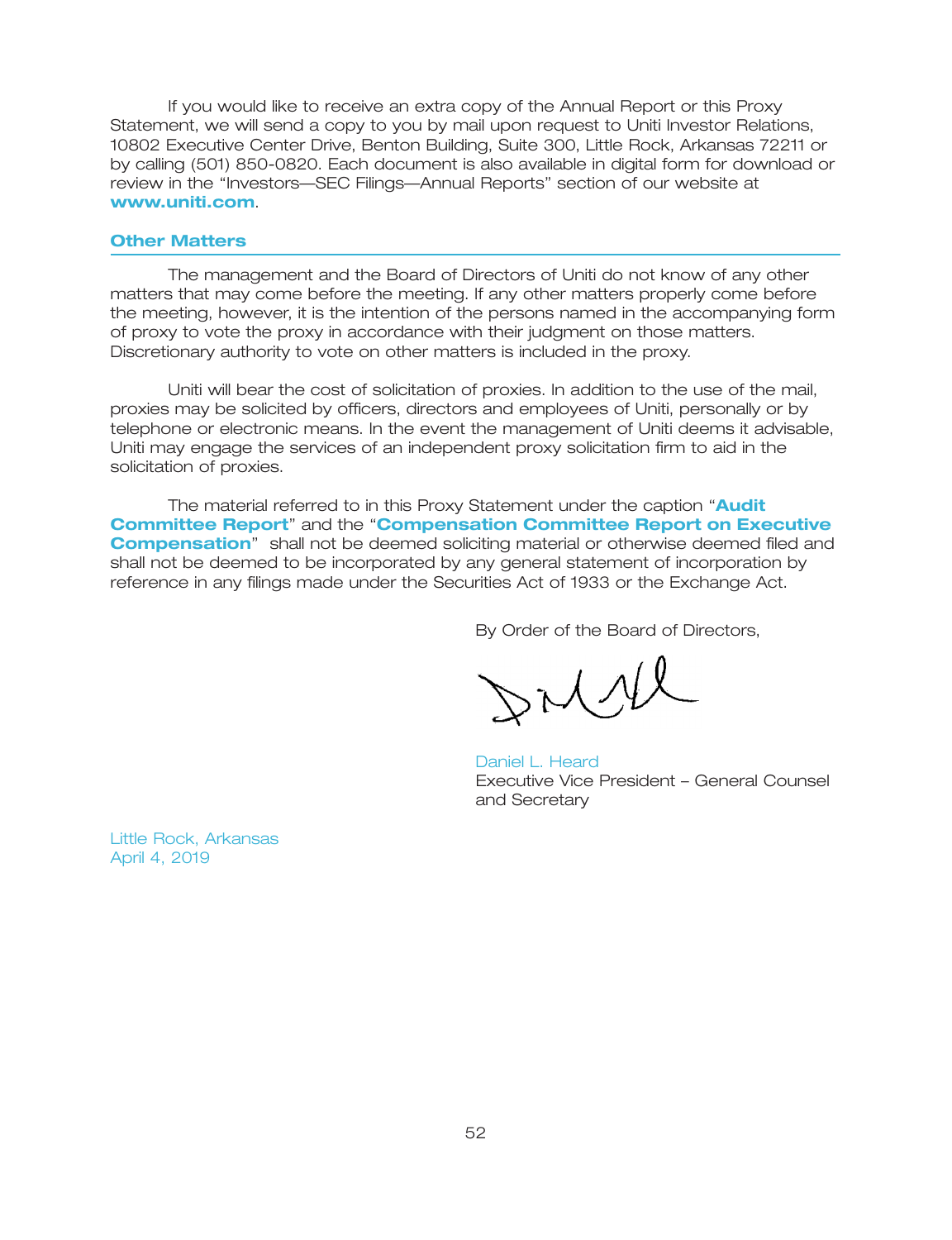## **RECONCILIATION OF CONSOLIDATED 4Q18 ANNUALIZED AFFO**

| (Thousands)                                                                             | <b>Three Months Ended</b><br><b>December 31, 2018</b> |
|-----------------------------------------------------------------------------------------|-------------------------------------------------------|
| Net (loss) income attributable to common                                                |                                                       |
| shareholders                                                                            | \$12,346                                              |
| Real estate depreciation and amortization<br>Participating securities share in earnings | 90,117<br>602                                         |
| Participating securities share in FFO                                                   | (602)                                                 |
| Adjustments for noncontrolling interests                                                | (2,079)                                               |
| FFO attibutable to common shareholders                                                  | 100,384                                               |
| <b>Transaction related costs</b>                                                        | 5,385                                                 |
| Changes in fair value of contingent consideration                                       | (3,034)                                               |
| Amortization of deferred financing costs and debt discount                              | 6,274                                                 |
| Stock based compensation                                                                | 2,006                                                 |
| Non-real estate depreciation and amortization                                           | 19,322                                                |
| Straight-line revenues                                                                  | (4, 116)                                              |
| Maintenance capital expenditures                                                        | (2,521)                                               |
| Amortization of discount on convertible preferred stock                                 | 745                                                   |
| Other non-cash (revenue) expense, net                                                   | (8,428)                                               |
| Adjustments for noncontrolling interests                                                | (332)                                                 |
| Pro forma adjustment for current transactions                                           | 598                                                   |
| AFFO attibutable to common shareholders                                                 | \$116,283                                             |
| <b>Annualized AFFO</b> <sup>(1)</sup>                                                   | \$465,132                                             |

(1) Calculated as AFFO for the most recently reported three-month period, multiplied by four.